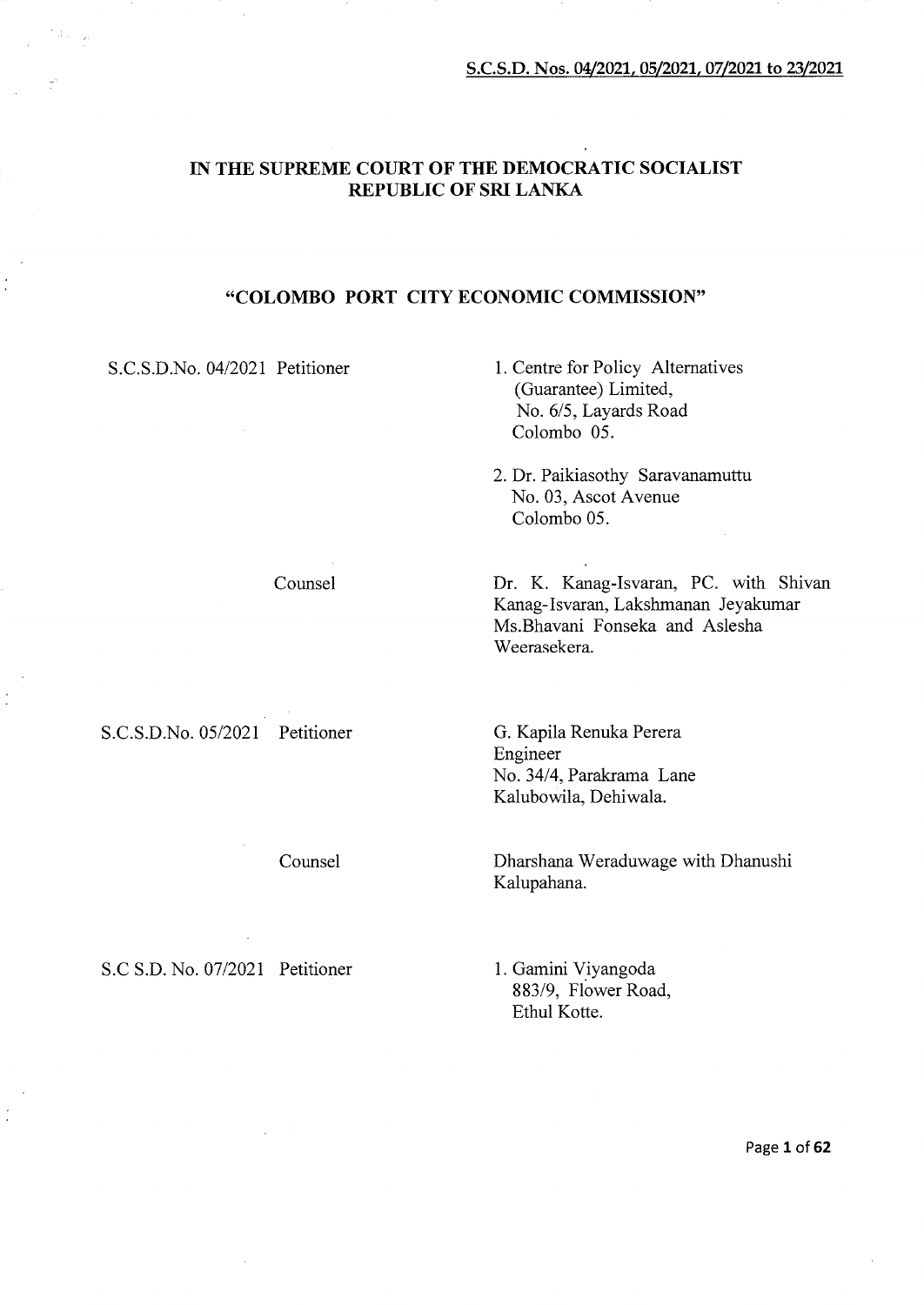2. Kotawila Withanage Janaranjana 71/4, Jaya Mawatha, Mampe, Piliyandala.

M.A. Sumanthiran, PC. with Dr. Gehan Gunatilleka and Ms. Divya Mascranghe.

Palitha Range Bandara No. 400 "Sirikotha" Kotte Road, Pitakotte.

Eraj de Silva with Manjuka Femandopulle, Daminda Wijerathna, Janagan Sundhamoorthy.

Vagira Abeywardena No. 400 "Sirikotha" Kotte Road, Pitakotte.

Ronald Perera, PC. with Dinesh Vidanapathirana, Y asas de Silva and N. Fernando.

Rathnayake Mudiyanselage Ranjith Maddurna Bandara 31/3, Kandawatte Terrace Nugegoda.

Thisath Wijayagunawardane, PC,with Gihan Liyapage, Jithen de Silva and Amanda Abeysinghe.

S.C.S.D. 08/20201 Petitioner

 $\epsilon$  .

 $\ddot{\phantom{1}}$ 

Counsel

Counsel

S.C.S.D. 09/2021 Petitioner

· Counsel

S.C.S.D. 10/2021 Petitioner

Counsel

Page 2 of 62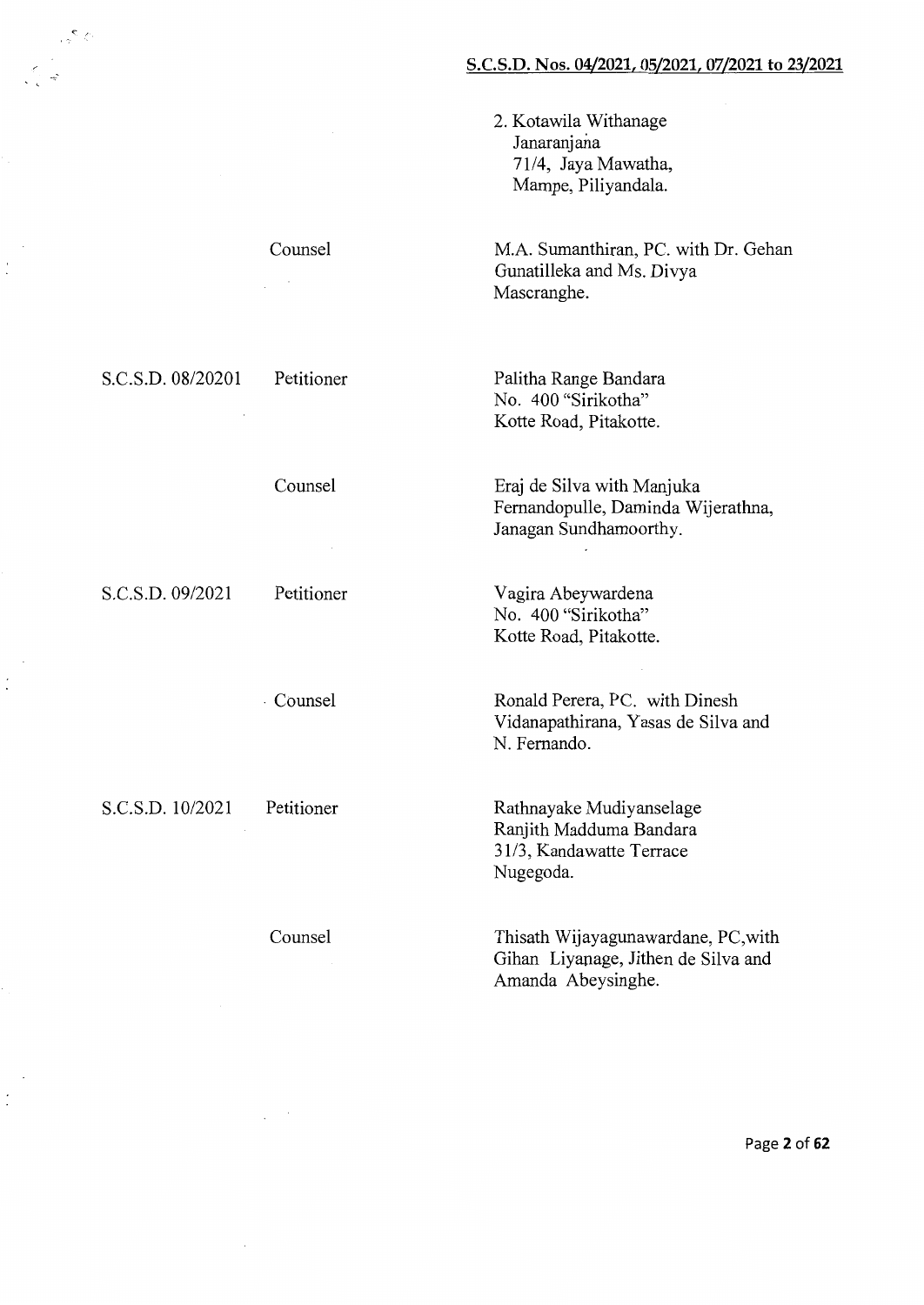# S.C.S.D. 11/2021 Petitioner Harshana Supun Rajakaruna "Siri Radha Bawana" Millethe, Kirindiwela. Counsel Farman Cassim, PC. with Tharaka Nanayakkara, Budwin Siriwardena, Mithun Imbulamure, Vinura Kularatne.  $\sim$ Wasantha Samarasinghe. S.C.S.D. 12/2021 Petitioner No. 224, New Town, Thambuththegama. Counsel Shantha Jayawardane with Niranjan Arulpragasam and Chamara Nanayakkarawasam. S.C.S.D. 13/2021 Petitioner 1. Lesley Shelton Devendra, 480/2, Avissawella Road, Mulleriyawa.

. '

 $\dot{.}$ 

 $\sim$   $^{\circ}$   $\sigma$ 

2. Warahena Liyanage Don Marcus 91115, Melwatte Ekala, Ja-Ela.

- 3. Palitha Athukorale 69/B, Anderson Road, Kalubowila, Dehiwala.
- 4. Maxwell Sylvester Jayakody No.3. Bala Thampoe Lane, Colombo 03.
- 5. Pulukkudiarachige Don Anthony Linus Jayathilake No. 17, Barracks Lane, Colombo 02.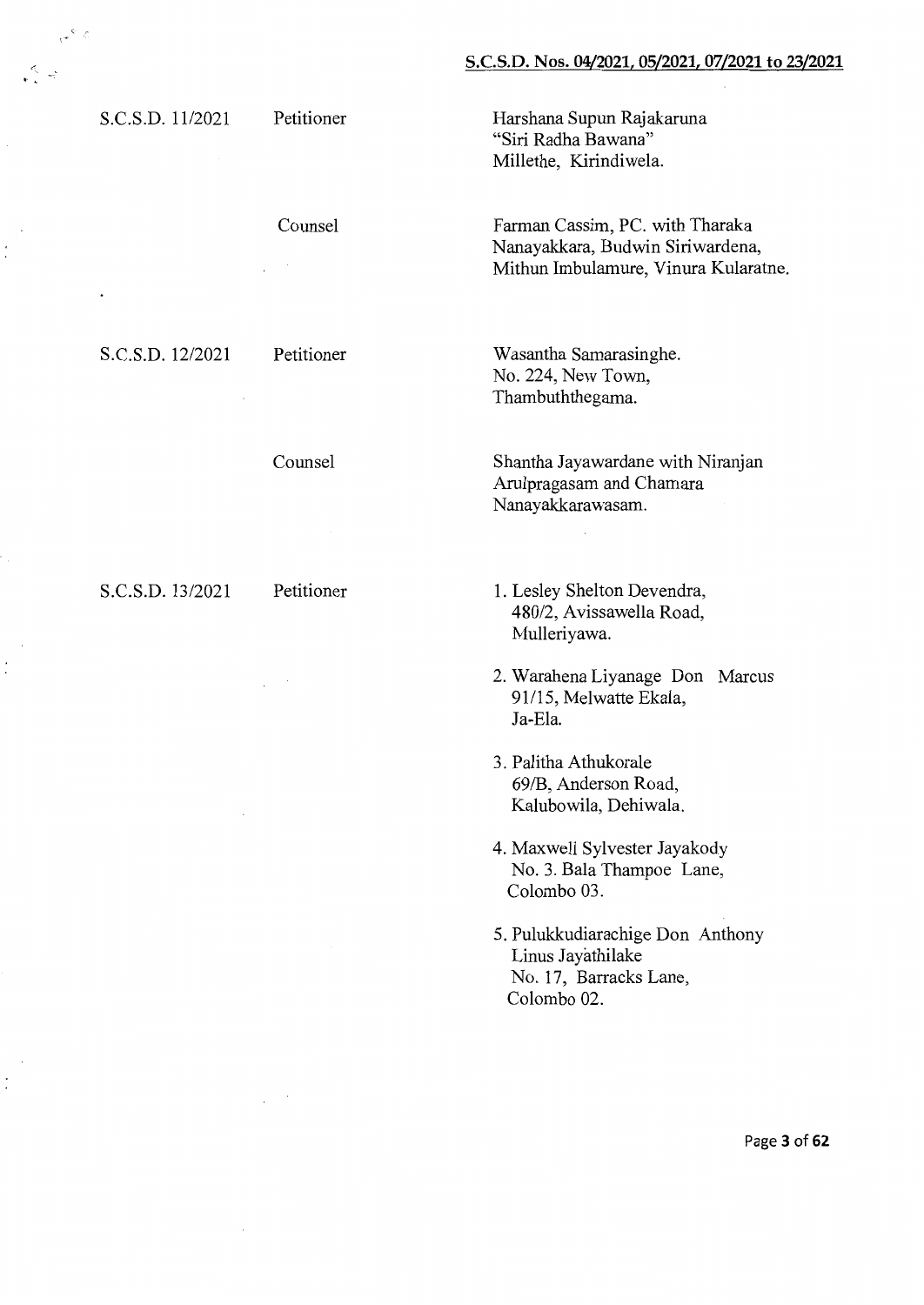S.H.A. Mohammed with Laknath

Galgamuarachchige Sudharma

S.H.A. Mohammed with Laknath

1. Ven. Muruthettuwe Ananda

Chief Incumbent of the Sri Abhayarama Purana Viharaya President of the Public Service

Sri Abhayarama Purana Viharaya

No. 90/12, Gramasanwardana Road,

United Nurses' Union

Polwatta, Pannipitiya.

Narhenpita, Colombo 05.

2. Nagashenage Dasun Yasas Sri

26, Buthpitiya South,

Senevirathne.

Shyamali

Buthpitiya.

Senevirathne.

Nayaka Thero,

Nagashena,

Counsel

S.C.S.D. 14/2021 Petitioner

 $\sim$   $^{\circ}$   $\sim$ 

'

:<br>  $\dot{.}$ 

 $\dot{.}$ 

Counsel

S.C.S.D. 15/2021 Petitioner

Counsel

Dr. Wijeyadasa Rajapakshe, PC. with Mayura Gunawansa, PC., Gamini Hettiarachchi, Suraj Walgama, Rakitha Rajapakshe, Madhava Jayawardhana, Harsha Liyanaguruge and Dharani Pallewatte.

S.C.S.D. 16/2021 Petitioner

Rajika Kodithuwakku, AAL, No. 44, New Kolonnawa Road, Moragasmulla, Rajagiriya.

Page **4** of **62**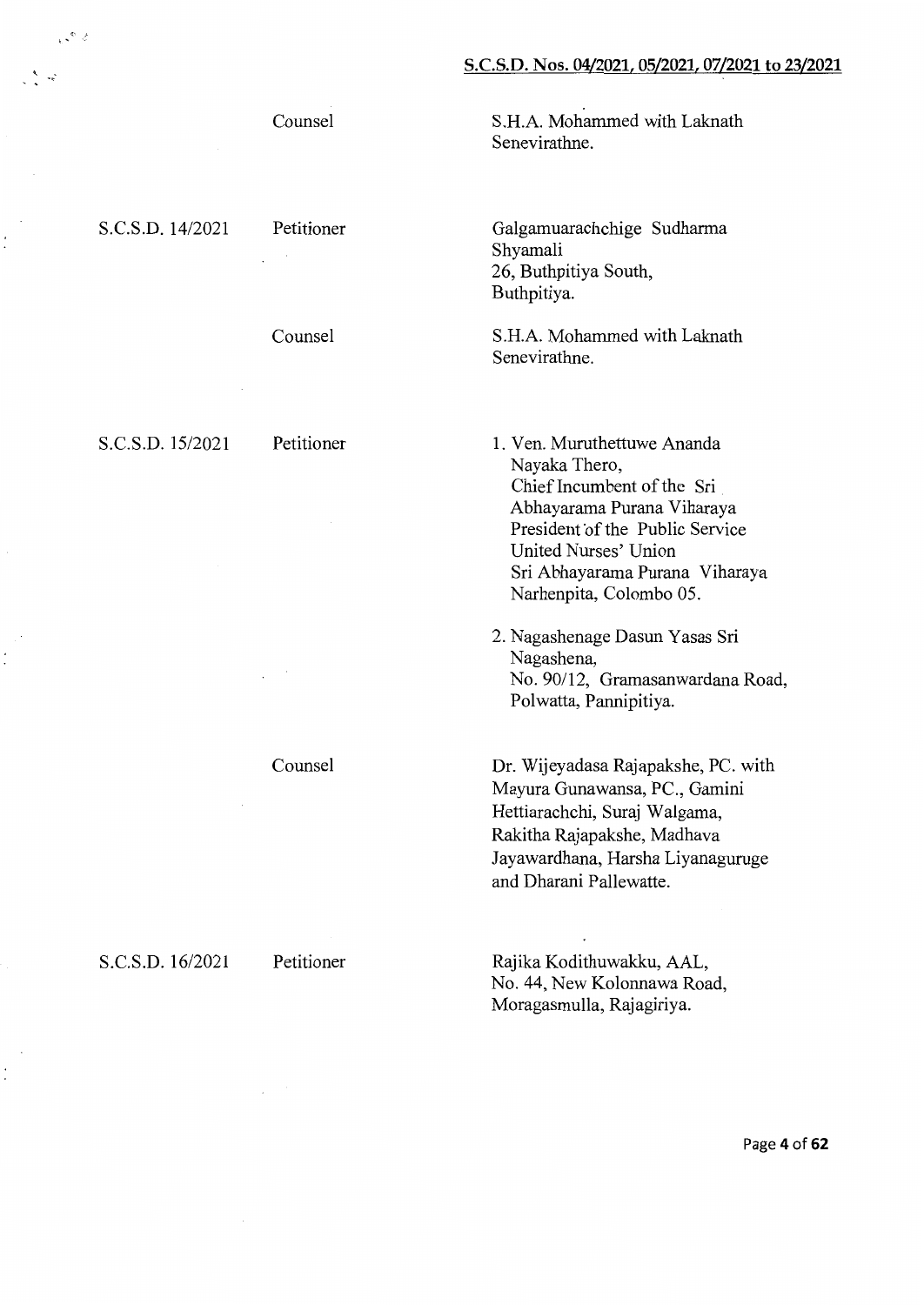Counsel

S.C.S.D. 17/2021 Petitioner

 $\cdot$   $\cdot$ 

Chrishmal Warnasuriya with Ms. Wardani Karunaratne, Ms. Kumudu Hapuarachchi, Selvarajah Arjunkumar and Ms.Maduwanthi Konara

1. Dr. Ajantha Perera 16, Temple Road Rattanapitiya Boralesgamuwa.

2. H.D. Oshala Lakmal Anil Herath 22, Wata Mawatha Piliyandala.

3. Jeran Jegatheesan 155/8, 4<sup>th</sup> Lane Dolalanda Gardens Thalawathugoda.

Chrishmal Warnasuriya with Ms. Wardani Karunaratne, Ms. Kumudu Hapuarachchi, Selvarajah Arjunkumar and Ms. Maduwanthi Konara.

Kandhana Archchige Bandula Charasekera No. 119, University Road, Rathanapitiya Road, Boralesgamuwa.

Counsel

Shirai Lakthilake with Chathura Galhena, Ms. Manoja Gunawardane.

Counsel

S.C.S.D. 18/2021 Petitioner

 $\dot{\cdot}$ 

Page **5 of 62**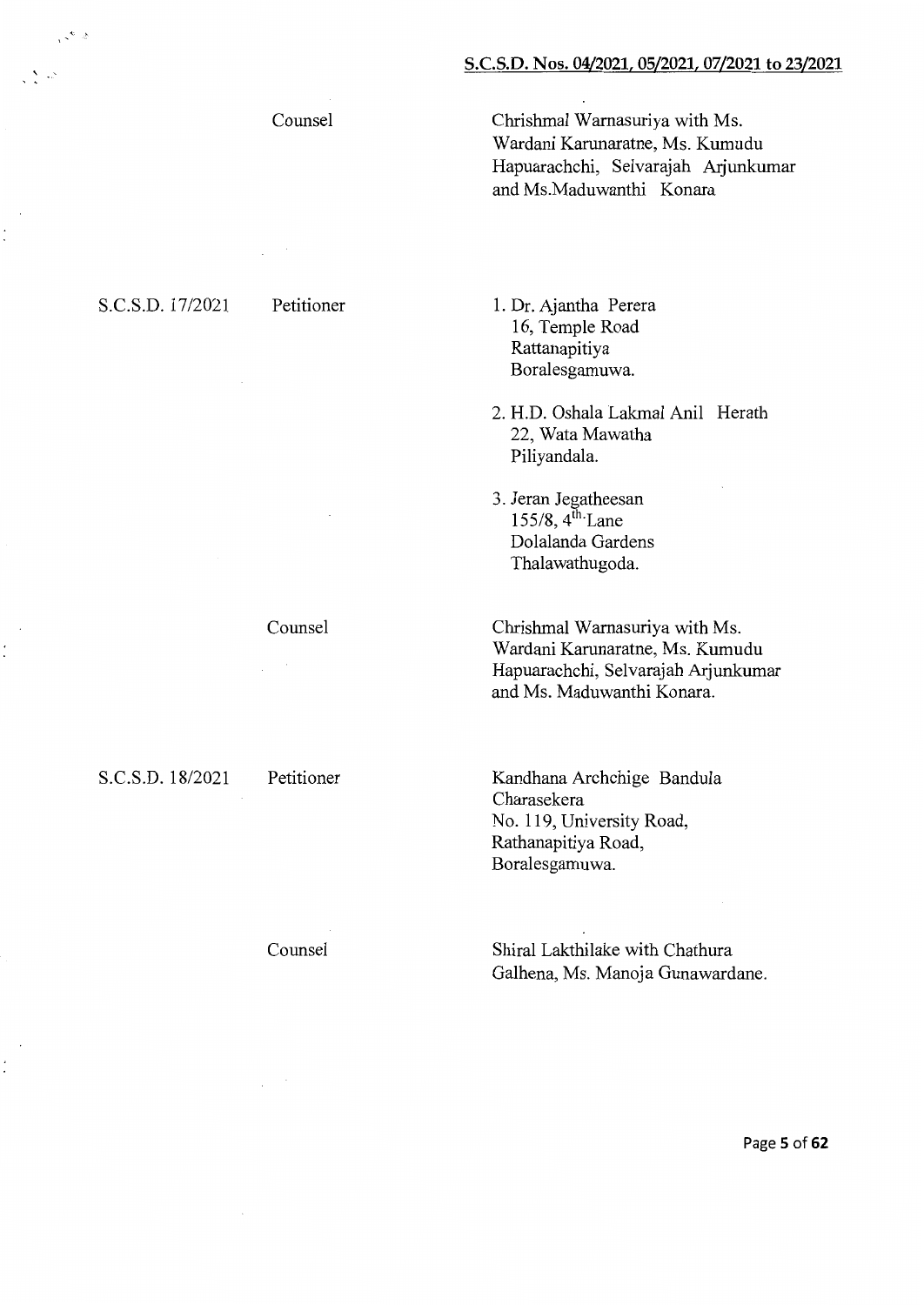| S.C.S.D. 19/2021 | Petitioner | 1. Transparency International Sri<br>Lanka (Guarantee) Limited<br>5/1, Elibank Road, Colombo 05.                                       |
|------------------|------------|----------------------------------------------------------------------------------------------------------------------------------------|
|                  |            | 2. Ashala Nadishani Perera<br>No. 31, Shalawa Road,<br>Mirihana, Nugegoda.                                                             |
|                  | Counsel    | Dr. K. Kanag-Isvaran, PC. with Shivan<br>Kanag-Isvaran, Lakshmanan<br>Jeyakumar, Ms. Sankhitha Gunaratne.                              |
| S.C.S.D. 20/2021 | Petitioner | Nagananda Kodithuwakku<br>No. 99, Subadrarama Road<br>Nugegoda                                                                         |
|                  |            | Appeared in person.                                                                                                                    |
| S.C.S.D. 21/2021 | Petitioner | Saliya Kithsiri Mark Pieris, PC<br>President,<br>Bar Association of Sri Lanka<br>No. 153, Mihindu Mawatha, Colombo 12                  |
|                  | Counsel    | Ikram Mohamed, PC. with A.M. Faaiz,<br>M.S.A. Wadood, Roshan Hettiarachchi,<br>Shivan Cooray.                                          |
| S.C.S.D. 22/2021 | Petitioner | Rajeev Amarasuriya<br>Attorney-at-Law<br>The Secretary<br>The Bar Association of Sri Lanka<br>No. 153, Mihindu Mawatha,<br>Colombo 12. |

 $\mathcal{S}^{\mathcal{O}}$ 

Ξ.

 $\mathbf{r}$  .

 $\ddot{\cdot}$ 

 $\dot{\cdot}$ 

 $\dot{\cdot}$ 

 $\ddot{\phantom{0}}$ 

Page **6 of 62**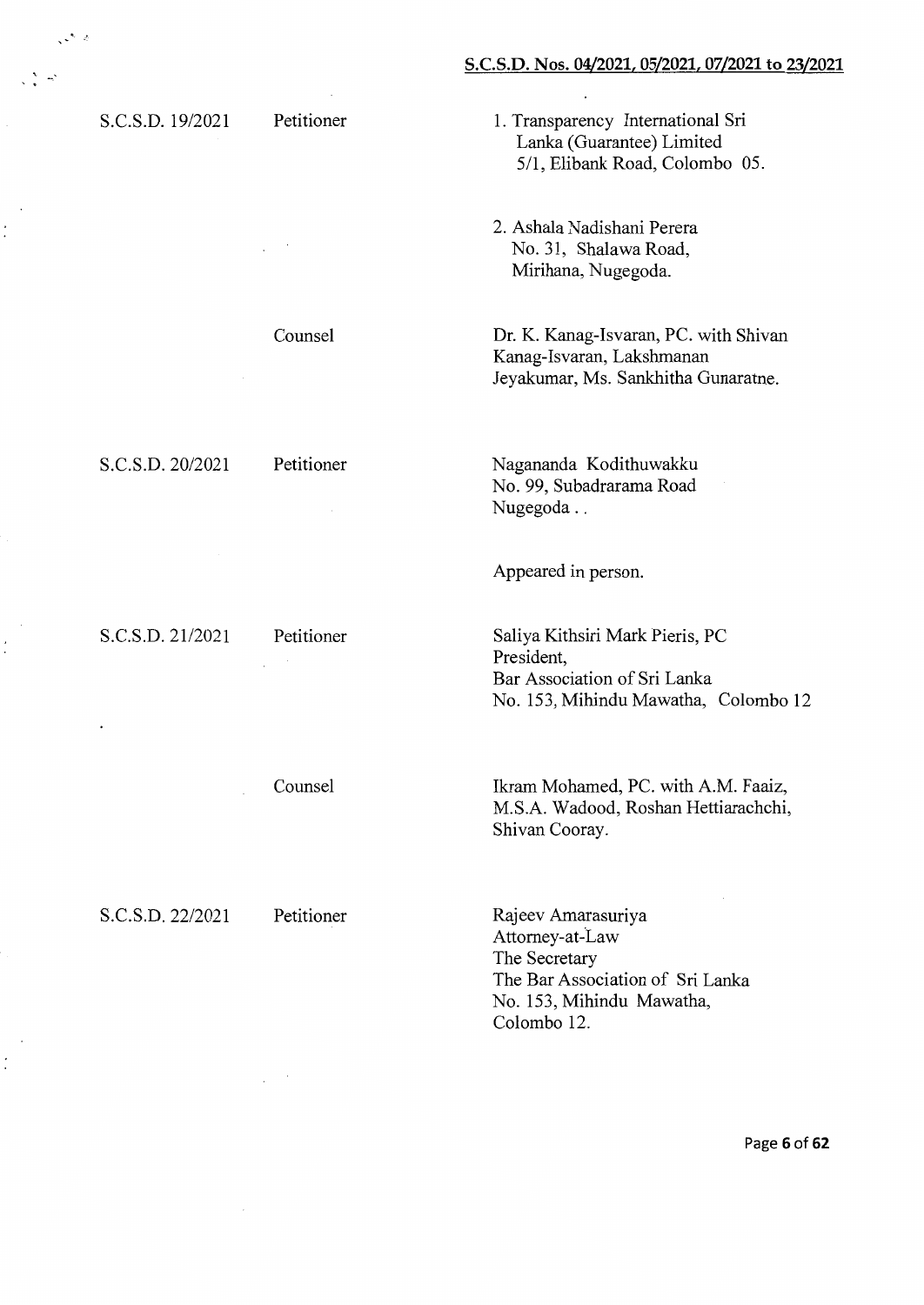Counsel

# S.C.S.D. 23/2021 Petitioner

 $\mathbb{R}^{\mathcal{N}}$  and

Counsel

Uditha Egalahewa, PC. with N.K. Ashokbharan, Vishva Vimukthi and Niranjan Arulpragasam.

1. Raveena Gayendri de Silva, 50/12, 1<sup>st</sup> Lane, Gemmunupura, Kothalawela, Kaduwela.

2. Rafeek Mohamed Fathima Shahla 58/E, 9<sup>th</sup> Mile Post, Alawathugoda.

Rushdhie Habeeb with Azard Musthapha, Sandeepa Gamaathige, Ms. Samadhi Lokuwaduge and Nayanathara Mendis.

#### Vs.

1. Hon. Attorney General Attorney General's Dept. Colombo 12.

# **Respondent in all cases**

2. Secretary General of Parliament Parliament Complex Sri Jayewardenepura, Korte.

# **1st Respondent in SC.SD.12/21 and SC.SD 15/21)**

Page **7 of 62**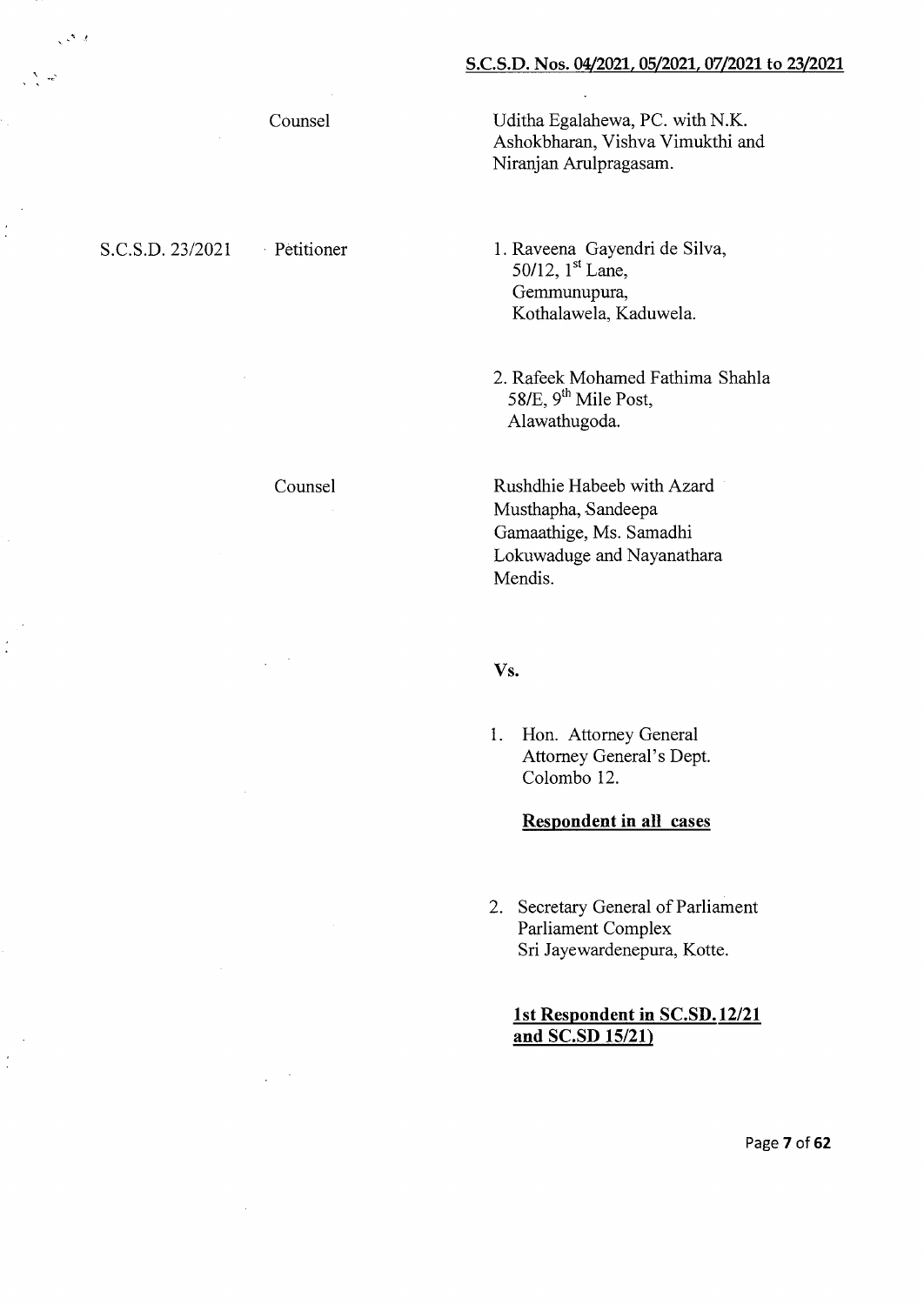Counsel for the State:

 $\sim$ 

Ms. Farzana Jameel, PC. ASG., Milinda Gunathilake, SDSG., Nerin Pulle, SDSG., Dr. Avanti Perera, SSC., Suranga Wimalasena, SSC., Suren Gnanaraj, SSC. and Ms. Kanishka de Silva Balapatabendi, SSC.

**Intervenient- Petitioners** 

Petitioner

Counsel

Prof. G.L. Pieris

Gamini Marapana, PC. with Navin Marapana, PC., Nishanthi Mendis, Kaushalya Molligoda, Uchtha Wickremesinghe, Nandana Kumara Thanuja Meegahawatta and Saumya Hettiarachchi.

· Petitioner

Counsel

Petitioner

Counsel

Dr. P.B. Jayasundera

Romesh de Silva, PC. with Palitha Kumarasinghe, PC., and Dhuthika Wickramanayake.

Luxman Peiris Wickramarathna Siriwardena

Anura Meddegoda, PC, with Yasa Jayasekera, Asela Muthumudalige, Lakshman Siriwardane and Nadeesha Kannangara.

Petitioner

S.R. Attygalle

Page **8 of 62**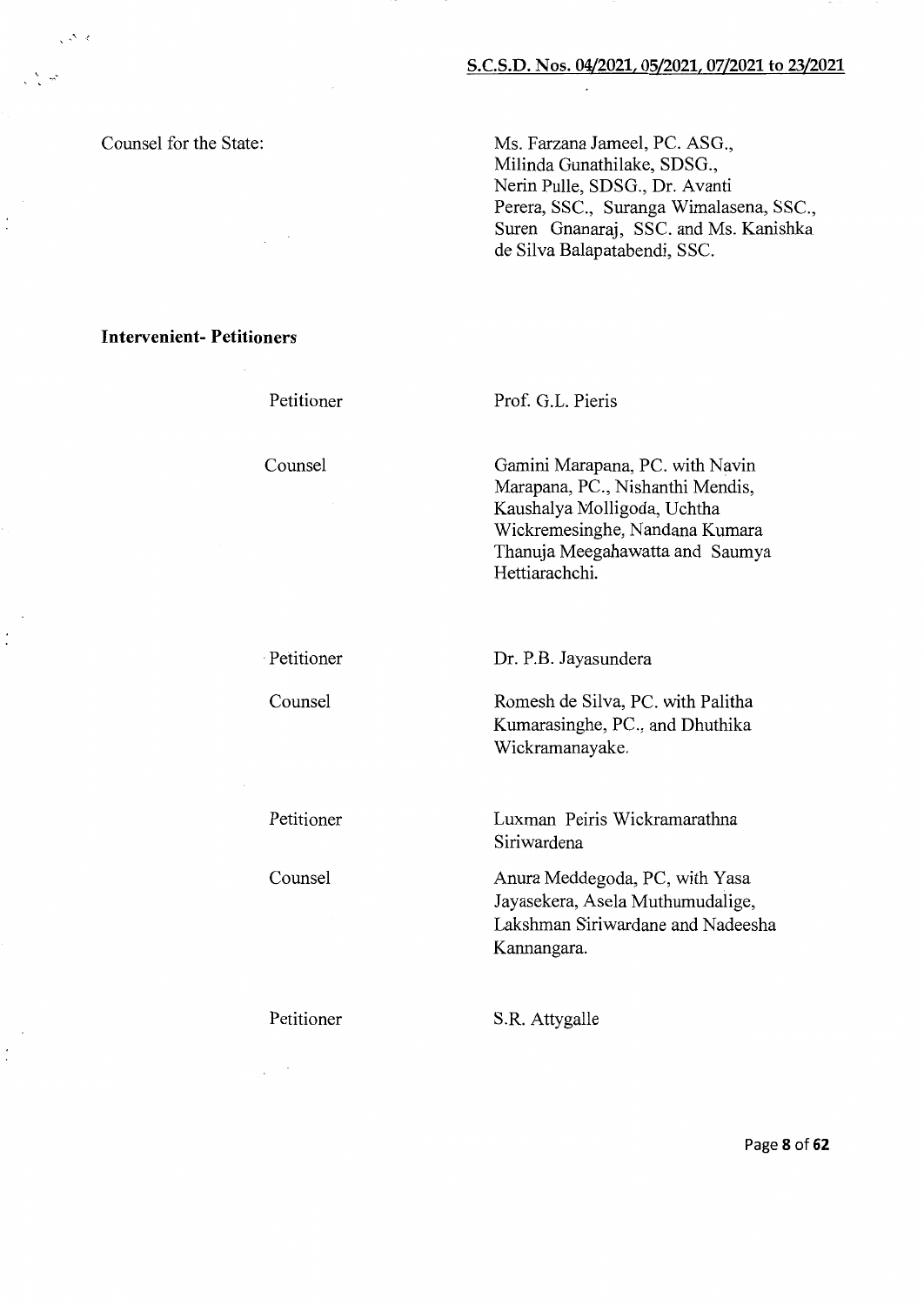Sanjeewa Jayawardena, PC. with Lakmini Warusavithana, Rukshan Senadheera and Dr. Milhan Mohommed.

Donald Fernando

Sanjeewa Jayawardena, PC. with Lakmini Warusavithana, Rukshan Senadheera and Dr. Milhan Mohommed.

Vidana Gamage Sampath Chaminda

Nihal Jayawardene, PC. with Harsha Fernando, Shamalie Gunawardene and Gamunu Chandarasekera.

Petitioner

Counsel

Kushan D' Alwis, PC. with Kaushalya Nawarathne, Chamath Fernando, Prabuddha Hettiarachchi, Sashendra Mudannayake, Nuwan D' Alwis and Manil Madugalla.

Petitioner

Counsel

H.M. Vijitha Herath.

Sagara Kariyawasam

Kaushalya Nawaratne with Prabudda Hettiarachchi, Hansika Iddamalgoda, Manoda Mohotti and Jeewanthi Bodhinayake.

Petitioner

Ekanayake Walawwe Nalin Samarkoon

Page **9 of62** 

Counsel

 $\frac{1}{2}$ 

-,.·

÷.

 $\ddot{\cdot}$ 

Petitioner Counsel

Petitioner

Counsel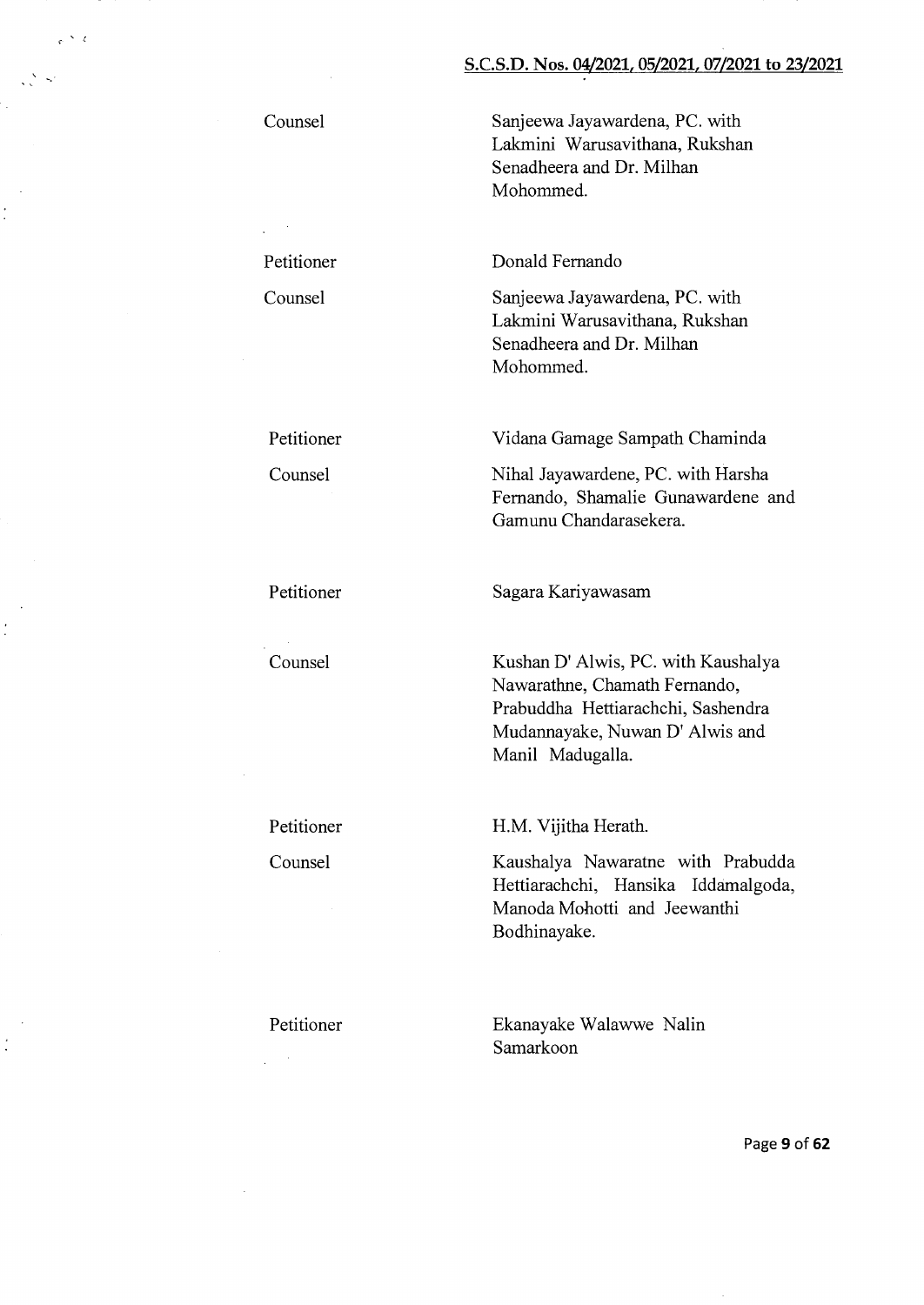Nishan Premathirathne with Nadun Wijeysiriwardena and Krishan Fernandopulle.

Bataleeya Pathirannahalage Chathura Pravi Karunaratne

Nishan Premathirathne with Nadun Wijeysiriwardena and Krishan Fernandopulle.

Wijethunga Appuhamyge Herman Kumara

S.N. Vijithsingh.

Rajapakse Mudiyanselage, Chintaka Pradeep Rajapakse S.N. Vijithsingh.

Duminada Nagamuwa.

Nuwan Bopage.

Athula Priyadharshana De Silva.

V.K. Choksy, PC. with D.S. Ratnayake, Kamin Dissanayake and Minolie Alexander.

Before:

,'

 $\ddot{\cdot}$ 

 $\frac{1}{2}$ 

 $\frac{1}{2}$ 

Jayantha Jayasuriya, PC, CJ Buwaneka Aluwihare, PC, J Priyantha Jayawardena, PC, J Murdu N.B. Fernando , PC, J Janak De Silva, J.

Page 10 of 62

Counsel

Petitioner

Counsel

Petitioner

Counsel

Petitioner Counsel

Counsel

·Petitioner

Counsel

Petitioner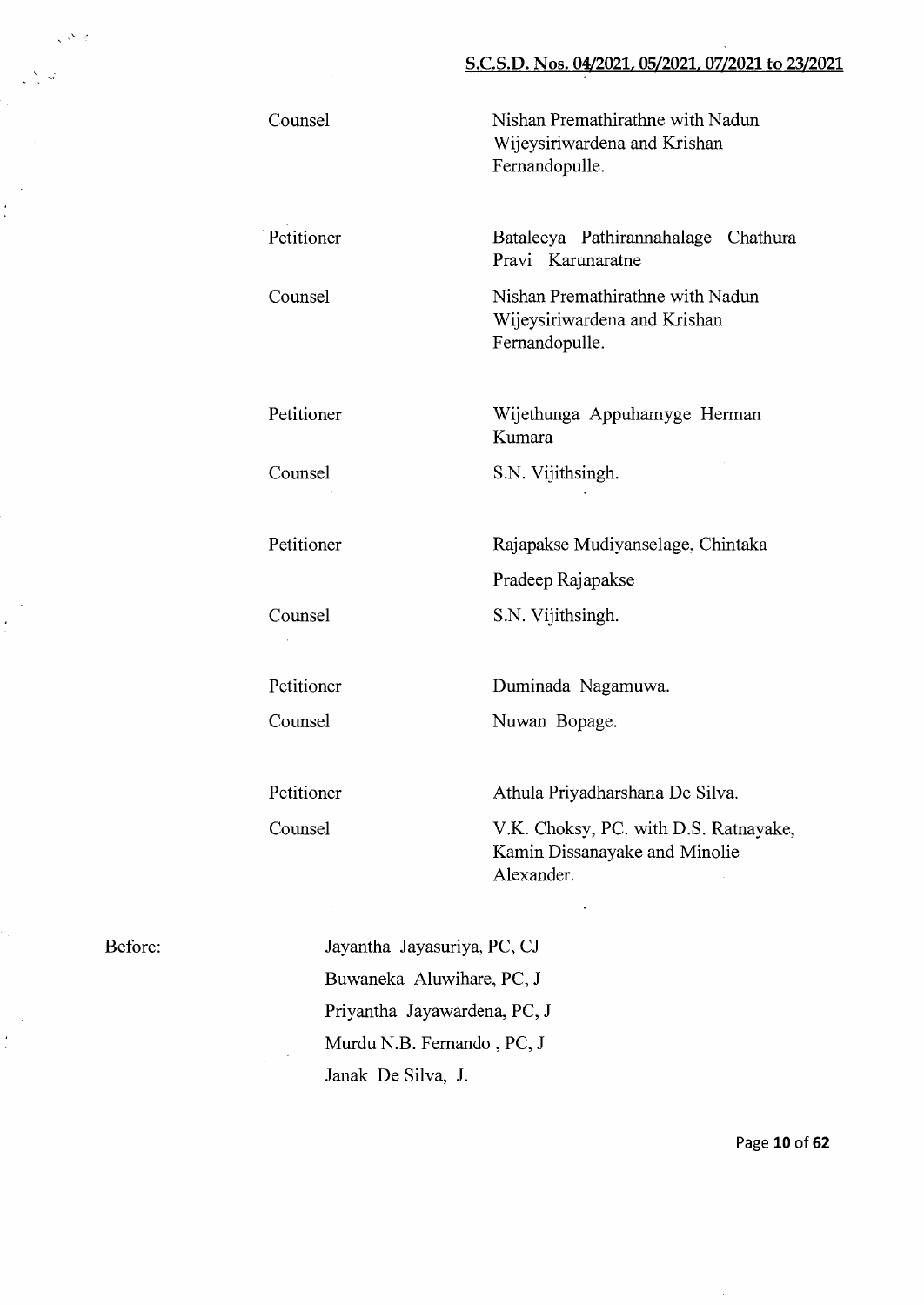A Bill titled "Colombo Port City Economic Commission" was published in the Government Gazette of the Republic of Sri Lanka of 19<sup>th</sup> March 2021 and was placed on the Order Paper of Parliament on 8<sup>th</sup> April 2021.

Nineteen petitions were filed on  $15<sup>th</sup>$  April 2021 invoking the jurisdiction of this Court in terms of Article 121 to determine whether the Bill or any provisions of the Bill are inconsistent with the Constitution. Upon receipt of the petitions, the Attorney-General was noticed in terms of Article  $134(1)$  of the Constitution.

The Court assembled for the hearing on  $19<sup>th</sup>$ ,  $20<sup>th</sup>$ ,  $21<sup>st</sup>$ ,  $22<sup>nd</sup>$  and  $23<sup>rd</sup>$  of April 2021. The Court heard all the Petitioners, Intervenient Petitioners and the Attorney General.

The preamble to the Bill reads as follows:

"WHEREAS in furtherance of the Directive Principles of State Policy enshrined in the Constitution of the Democratic Socialist Republic of Sri Lanka, which requires the State to ensure by means of public and private economic activity, the rapid development of the country, whilst co-ordinating public and private economic activity in the national interest, the Government of Sri Lanka has considered it necessary to establish a Special Economic Zone within which there is ease of doing business that will attract new investments primarily to facilitate the diversification of the service economy, to promote the inflow of foreign exchange into such Zone, to generate new employment opportunities within such Zone whilst facilitating the development of technical, professional, technological and entrepreneurial expertise and to facilitate the promotion of urban amenity operations within such Zone, through the settlement of a residential community:

AND WHEREAS it has become necessary having regard to the national interest or in the interest of the advancement of the national economy, to establish a Special Economic Zone to be called "the Colombo Port City Special Economic Zone" which will be an international business and services hub with specialized infrastructure and other facilities within such Zone, for the promotion and facilitation of economic activity including international trade, shipping, logistic operations, offshore banking and financial services,

Page 11 of 62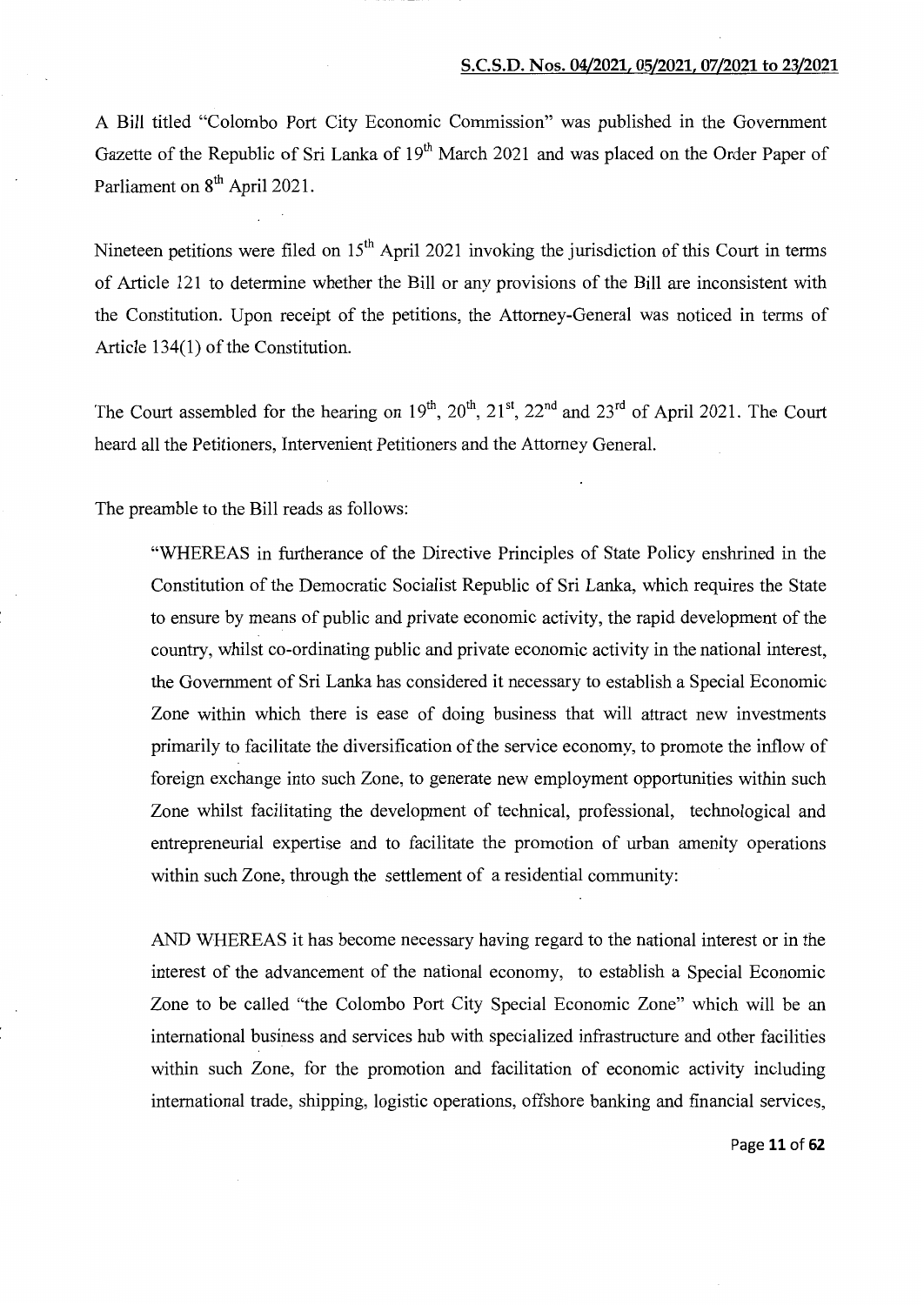information technology and business process outsourcing, corporate headquarters operations, regional distribution operations, tourism and other ancillary services:"

The Bill seeks to establish a Commission called the Colombo Port City Economic Commission (hereinafter referred to as the "Commission") which is to be entrusted with the administration, regulation and control of matters connected with businesses and other operations in and from the Area of Authority of the Colombo Port City. The Bill provides for-

- **Part I** Establishment of the Colombo Port City Special Economic Zone and the Commission
- **Part II** Objectives and powers, duties and functions of the Commission
- **Part III**  Composition of and the administration and management of the affairs of the Commission
- Part IV Fund of the Commission

' \ ./

- Part V The Director-General and the staff of the Commission<sup>1</sup>
- **Part VI**  Application for and approval as an authorised person, agreement required to be signed, single window investment facilitation, Sri Lanka citizens engaging in business, employment, purchasing, leasing or renting property or utilising facilities or services
- **Part VII**  Offshore companies to operate within the Area of Authority of the Colombo Port City
- **Part VIII** Offshore banking business in and from the Area of Authority of the Colombo Port City
- **Part IX** Determination and grant of exemptions or incentives for the promotion of businesses of strategic importance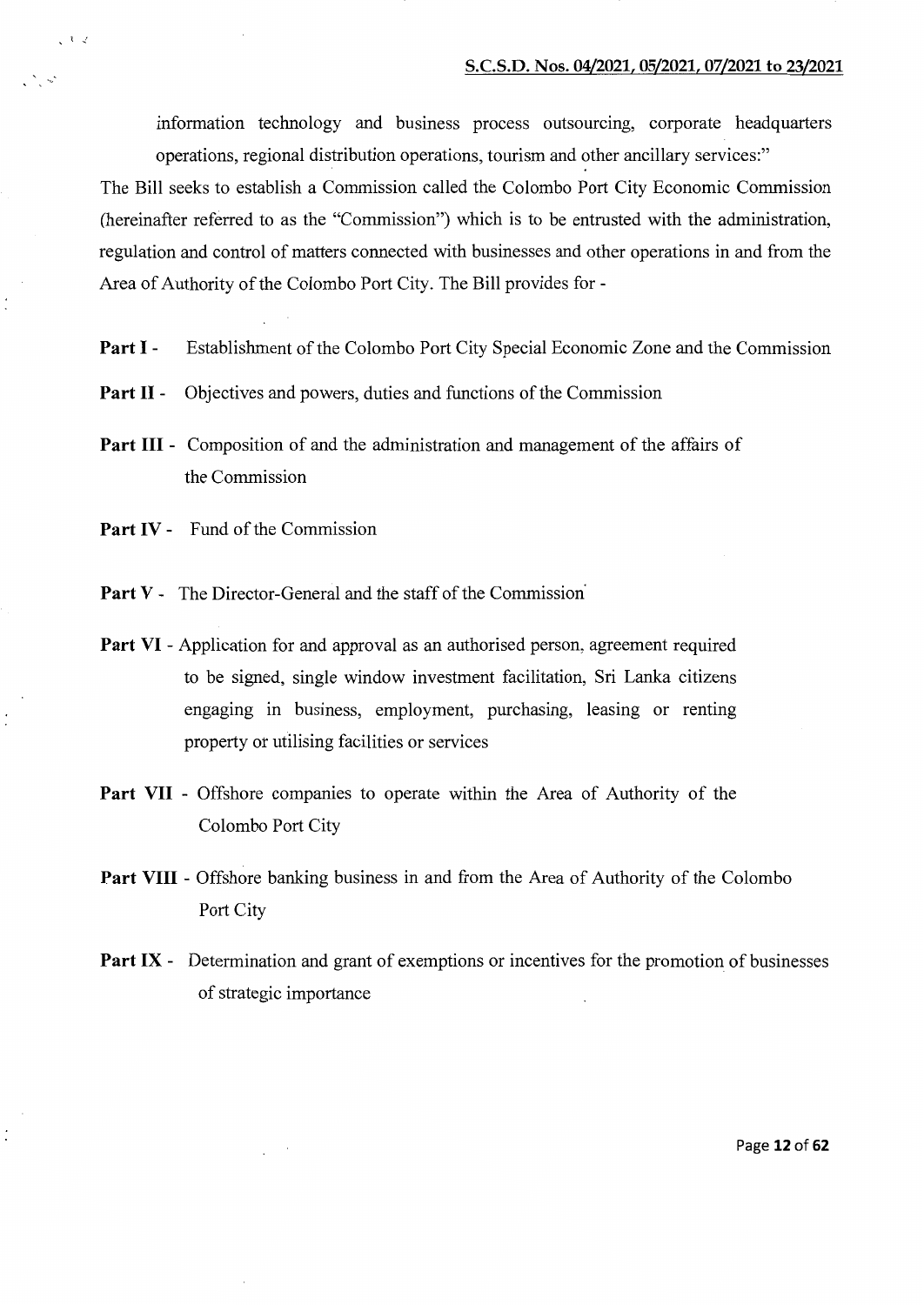Part X - Applicability of the Condominium Management Authority Law and the Apartment Ownership Law

Part **XI** - Applicability of the Securities and Exchange Commission Act

**Part XII** - Estate Manager and provision of general services

**Part XIII** - International Commercial Dispute Resolution Centre

Part XIV - Priority in hearing legal proceedings

Part XV - Interim provisions and investment protection

**Part XVI** – Miscellaneous Provisions

*..:* 

-\_,

This Court is exercising the jurisdiction vested on it in terms of Article 120 of the Constitution which requires it to determine whether the Bill in its entirety or any of its provisions is inconsistent with the Constitution. When a primary determination is made as provided in Article 123(1) as to any inconsistency with the Constitution, the consequential determinations the Court is required to make are specified in Article  $123(2)$  which reads:

- "(2) Where the Supreme Court determines that the Bill or any provision thereof is inconsistent with the Constitution, it shall also state  $-$ 
	- (a) whether such Bill is required to comply with the provisions of paragraphs (1) and (2) of Article 82;

or

- (b) whether such Bill or any provision thereof may only be passed by the special majority required under the provisions of paragraph (2) of Article 84; or
- (c) whether such Bill or any provision thereof requires to be passed by the special majority required under the provisions of paragraph (2) of Article 84 and

Page **13 of62**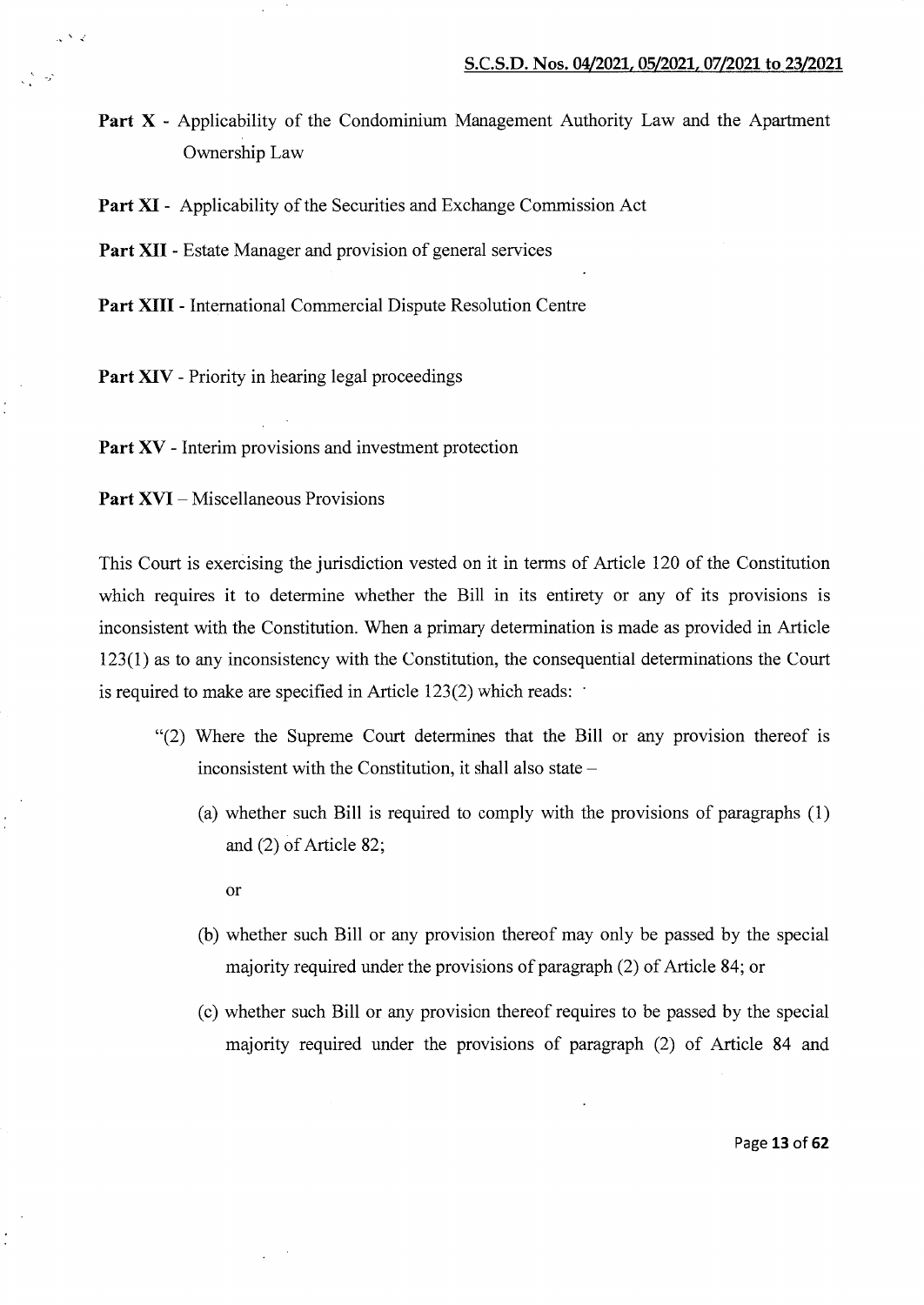approved by the People at a Referendum by virtue of the provisions of Article 83,

and may specify the nature of the amendments which would make the Bill or such provision cease to be inconsistent."

During the hearing, the Petitioners raised objections to several clauses in the Bill on its constitutionality.

In addition to those objections, Dr. Kanag-Isvaran, PC. appearing for the Petitioners in S.C.S.D. No. 4/2021 and S.C.S.D. No. 19/2021 challenged the legislative competence of Parliament to legislate for the Colombo Port City on two grounds.

His first ground was that as a matter of Municipal Law, Parliament does not have legislative power to pass the Bill since the Colombo Port City is not part of the territory of Sri Lanka. It was contended that Article 5 defines the territory of the Republic of Sri Lanka and that the Bill seeks to add, to this territory, an artificially created area.

Secondly, it was submitted that it is beyond the competence of the Parliament to enact this Bill into law as a matter of 'Applicable Law'. Dr. Kanag-Isvaran, P.C. submitted that any claim of sovereignty to artificially created areas is governed by section 5(3) of the Maritime Zones Law read with Article 56 of the United Nations Convention on the Law of the Sea (UNCLOS) and that as a matter of Sri Lankan Law and International Law, an artificially created area of land cannot constitute sovereign territory.

Article 5 of the Constitution reads :

 $\cdot$  .  $\cdot$ 

*"The territory of the Republic of Sri Lanka shall consist of the twenty five administrative districts, the names of which are set out in the First Schedule and its territorial waters:* 

*Provided that such administrative districts may be subdivided or amalgamated so as to constitute different administrative districts, as Parliament may by resolution determine.* "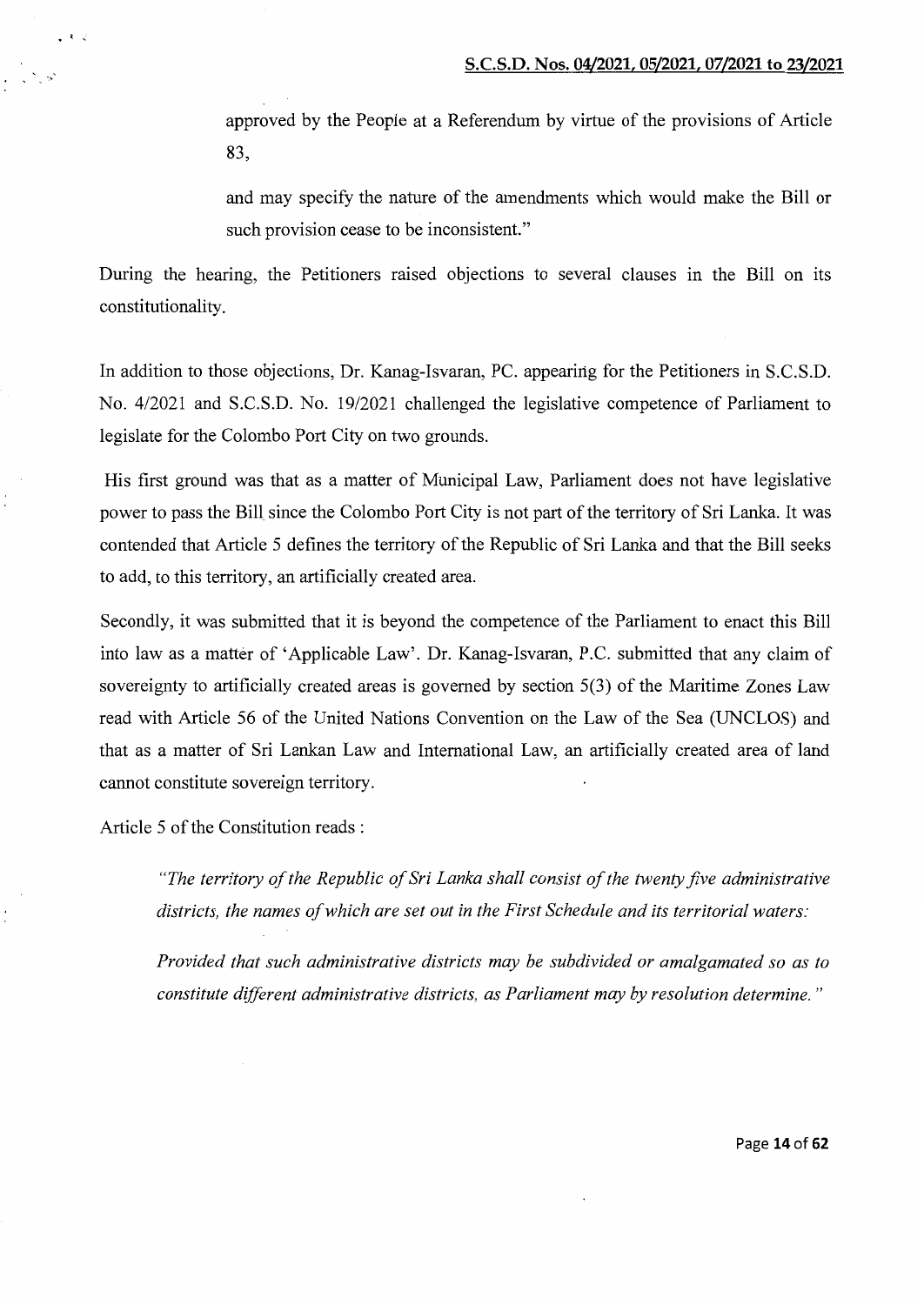Dr. Kanag-Isvaran, PC. submitted that the Bill proposes to add to this territory an artificially created area of land in extent 446.6153 ha.. In this connection, he submitted that Clause 2 of the Bill provides:

./

*"There shall be established a Special Economic Zone to be called the Colombo Port City Special Economic Zone (hereinafter referred to as the "Colombo Port City''). The Area of Authority of the Colombo Port City herein established shall consist of the boundaries as set out in Schedule I to this Act.* "

Thus, it was submitted that the artificially created land described in Schedule I to the Bill is being added to the *'Western Boundary of the Colombo Divisional Secretary's Division, Colombo District'* at the connection points set out in the said Schedule I and thereby it is sought to confer on it, the status of *'sovereign territory of the Republic of Sri Lanka'* in violation of Article 5 of the Constitution, and vitiates the Bill in its totality as a matter of Applicable Law.

Moreover, the learned President's Counsel submitted that Clause 65(1) of the Bill states:

*"From and after the date of commencement of this Act, all land comprising the Area of Authority of Colombo Port City, shall be vested with the Commission in the manner set out in subsection (3)."* 

Further, it was submitted that the Bill proceeds on the assumption that the artificially created area of land is "crown land" and therefore it is untenable in law.

At the outset, it is pertinent to note that the Bill does not make provision to add any artificially created area to the territory of Sri Lanka. As described in the preamble to the Bill, the object of the Bill is to establish a Special Economic Zone to be called "the Colombo Port City Special Economic Zone". Clause 2 specifically makes provision to establish such Zone and when read with Schedule I, provides the boundaries of the aforesaid Zone. Therefore, this Bill seeks to establish this Special Economic Zone within the area of which the boundaries are defined.

Furthermore, in Schedule I, the extent and the location of this land is described as "... containing in extent of 446.6153 ha. situated in Colombo, in the Western Province...". On  $23<sup>rd</sup>$  July 2019, the Minister of Internal and Home Affairs and Provincial Councils and Local Government had

Page **15 of62**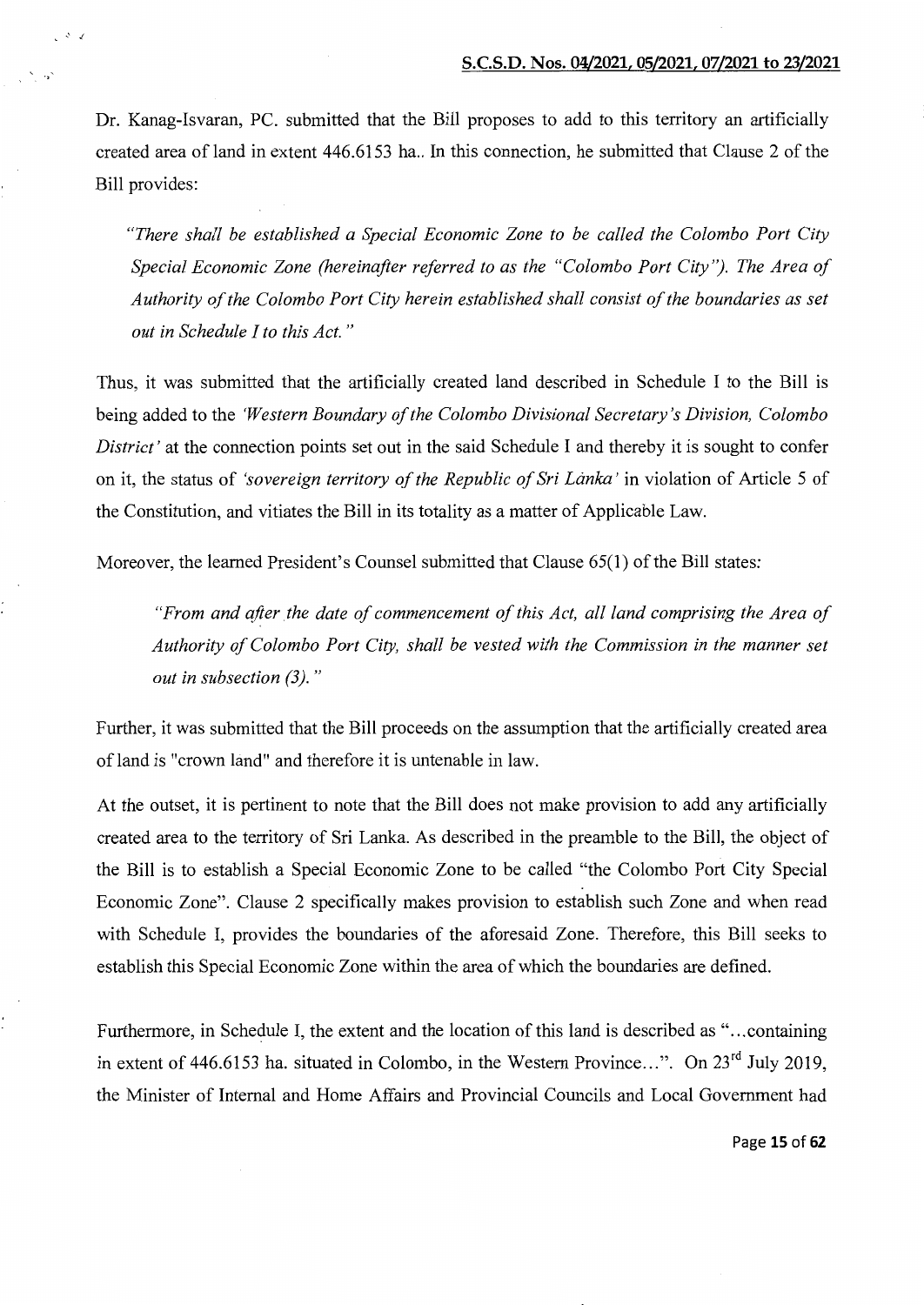moved a resolution under section 3 of the Administrative Districts Act No. 22 of 1955 to alter the area of authority and the limits of the Administrative District of\_Colombo by the inclusion of the reclaimed area of land known as "Port City Colombo" and to annex the said area of land to the Divisional Secretary's Division of Colombo in the Administrative District of Colombo. The extent and the boundaries of the relevant land are described in the schedule to the said resolution.

The resolution reads: ·

·'

"That this Parliament resolves under Section 3 of the Administrative Districts Act, No. 22 of 1955 that: -

- (a) the area of authority and the limits of the Administrative District of Colombo specified in the First Schedule to the Administrative Districts Act, No. 22 of 1955 shall be altered by the inclusion of the reclaimed area of land known as "Port City Colombo" described in the Schedule hereto, within the area of authority and the limits of the Administrative District of Colombo; and
- (b) such reclaimed area of land shall be annexed to the Divisional Secretary's Division of Colombo in the Administrative District of Colombo."

The Minster of Internal and Home Affairs and Provincial Councils and Local Government by a notice under the Administrative Districts Act, No. 22 of 1955, published in the Gazette (Extraordinary) No. 2135/13 dated  $5<sup>th</sup>$  August 2019, informed the public "that the area of authority and the limits of the Administrative Districts of Colombo specified in the First Schedule to the Administrative Districts Act, No. 22 of 1955 shall be altered by inclusion of the reclaimed area of land known as 'Port City Colombo' described in the Schedule hereto", based on the resolution passed in Parliament on  $23<sup>rd</sup>$  July 2019. Therefore, the alteration of the boundaries of the Colombo Administrative District had been made effective in the year 2019 through the process provided in the Administrative Districts Act, No. 22 of 1955.

It is pertinent to note that Article 5 of the Constitution read with First Schedule lists out the names of twenty five districts which forms part of the territory of the Republic but does not describe the extent or the boundaries of those specified districts. Furthermore, Article 5 makes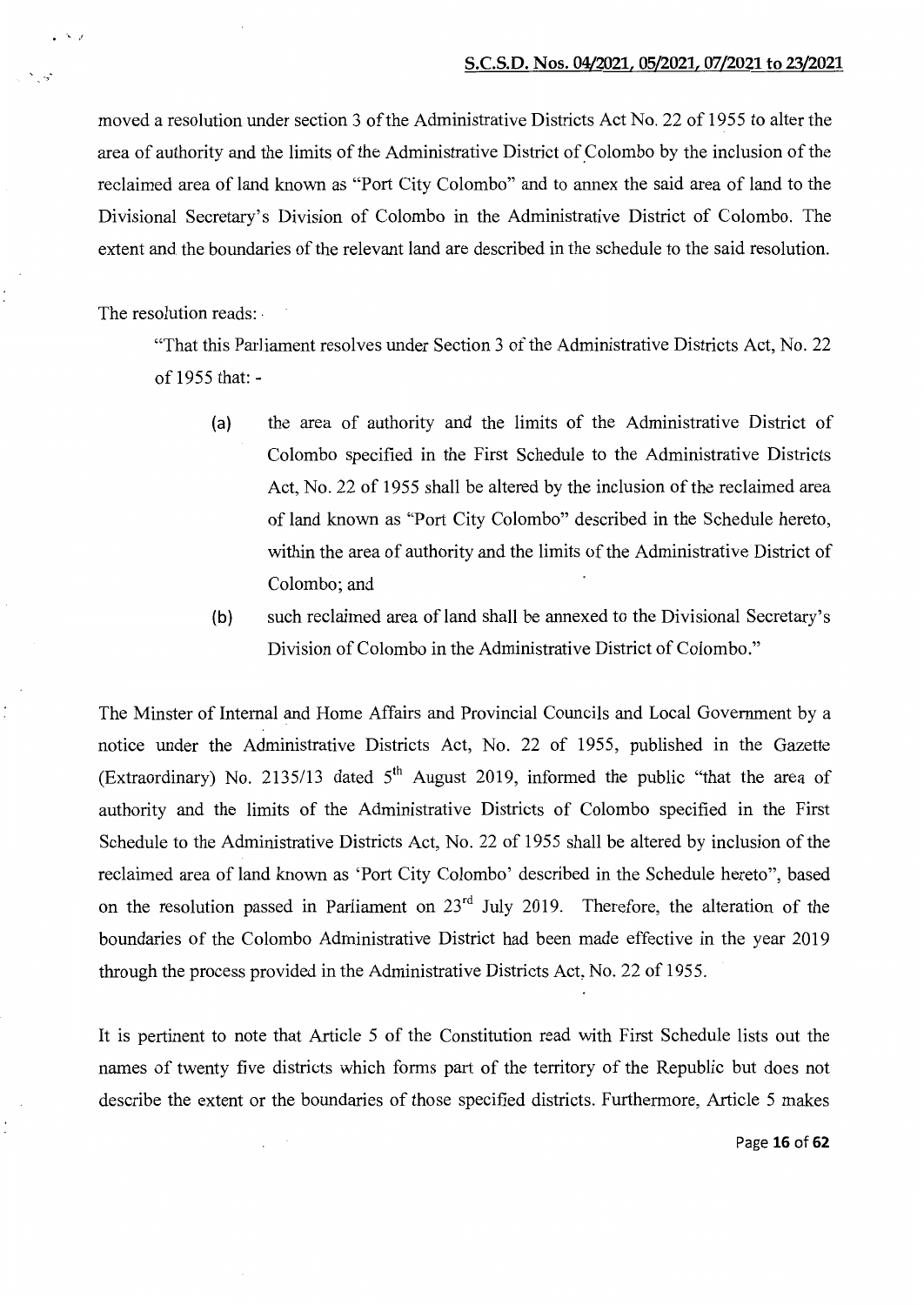provision for subdivision and amalgamation of the existing districts to constitute different Administrative Districts. It is through section 2 of the Administrative Districts Act read with the Schedule of the said Act that established the Administrative Districts and describes their boundaries and the extent of such districts. Therefore, alteration of the limits of such districts as provided under section 3 of the said Act is lawful and is not inconsistent with the Constitution. The Court also observes that the boundaries and the extent of the land described in Schedule I of the Bill and the Schedule in the aforementioned notice of the Minister as well as the Schedule of the resolution passed in Parliament on  $23<sup>rd</sup>$  July 2019, refers to the same area of land and therefore, the contention that the Bill under consideration makes provision to add a reclaimed area of land to the territory of Sri Lanka is without merit.

'' ./

The passing of the resolution referred to earlier by the Parliament and the consequential publication of the Order in the Gazette had taken place in 2019. The fact remains that this process has not been challenged in any court. Thus, its validity must be presumed.

Dr. Kanag-Isvaran, PC. drew the attention of Court in his written submissions to the words of Lord Denning in *Macfoy v. United Africa Company Limited* (1961) 3 All E.R. 1169 (PC) at 1172:

"If *an act is void, then it is in law a nullity. It is not only bad, but incurably bad. There is*  no need for an order of court to set it aside. It is automatically null and void without *more ado, though it is sometimes convenient to have the court declare it to be so. And every proceeding which is founded on it is also bad and incurably bad. You cannot put something on nothing and expect it to stay there. It will collapse.* "

However, Court observes that Clive Lewis, *Judicial Remedies in Public Law*, 5<sup>th</sup> ed., South Asian Edition (2017) in discussing the meaning of null and void in Administrative Law states (page 185):

*"The primary concern here is the meaning of nullity or voidness solely in the context of the remedies granted by courts. The concept of nullity has been used to solve other problems arising in administrative law. For remedial purposes, the orthodox view is that an ultra vires act is regarded as void and a nullity. An act by a public authority which lacks legal authority is regarded as incapable of producing legal effects. Once its* 

Page **17 of 62**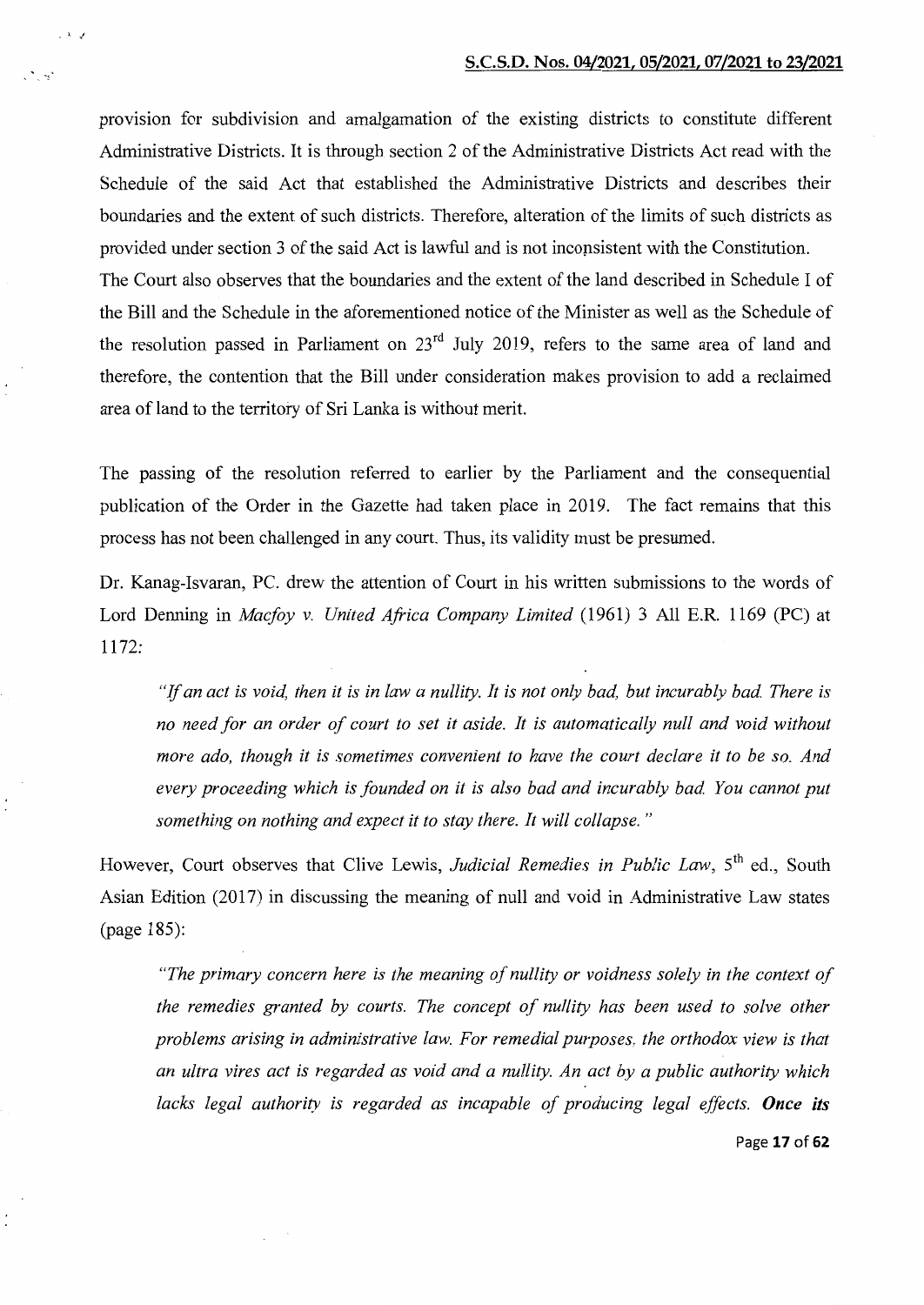*illegality is established, and if the courts are prepared to grant a remedy, the act will be regarded as void from its inception and retrospectively nullified in the sense that it will be regarded as incapable of ever having produced legal effects.* " (emphasis added)

Thus, even where an act of a public authority is ultra vires and a nullity, for remedial purposes the illegality must be established before a court. As stated by Wade and Forsyth, *Administrative Law*,  $9<sup>th</sup>$  Ed., Indian Edition, page 281:

*" ... the court will treat an administrative act or order invalid only* if *the right remedy is sought by the right person in the right proceedings.* "

Prior to *Macfoy v. United Africa Co. Ltd.* (supra), this approach was reflected in the statement of Lord Radcliffe in *Smith v. East Elloe Rural District Council* (1956) AC 736, 769-770 where it was held:

*"An order, even* if *not made in good faith, is still an act capable of legal consequences. It bears no brand of invalidity upon its forehead. Unless the necessary proceedings are taken at law to establish the cause of invalidity and to get it quashed or otherwise upset, it will remain as effective for its ostensible purpose as the most impeccable of orders.* "

In fact, Wade and Forsyth (supra, page 305), states that the statement of Lord Denning in *Macfoy v. United Africa Co.* Ltd.(supra) is not the correct position of the law.

Wade and Forsyth, *Administrative Law,* (supra, page 304), after restating the above statement of Lord Radcliffe states as follows:

*"This must be equally true even where the 'brand of invalidity' is plainly visible for there also the order can effectively be resisted in law only by obtaining the decision of the court. The necessity of recourse to the court has been pointed out repeatedly in the House of Lords and Privy Council, without distinction between patent and latent defects. Lord Diplock spoke still more clearly [F Hoffmann-La Roche* & *Co. v. Secretary of State for Trade and Industry (1975) AC 295 at 366], saying that;* 

*It leads to confusion to use such terms as 'voidable', 'voidable ab initio', 'void' or 'a nullity' as descriptive of the status of subordinate legislation alleged to be ultra vires for* 

Page **18 of 62**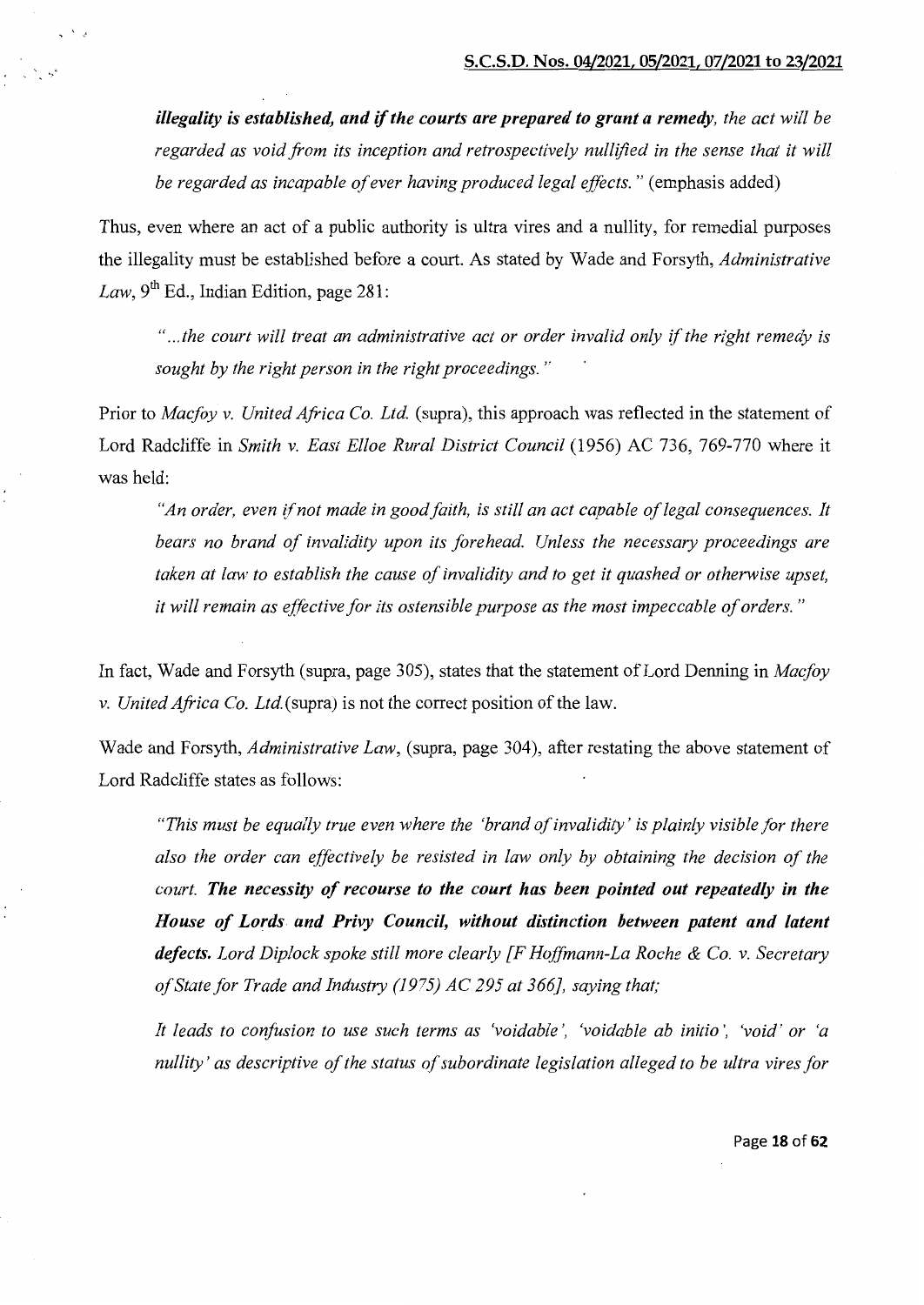*patent or for latent defects, before its validity has been pronounced on by a court of competent jurisdiction.* " (emphasis added)

 $\mathbf{v}$   $\mathbf{v}$ 

~·

This approach is consistent with the 'presumption of validity' according to which administrative action is presumed to be valid unless or until it is set aside by a court *[Hoffmann-La Roche* & *Co. v. Secretary of State for Trade and Industry* (1975) AC 295]. However, this 'presumption of validity' exists pending a final decision by the court [Lord Hoffmann in *R* v. *Wicks* (1998) AC 92 at 115, Lords Irvine LC and Steyn in *Boddington v. British Transport Police* (1999) 2 AC 143 at 156 and 161, and 173-4].

Court observes that by this Bill, the Colombo Port City is not been made part of the Administrative District of Colombo. It became part of the Administrative District of Colombo by virtue of the steps taken under the Administrative Districts Act, No. 22 of 1955 described above. Its validity has not been challenged and the presumption of validity applies.

Furthermore, Dr. Kanag-Isvaran,PC. submitted that, artificially created area of land not being part of the territory of the Republic of Sri Lanka as set out in Article 5 of the Constitution, the President cannot 'issue a Land Grant under the Crown Lands Ordinance' since the said artificially created land does not form 'Crown Land'. In the circumstances it was submitted that the aforementioned clauses are violative of Article 5 of the Constitution and null and void.

It was further submitted that reclamation of land is statutorily provided for in the Sri Lanka Land Reclamation and Development Corporation Act, No. 27 of 1968 (as amended). Section 2(1) of the said Act provides *inter alia* that the Minister may where satisfied that *'any area of land is a low-lying, marshy, waste or swampy area ... declare such area to be a Reclamation and Development Area for the purpose of this Act.* ' Therefore, it was submitted that it cannot be contended that the artificially created land is reclaimed land.

The learned Additional Solicitor General in response, drew the attention of Court to section 58 of the State Lands Ordinance which reads:

Page **19 of 62**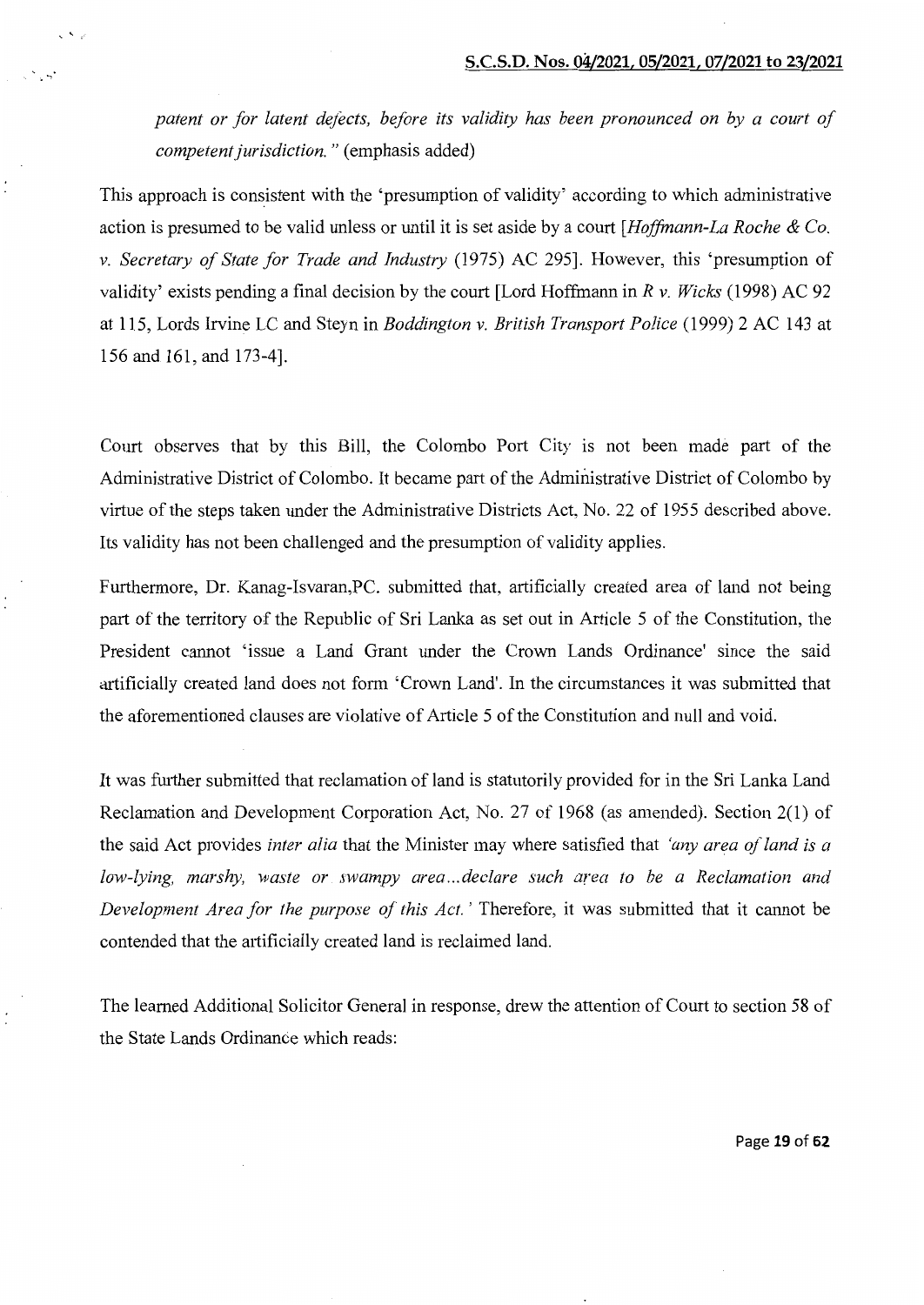*"The administration, control, custody and management of the foreshore are hereby declared to be vested in the State.* "

Section 60 of the State Lands Ordinance, *inter alia,* states as follows;

*"The President is hereby authorised-*

 $(l)$  ...

""-,,

<sup>~</sup>

 $(2)$  ...

*(3) to reclaim any part of the foreshore or bed of the sea;* 

*(4) to erect buildings on any areas of land reclaimed from the sea,·"* 

Thus, it is the considered view of the Court that the State Lands Ordinance authorises the President to reclaim the foreshore or bed of the sea and to erect buildings on any areas of land so reclaimed from the sea.

Section 110 of the State Lands Ordinance as amended defines "State Land" to mean *'all land in Sri Lanka to which the State is lawfUlly entitled or which may be disposed of by the State and*  includes all rights and privileges attached or appertaining to such land.' Further, section 60(5) of the State Lands Ordinance confers power on the President to lease or otherwise dispose of any such reclaimed area.

Therefore, once a land is reclaimed it becomes State Land by virtue of the aforementioned sections in the State Lands Ordinance. Thus, once a land is reclaimed it becomes part of the territory of Sri Lanka by operation of law.

For the aforementioned reasons, Court holds that the Colombo Port City is part of the territory of Sri Lanka in terms of the law and Parliament has legislative power over the reclaimed area.

Mr. Dharshana Weraduwage and several other Counsel appearing for the respective Petitioners submitted that the Bill has been placed on the Order Paper of Parliament in breach of the provisions in Article 154G(3) of the Constitution inasmuch it was not referred to every Provincial Council for the expression of its views. It was their contention that the procedure set out in Article 154G (3) must be followed where the Bill is in respect of any matter set out in the

Page **20 of 62**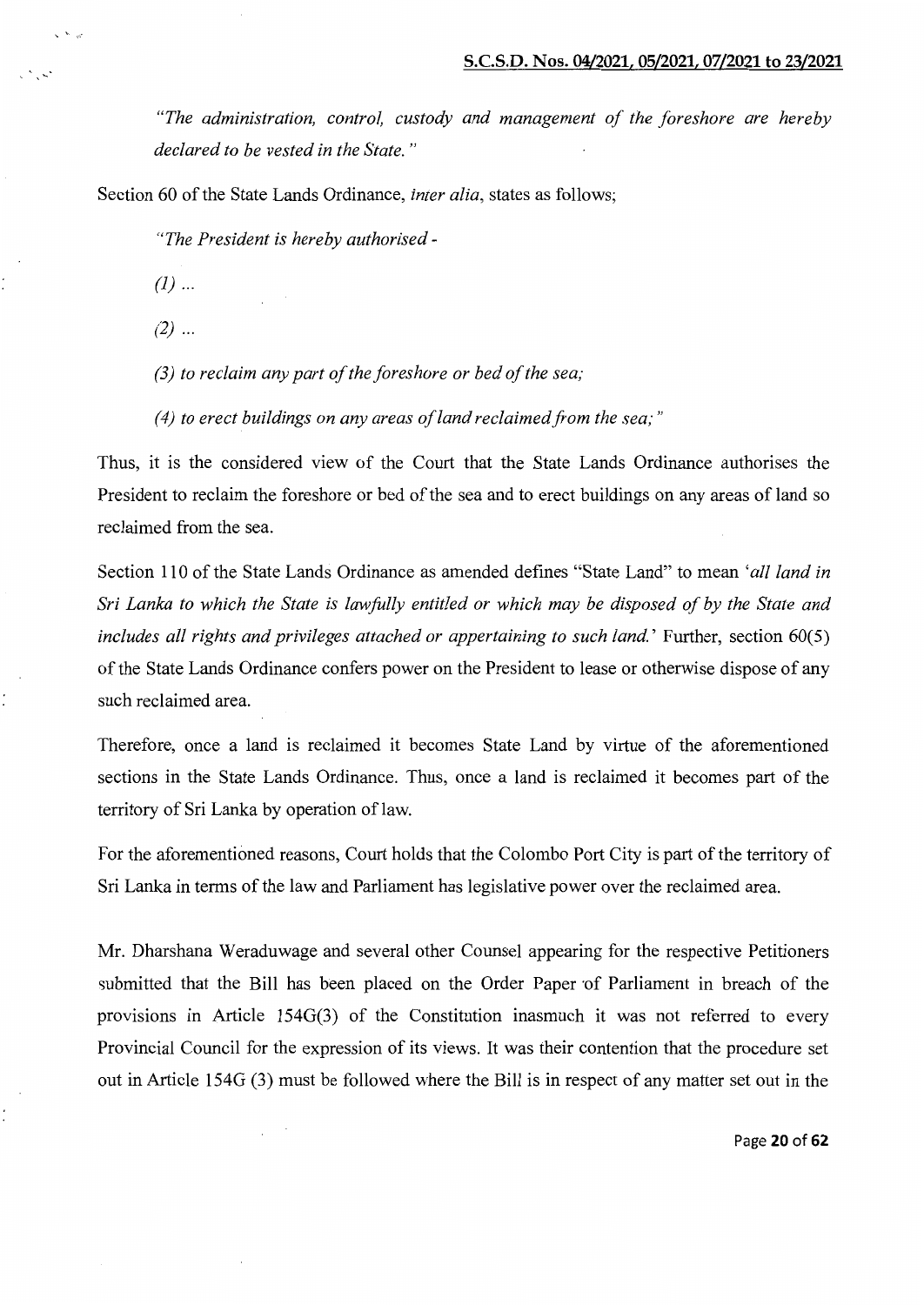Provincial Council List. Furthermore, it was submitted that the Bill deals with matters such as land, planning, local government and betting which are matters falling under the Provincial Council List. Learned Counsel referred to Clauses  $3(1)$ ,  $6(1)(a)$ ,  $6(1)(b)$ ,  $6(1)(p)$ ,  $6(1)(ga)$ ,  $52$ ,  $53$ and 73 of the Bill.

The attention of Court was drawn to the determination of this Court in *Land (Special Provisions) Bill* S.C.S.D. Nos. 01 to 05/2019 where it was observed:

*"Non-adherence to the procedure stipulated under the Constitution in placing the Bill on the Order Paper of Parliament has been the preliminary ground of challenge. Accordingly, Court determines that, for the reason set out earlier, which led us to hold that the proposed Bill deals with the alienation of State land, and that the Bill should be regarded as one relating to a subject listed in the Provincial Council List insofar as the procedure to be followed is concerned, this Bill must be referred to Provincial Councils for the expression of their views, in terms of Article 154G(3) of the Constitution.* "

Learned Additional Solicitor General submitted that in determining whether the Bill is in respect of any matter set out in the Provincial Council List, it would be necessary to consider the nature of the provisions contained in the Bill, its purpose and object as a whole and not to the particular words that are used in a section of the Bill which may correspond with an item in any of the three lists in the Constitution. It was further submitted that the approach adopted by Court in *Divineguma Bill* S.C.S.D. Nos. 01 to 03/2012, where the words contained in sections of the Bill were compared with items in List I of the Ninth Schedule to the Constitution, is not consistent with several other determinations of this Court on this issue. She drew our attention to the determinations in *Agrarian Services (Amendment) Bill* S.C.S.D. Nos. 02/91 and 04/91, *Microfinance Bill* S.C.S.D. Nos. 05, 06 & 08/2016, *Town and Country Planning (Amendment) Bill* S.C.S.D. No. 03/2011 and *State Land (Special Provisions) Bill* S.C.S.D. Nos. 01-05/2019 where Court adopted the purpose and object test.

Finally, learned Additional Solicitor General submitted that the Bill which relates to National Policy concerning economic development and planning, falls within List II (Reserved List) of the Ninth Schedule to the Constitution as it deals with National Policy. It was further submitted that the subject of "National Policy on all Subjects and Functions" is a matter that falls within the ambit of List II (Reserved List) of the Ninth Schedule to the Constitution. Reliance was placed

Page 21 of 62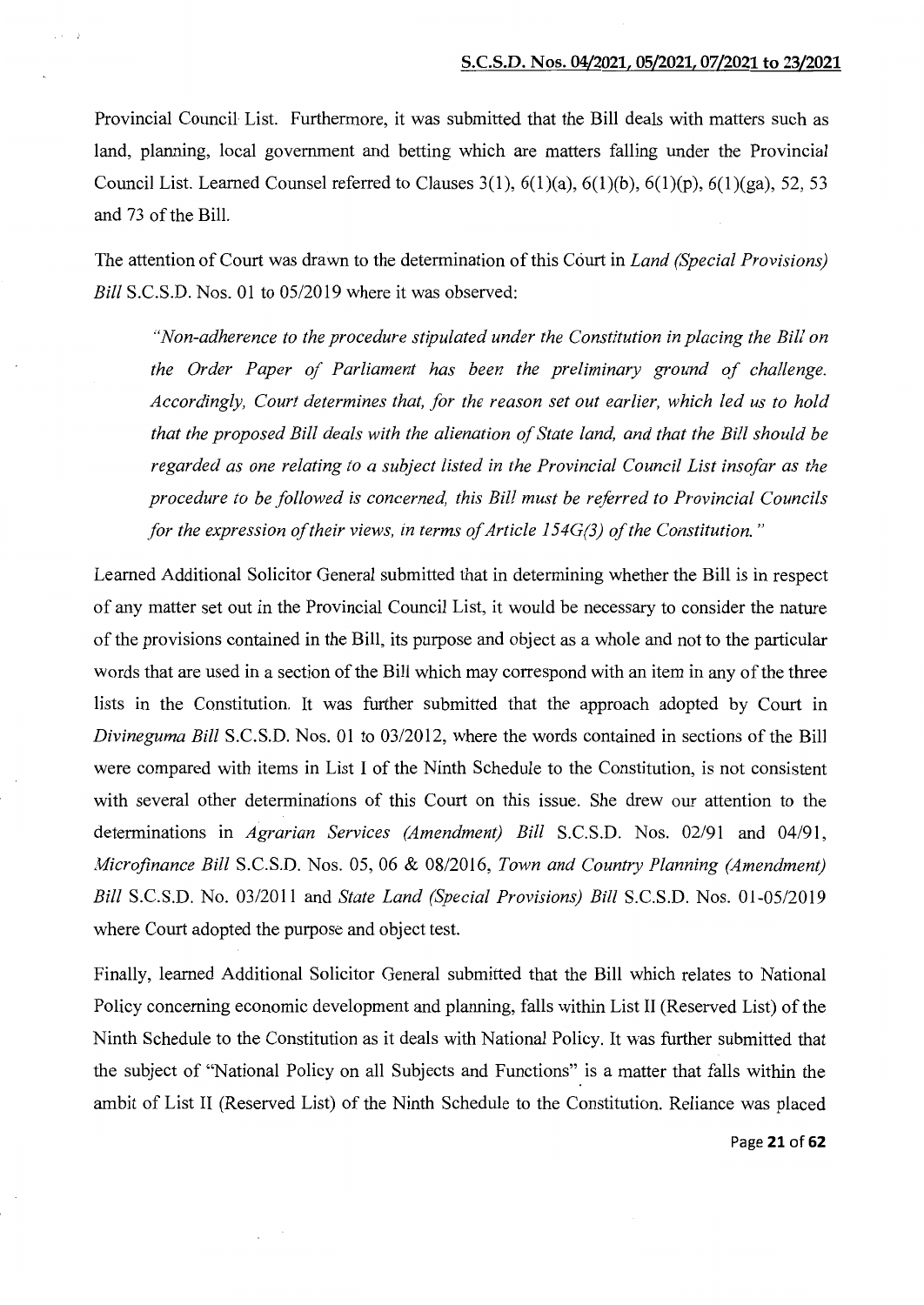on the determinations of this Court in *Revival of Underperforming Enterprises and Underutilised Assets Bill* S.C.S.D. No. 02/2011, *Land (Restrictions on Alienation) Amendment Bill* S.C.S.D. No. 15/2018 and *Mutual Assistance in Criminal Matters (Amendment) Bill* S.C.S.D. No. 16- 18/2018. Several of the Intervenient Petitioners supported this position taken by the learned Additional Solicitor General.

Court will now consider the aforementioned objection raised by some of the Petitioners.

Article 154G(3) of the Constitution reads:

 $\cdot$   $\cdot$ 

*"No Bill in respect of any matter set out in the Provincial Council List shall become law unless such Bill has been referred by the President, after its publication in the Gazette and before it is placed on the Order Paper of Parliament, to every Provincial Council for the expression of its views thereon, within such period as may be specified in the reference and (a) where every such Council agrees to the passing of the Bill, such Bill is passed by a majority of the Members of Parliament present and voting; or (b) where one or more Councils do not agree to the passing of the Bill, such Bill is passed by the special majority required by Article 82: Provided that where on such reference, some but not all the Provincial Councils agree to the passing of a Bill, such Bill shall become law applicable only to the Provinces for which the Provincial Councils agreeing to the Bill*  have been established, upon such Bill being passed by a majority of the Members of *Parliament present and voting."* 

This requires any Bill in respect of any matter set out in the Provincial Council List to be referred to every Provincial Council for the expression of its views. Such reference has to be made by the President after the publication of the Bill in the Gazette and before it being placed on the Order Paper.

Provincial Councils were *established* in accordance with Article 154A(l) of the Constitution and they are *constituted* upon election of the members of such Council in accordance with the law relating to Provincial Council elections as provided under Article 154A(2).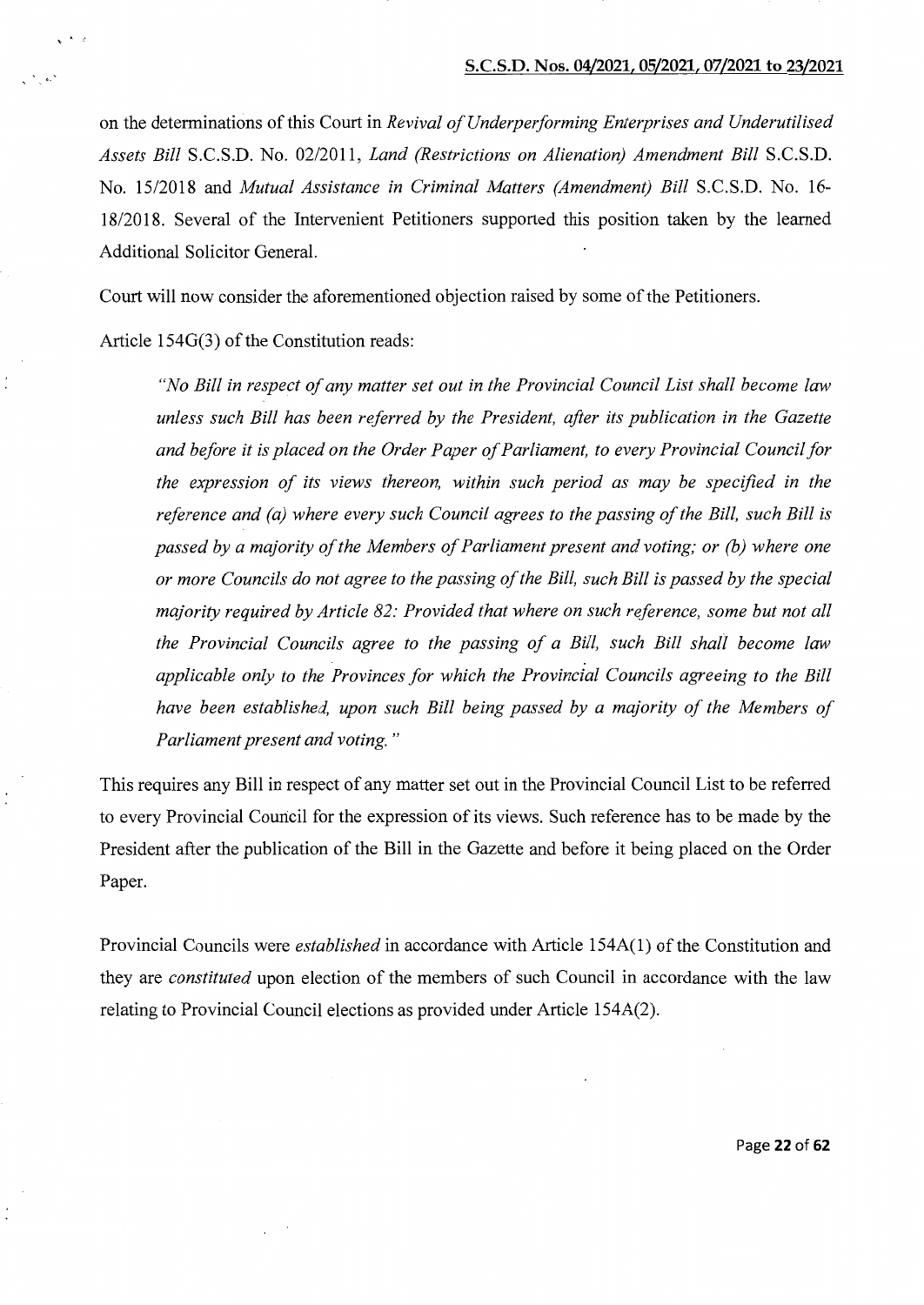The object and the purpose of the reference of a Bill to a Provincial Council is to obtain its views. This Court had observed that the views of the Governor of a Provincial Council does not amount to the views of the Provincial Council and therefore, the requirement in Article 154G(3)

 $\mathcal{N}=\mathcal{L}^2$ 

cannot be satisfied by referring a Bill to a Governor of a Provincial Council when such Council has not been constituted in accordance with the law. It is the view of the Provincial Council and the view of no other person or body will satisfy this requirement. *[Divineguma Bill* S.C.S.D. Nos. 04 to 14/2012].

In *Agrarian Services (Amendment) Bill* S.C.S.D. Nos. 02/91 and 04/91, Court opined that the words 'every Provincial Council' in Article 154G(3) of the Constitution *"may well mean every Council in existence, so that reference to a dissolved Council is unnecessary (unless perhaps such dissolution is being challenged as being a nullity)."* 

However, in *Divineguma Bill* (supra), Court took a different view and held that the only workable interpretation that could be given to Article 154G(3) of the Constitution is that where the views of one Provincial Council cannot be obtained due to it being not constituted, the Bill could be passed only by the special majority required by the Constitution.

It is the view of the Court that the requirement to refer a Bill to every Provincial Council is a procedural step in the legislative process. However, in interpreting this provision (in a situation where a Bill has not been referred to a Provincial Council) it is necessary to consider the application of the maxim *'lex non cogit ad impossibilia'-* law does not compel a man to do that which he cannot possibly perform.

Court has previously held in *Ananda Dharmadasa and Others v. Ariyaratne Hewage and Others*  (2008) 2 SLR 19, that the principle *lex non cogit ad impossibilia* is applicable in interpreting procedural requirements in the Constitution.

The existence of a Provincial Council constituted in accordance with the law is a pre-requisite to decide whether there is non-compliance with this procedural step in a given situation. It is pertinent to note that at present, none of the Provincial Councils have been constituted in accordance with the law. Therefore, referring a Bill to Provincial Councils at this point of time, for the expression of its views is an act which cannot possjbly be performed. Thus, noncompliance with this procedural step which cannot be performed, in the present circumstances,

Page 23 of 62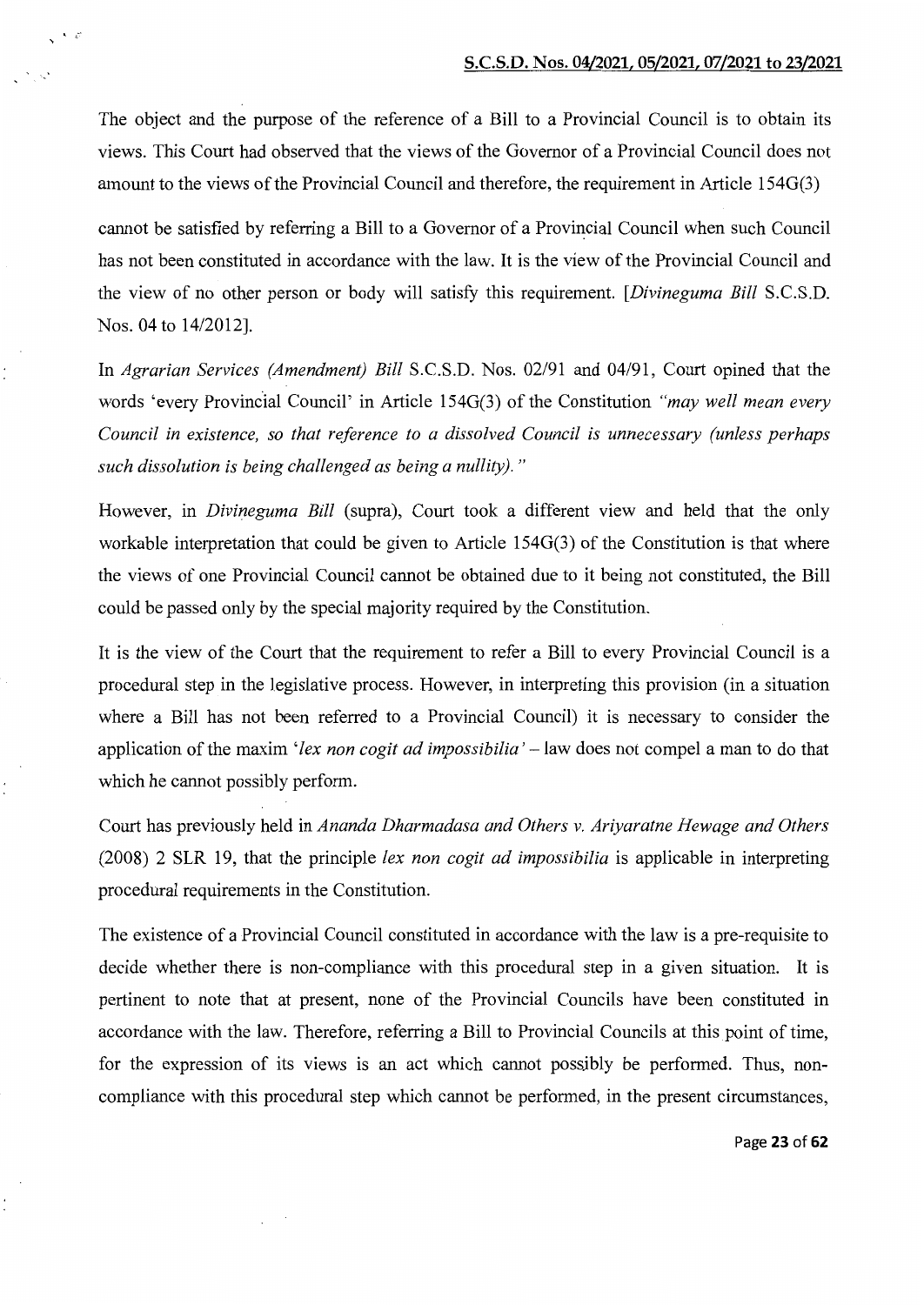should not adversely impact on the legislative power of Parliament, which is a part of inalienable sovereignty of the People.

 $\chi^{(\Delta)}$  at

'

Under Article 75 of the Constitution, Parliament has the power to make laws and Article 78 (2) provides that "The passing of a Bill or a Resolution by Parliament shall be in accordance with the Constitution and the Standing Orders of Parliament". The requirement to obtain a special majority for the passing of a Bill forms a part of legislative process and therefore, has to be provided for in accordance with the provisions of the Constitution and Standing Orders. Articles  $82(5)$ ,  $83$ ,  $84(2)$ ,  $154G(2)(b)$  and  $154G(3)(b)$  identify situations in which a Bill has to be passed by a special majority. Article 154G(3)(b) recognizes the situation where such a special majority is required in relation to a Bill in respect of any matter set out in the Provincial Council List. Such requirement is confined to a situation where *"one or more Provincial Councils do not agree to the passing of the Bill".* Any further extension of this requirement to other situations is in our view a fetter on the legislative power of the Parliament which would adversely impact on the sovereignty of the People.

In *Attorney General and Others v. Sumathipala* (2006) 2 SLR 126 at 143 this Court held as follows:

" ... *... A Judge cannot under a thin guise of interpretation usurp the function of the*  Legislature to achieve a result that the Judge thinks is desirable in the interests of justice. *Therefore, the role of the Judge is to give effect to the expressed intention of Parliament as it is the bounden duty of any Court and the function of every Judge to do justice within the stipulated parameters. Referring to the function of a Judge, Justice Dr. Amerasinghe was* 

*of the view that (Judicial Conduct, Ethics and Responsibilities pg. 284), The function of a Judge is to give effect to the expressed intention of Parliament. If legislation needs amendment because it results in injustice, the democratic process must be used to bring about the change. This has been the unchallenged view expressed by the Supreme Court of Sri Lanka for almost a hundred years' ....* "

Page 24 of 62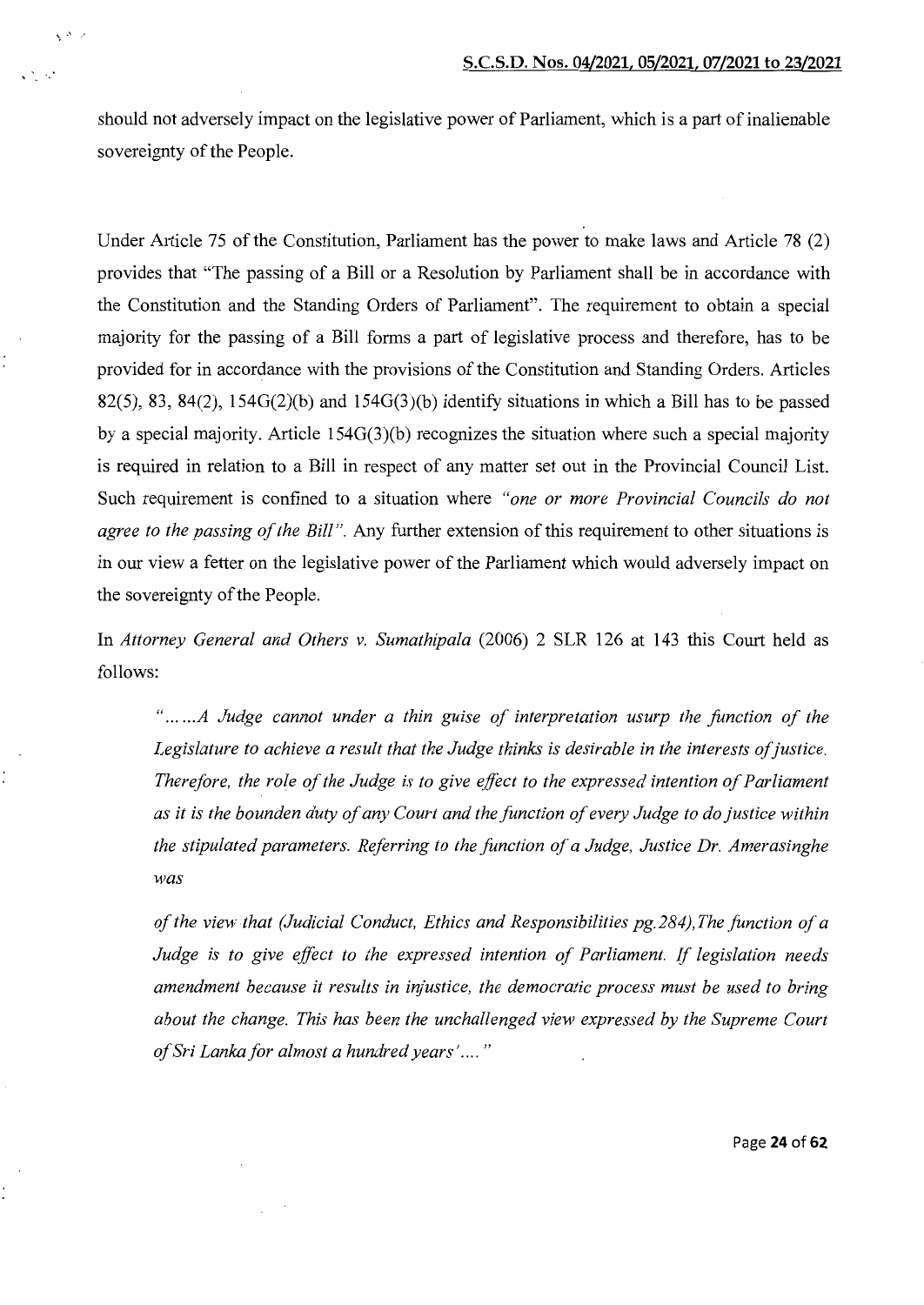Considering the reasons set out above, this Court is not inclined to follow the determination in *Divineguma Bill* (supra) on this issue. Therefore, in the aforementioned circumstances nonreference of the Bill to Provincial Councils does not tantamount to a non-compliance with the procedural requirement stipulated in Article  $154G(3)$  of the Constitution.

 $\lambda$ 

It is therefore not necessary for Court to decide the question, whether the Bill relates to any matter set out in the Provincial Council List.

The Court will now proceed to consider the objections raised by the Petitioners in relation to clauses of the Bill.

Several Petitioners submitted that the Commission to be established is vested with wide powers including executive and legislative powers sans any executive or Parliamentary control in areas such as public finance, granting of exemptions, licenses, authorisations and the making of subordinate legislation. It was also submitted that the Bill allows for the appointment of noncitizens as members of the Commission. It was further contended that the Colombo Port City is not subject to laws and regulations of the Municipal Council and Urban Development Authority. Further, no representatives would be elected from the Zone and thereby democracy is denied to the people in the Colombo Port City. It was further submitted that the compulsory requirement to refer disputes to arbitration ousts the jurisdiction of Courts.

In the context of the above submissions, in order to consider the constitutionality of the Bill, it is necessary to examine the clauses of the Bill individually as well as cumulatively.

Clause 7 of the Bill refers to the composition of the Commission and the appointment of its members. Members of the Commission are to be appointed by the President. Clause 7(2) provides for the criteria of such appointment and states that "in appointing the members of the Commission, consideration shall be afforded to ensure that the composition of the Commission is representative, in terms of knowledge, expertise and experience and national or international recognition". Furthermore, Clause 7(1) mandates that "In making such appointments consideration shall be afforded to ensure that such members possess relevant knowledge, expertise and experience and national or international recognition in the fields of Investment, Finance, Law, Information Technology, Engineering, Business or Accountancy".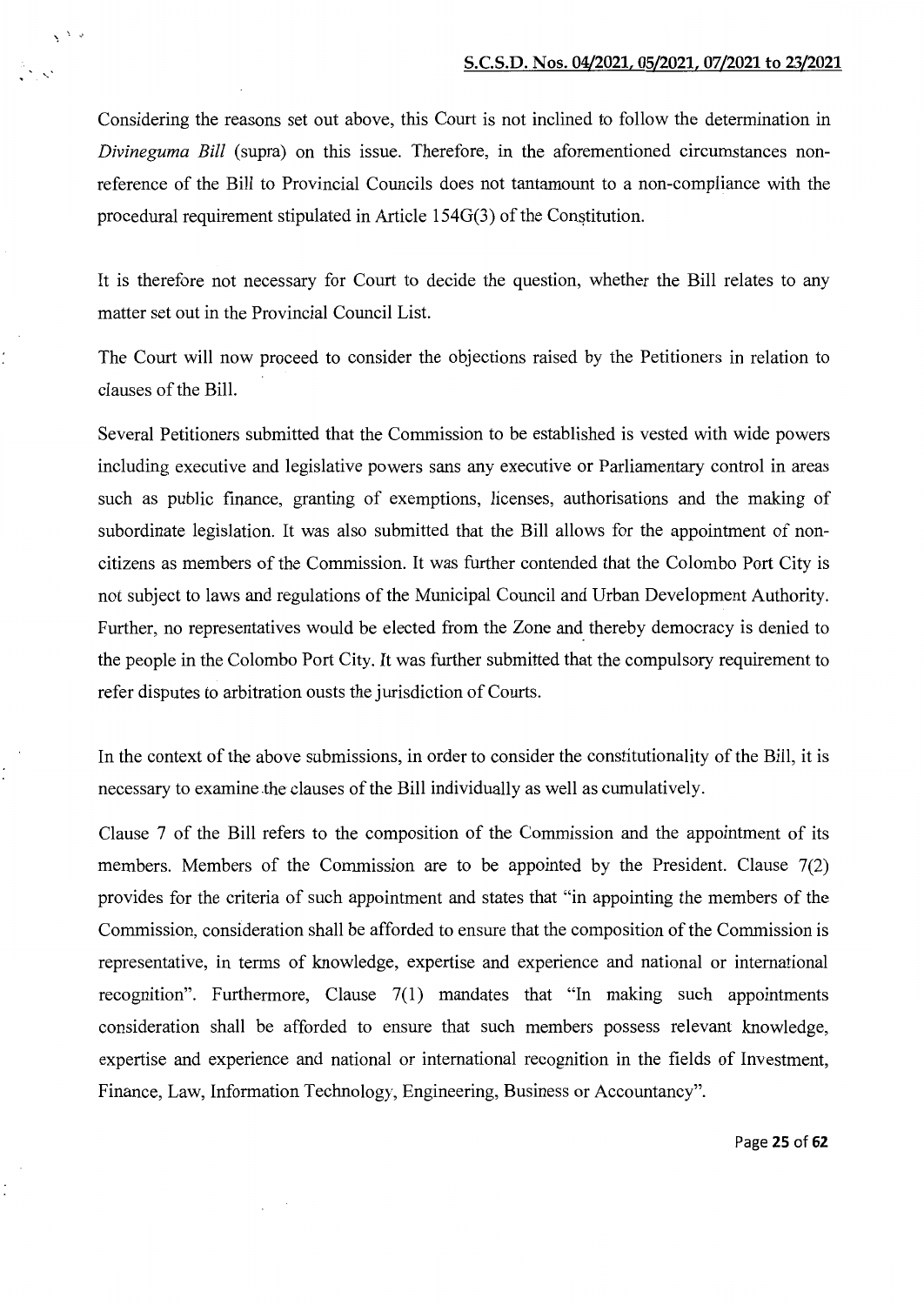Petitioners drew the attention of Court to the above clause and submitted that it paves the way for the President to appoint non-Sri Lankans to the Commission. It is their contention that appointment of non-Sri Lankans as members of the Commission is detrimental to national economy and would adversely impact on national security. On this basis, they contended that Clause 7 is inconsistent with Articles 2, 3 and 4 of the Constitution. In the course of the submissions reference was made to the determination of Court in *Sri Lanka Broadcasting Authority Bill S.C.S.D. Nos. 1/1997 to 15/1997 where Court observed "these things may not* happen, but they might happen because they are permitted".

' ' I

The learned Additional Solicitor General submitted, that Clause 7 provides a clear criterion for the selection of members of the Commission and therefore, the President in making appointments is required to exercise his discretion within the parameters set out therein. Furthermore, Clause 13(1) of the Bill sufficiently provides for avoidance of any conflict of interest.

Whilst submitting that such appointments could be subjected· to judicial review, the learned Additional Solicitor General contended that the Petitioners submissions are based on speculation and the constitutionality of any provision should not be decided on speculation. In this context the learned Additional Solicitor General referred to the determination of Court in the *Third Amendment to the Constitution Bill* S.C.S.D. Nos. 2/1982 to 5/1982, where this Court observed *"a clear distinction must be borne in mind between the law and the administration of the law. A law cannot be struck down as discriminatory because of the fear that it may be administered in a discriminatory manner. Mere possibility of abuse of power is not sufficient ground to hold that a law offends the fundamental right of equality.* "

Court considered all submissions made in relation to Clause 7 of the Bill. We are of the view that Clause 7 sufficiently sets out the criteria for the selection of members to the Commission. Therefore, it does not lead to arbitrary exercise of discretion. Any appointment, that is not in accordance with the law is open for judicial review in appropriate legal proceedings. Hence, Court is of the view that Clause 7 is not inconsistent with any provision of the Constitution.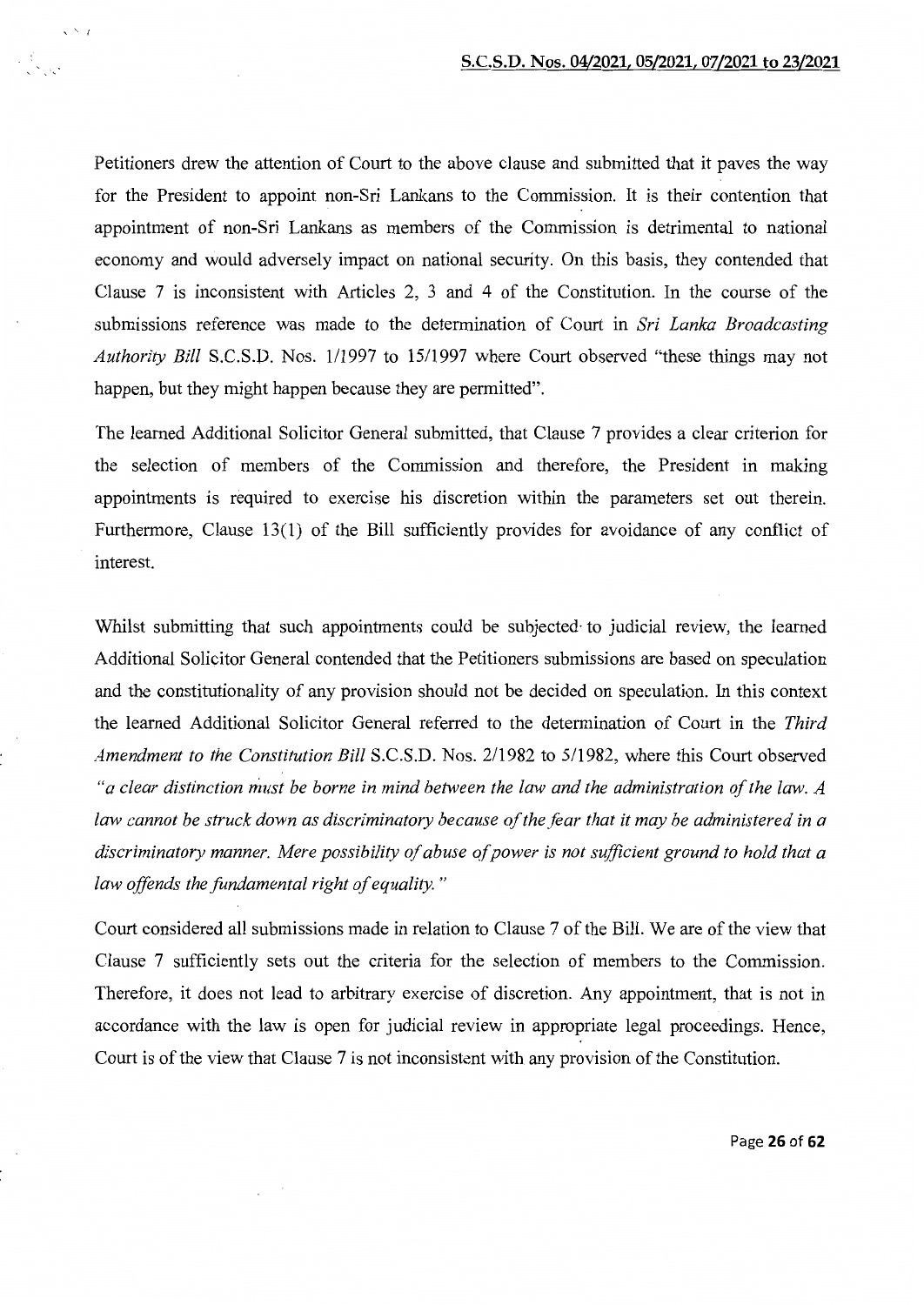Court also gave its mind to several clauses of the Bill including Clauses  $3(5)$ ,  $3(6)$ ,  $3(7)$ ,  $6(1)(a)$ ,  $6(1)(b)$ ,  $6(1)(g)$ ,  $6(1)(h)$ ,  $6(1)(i)$ ,  $6(1)(s)$ ,  $6(1)(t)$ , 28, 30, 31, 33, 55, 58 and the definition of the term "Regulatory Authority" as provided in Clause 74.

The long title *inter alia* recognises "To provide for the identification of a Single Window Investment Facilitator for the promotion of ease of doing business within such Zone" as one of the objectives of this Bill. Clause 30 of the Bill identifies the "Commission" as the Single Window Facilitator responsible for the consideration and determination of an application made for registration, licence, authorisation or other approval as may be necessary to engage in any business in or to invest in the Area of Authority of the Colombo Port City.

Clause 31 of the Bill makes provision relating to the issue or grant of the registration, licence or authorisation or other approval so applied. It is important to note, that the Commission when granting such licence, authorisation or approval should seek the concurrence of the respective statutory authorities as provided in Clauses  $3(5)$ ,  $6(1)(b)$ , 55 and 58.

It was contended on behalf of several Petitioners that the relevant clauses in the Bill imposes an obligation on Regulatory Authorities to grant the required conourrence to the Commission as a matter of course and therefore infringe Articles 1, 2, 3, 4(d), 12(1), 27(2)(a) and 27(3) of the Constitution. Furthermore, it was contended that it is unreasonable and arbitrary to remove discretion and any meaningful decision-making power vested with statutory bodies by relevant laws. It was contended that the process of removal of the discretion of statutory bodies is arbitrary, capricious and unreasonable and is therefore inconsistent with Article 12(1) of the Constitution.

Clauses  $3(5)$  and  $3(6)$  of the Bill reads:

 $\sum_{i=1}^n a_i$ 

*"(5) The Commission shall, in the exercise, performance and discharge of its powers, duties and functions, where so required by the respective written laws applicable to any Regulatory Authority, obtain the concurrence of the relevant Regulatory Authority in respect of the subjects vested in or assigned to, such Regulatory Authority and to the extent specifically provided for in this Act:*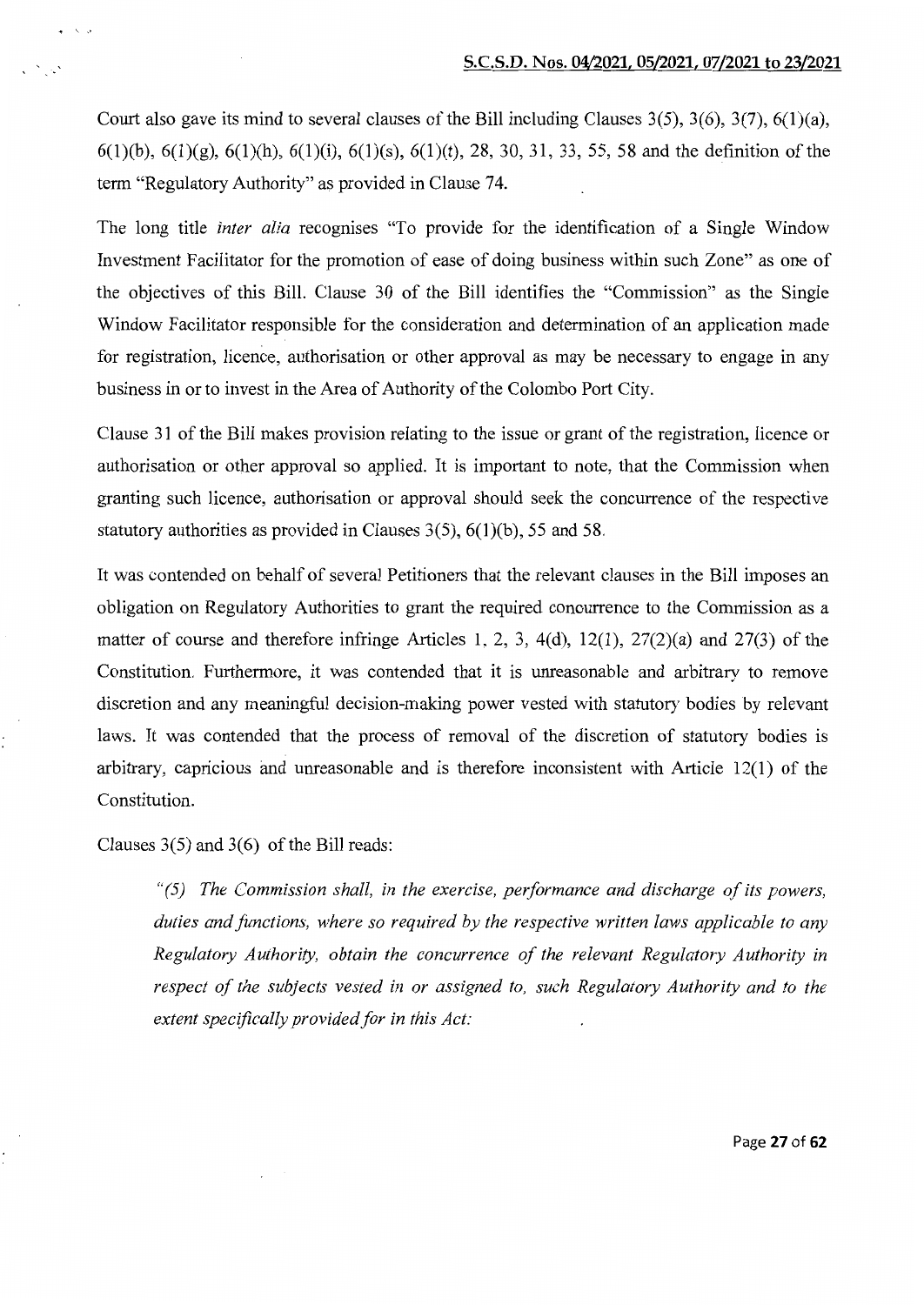*Provided that, the concurrence of the relevant Regulatory Authority sought shall be limited to the implementation, within the Area of Authority of the Colombo Port City, of the respective written laws applicable to such Regulatory Authority.* 

*(6) The relevant Regulatory Authority from whom such concurrence is being sought by the Commission, shall as soon as practicable in the circumstances, as a matter of priority, provide such concurrence to the Commission.* "

Examination of Clauses  $3(6)$ ,  $30(3)$ ,  $55(2)$  and  $58(1)$  of the Bill show that when the Commission seeks the concurrence from a Regulatory Authority such authority should 'render such concurrence to the Commission'. Such a process takes away the discretionary power of the authorities and therefore is inconsistent with Article 12(1) of the Constitution.

Learned Additional Solicitor General during the course of her submissions submitted that the following amendments will be moved at the Committee Stage to Clauses 3(6), 30(3), 55(2) and 58(1):

#### *Clause 3 (6)*

 $\bullet$   $\bullet$   $\circ$ 

e North

*Page 3, Line 33 -Delete the words ''provide such concurrence" and substitute therefor the words "communicate its decision"* 

#### *Clause 30(3), secondproviso*

*Page 30, Line 15- Delete the words "render such concurrence" and substitute therefor the words "communicate its decision"* 

#### *Clause* 55 *(2)*

*Page 49, Lines 16 and 17* - *Delete the words ''provide such concurrence" and substitute therefor the words "communicate its decision"* 

#### *Clause 58* (1)

*Page 52, Lines 9 and 10- Delete the words "render such concurrence" and substitute therefor the words "communicate its decision"* 

Page 28 of 62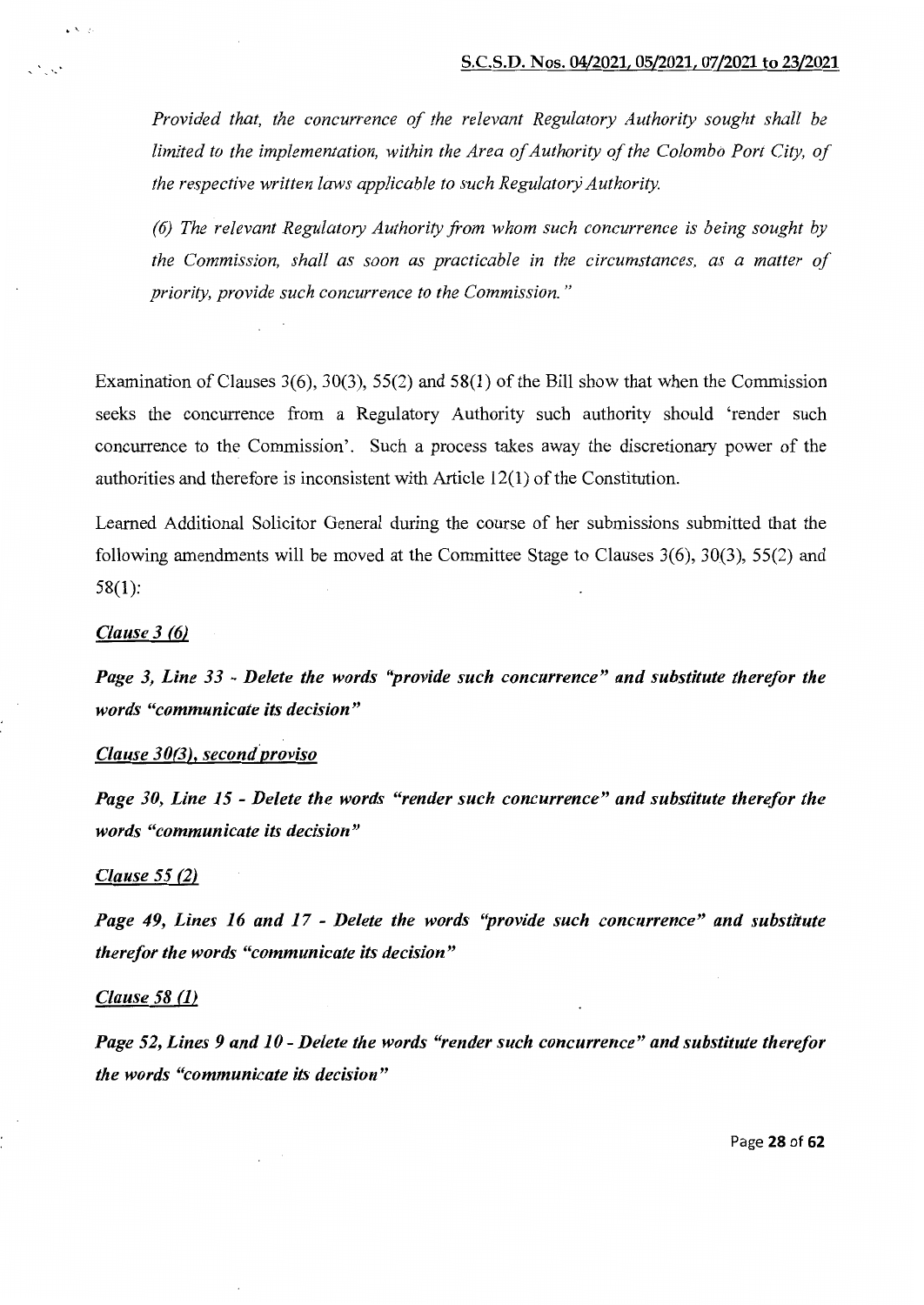Upon an examination of the proposed amendments, Court is of the view that if the above clauses are amended as stated above they would cease to be inconsistent with Article  $12(1)$  of the Constitution.

 $\ddot{\phantom{a}}$ 

Several Petitioners further contended that the scheme provided under the Bill grants sweeping powers to the Commission including the statutory powers and functions that are vested on regulatory authorities such as Director General of Customs and Director General of Inland Revenue. Furthermore, it was contended that the discretion vested on such authorities have been compromised to a great extent by the provisions of the Bill.

The attention of Court was drawn by the Petitioners to Clause 74 of the Bill which defines "Regulatory Authority". In terms of this definition "Regulatory Authority" includes "the Monetary Board of the Central Bank of Sri Lanka, the Registrar General of Companies, the Director General of the Central Environmental Authority, the Controller of Immigration and Emigration, the Director General of Customs, and such other regulatory authority or approving authority, and in whom the powers, duties and functions relating to the respective subjects which are dealt with in this Act are vested in or assigned to in terms of any applicable written law to the extent provided in this Act. The relevant Regulatory Authority shall be limited to the implementation of the respective written laws applicable to such authorities, within the Area of Authority of the Colombo Port City".

The learned Additional Solicitor General in response submitted that the process of regulation entails several phases: a. licensing/granting permission; b. supervision and monitoring; c. enforcement and punishment for violations. It was her submission that the Bill creates a concurrent structure of regulation, where both the Commission and the existing Regulatory Authorities exercise concurrent power.

The learned Additional Solicitor General further submitted that Schedule II of the Bill seeks to identify the laws under which exemptions or incentives may be granted. Accordingly, it was submitted that the Bill does not suspend the operation of the Inland Revenue Act within the Area of Authority of the Colombo Port City. She drew the attention of Court to Clause  $41(6)$  of the Bill which deems a company registered under Part VII to be a non-resident for the purposes of

Page 29 of 62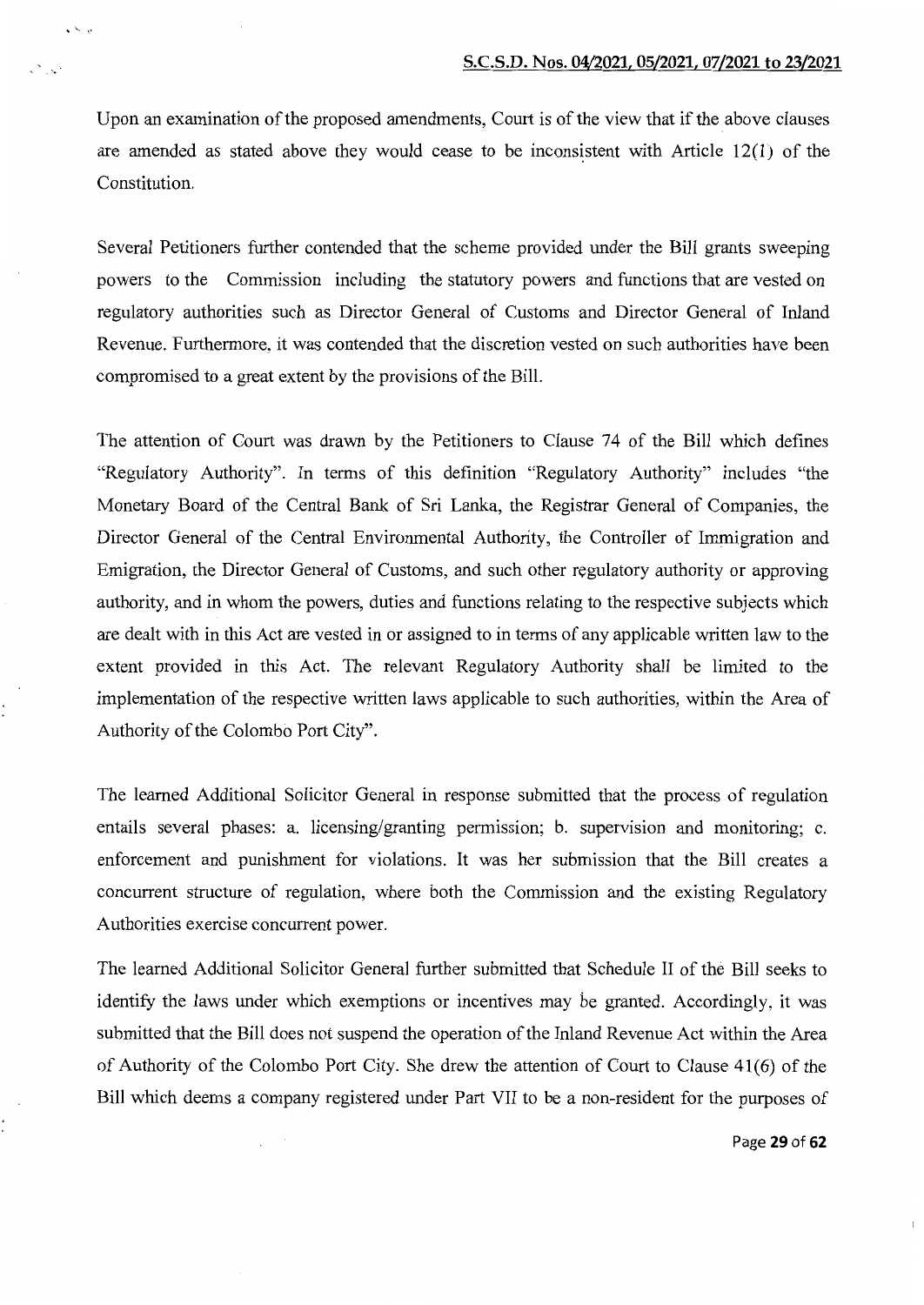the Inland Revenue Act, and therefore such companies will be subject to the provisions of Inland Revenue Act, dealing with non-resident company. It was contended that there are no other restrictions to the application of the Inland Revenue Act. Further, it was submitted that the Customs Ordinance continues to apply, and its inclusion in Schedule II is merely for the purposes of granting incentives under the strict regime specified in Clauses 52 and 53 for Businesses of Strategic Importance and that key authorities such as the Central Bank of Sri Lanka, Central Environmental Authority, Department of Customs, Department of Inland Revenue, the Department of Labour etc., will therefore be able to supervise and monitor the implementation of the respective laws within the Area of Authority to the extent required by the relevant written laws.

 $\zeta = 2\pi \pi / \sqrt{2}$ 

 $\zeta_{\rm c} \gtrsim \zeta \gamma^4$ 

Further, learned Additional Solicitor General contended that such a structure is not repugnant to the Constitution and relied on the determination of Court in *Greater Colombo Economic Commission (Amendment) Bill S.C.S.D. No. 01/1992 where the Greater Colombo Economic* Commission was renamed as the Board of Investment. It was contended that Court did not find anything repugnant to the Constitution on the basis that the powers of the existing regulators 'only enable the Board to exercise those powers concurrently'. It was further pointed out that Court observed in the said determination that granting such concurrent power to the Board of Investment would not permit the Board to exercise such powers arbitrarily or against the spirit of the Act.

The learned Additional Solicitor General further submitted that all the other laws of the country, other than the laws which are excluded by Schedule III of the Bill and any other provision of any law that has been excluded by the Bill, are in force within the Area of Authority of the Colombo Port City. It was further submitted that Clauses 3(5) and 3(7) of the Bill are overarching provisions which retain in full force the power of the Regulatory Authorities in respect of regulatory matters except where the powers of such authorities have been expressly restricted under this Bill.

Upon reading of the Bill, Court is of the view that the regulatory structure set out in the Bill lacks clarity and provides for the exercise of arbitrary power by the Commission and thus, inconsistent with Article 12(1) of the Constitution.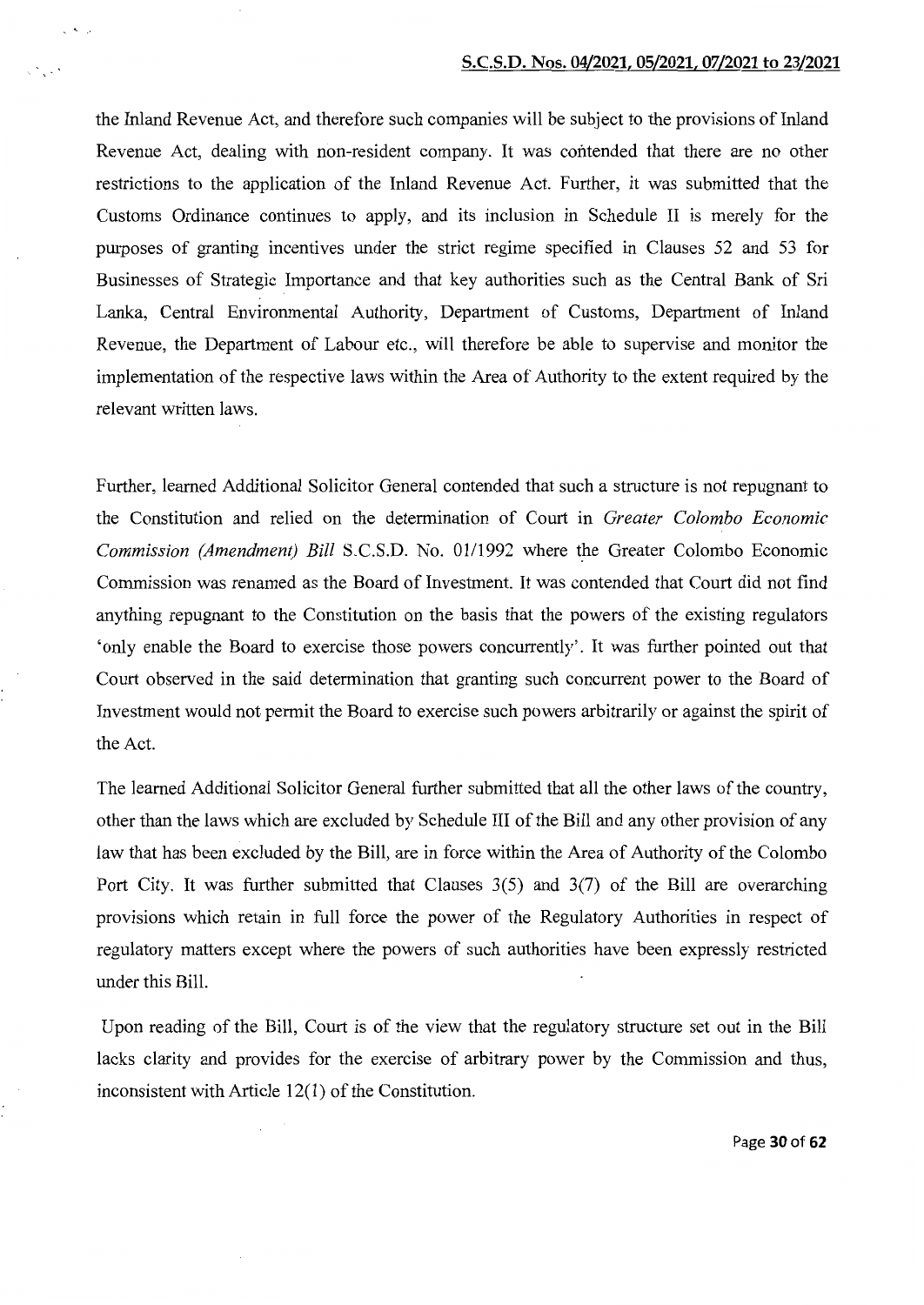Furthermore, it is important that the relevant Regulatory Authorities are consulted when the President or the assigned Minister makes regulations in terms of Clause  $71(1)$  of the Bill.

The learned Additional Solicitor General submitted that the following amendments will be made to Clauses 3(5) proviso, 6(1)(b), 30(3) first proviso and 74 of the Bill at the Committee Stage:

#### *Clause 3(5) proviso*

*Page 3, Line 27- Add the words "by the Commission" after the word "implementation"* 

# *Clause 6(1)(b)*

 $\bullet$   $\bullet$   $\bullet$ 

*Page 6, Line 27- Delete the word "overall"* 

*Page 6, Line 32- Delete the words "as the Commission considers necessary"* 

#### *Clause 30(3) first proviso*

*Page 30, Line 9 -Add the words "by the Commission" after the word "implementation"* 

*Clause 71 (1)* 

*Page 62, Line* 7- *Delete the words "as is considered necessary"* 

# *Clause 74*

# *Page 70, Lines 11 to 16* - *Delete the words commencing from "to the extent" to "Colombo Port City"*

In addition to the above mentioned amendments proposed by the learned Additional Solicitor General, Court is of the view that the following amendments must also be made to overcome inconsistency with Article  $12(1)$  of the Constitution and ensure that the Commission in exercising regulatory powers vested in other Regulatory Authorities within the Area of Authority of the Colombo Port City, should always obtain the concurrence of the respective Regulatory Authorities and the powers of such Regulatory Authorities within the Area of Authority of the Colombo Port City will continue unimpeded.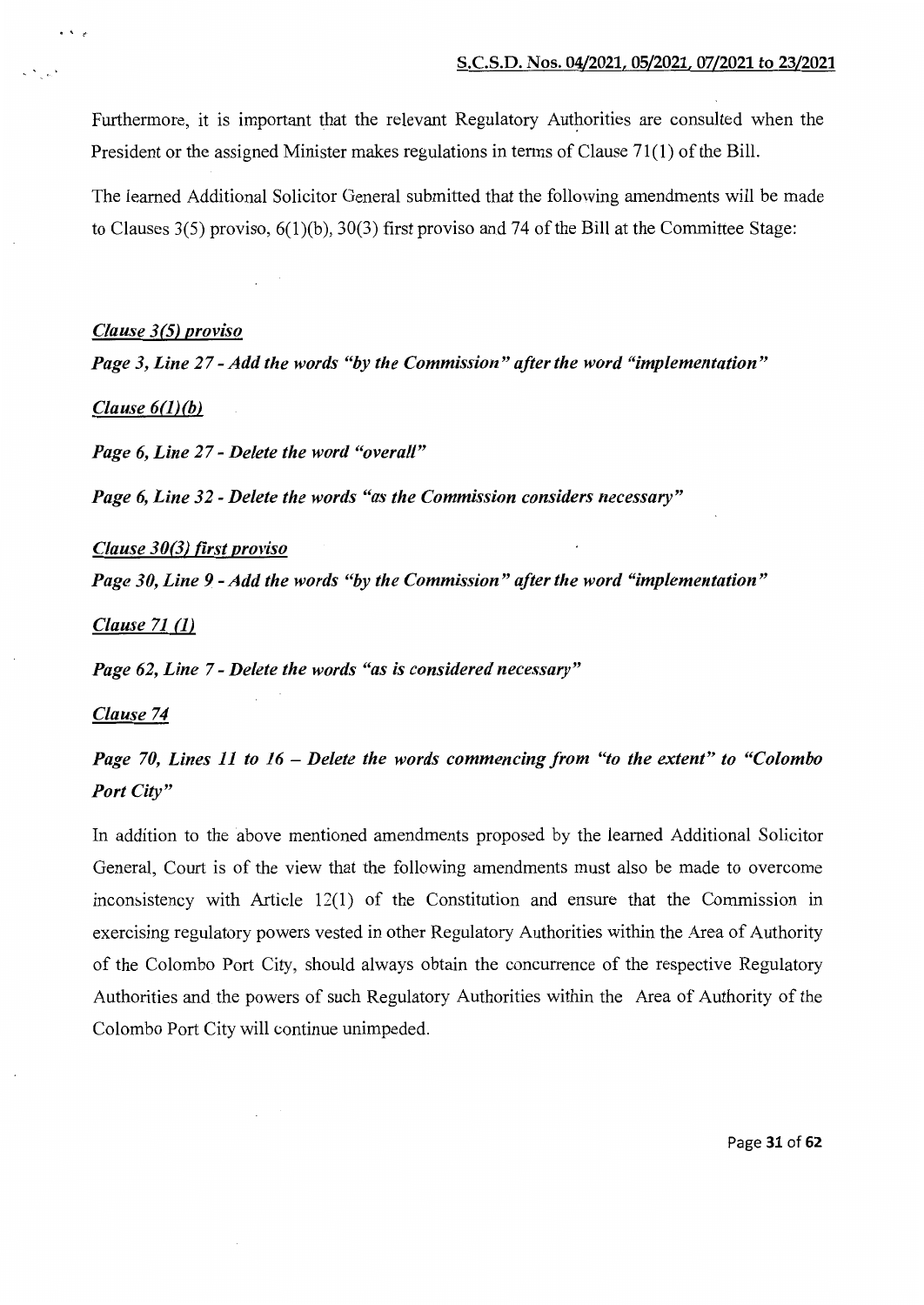# *Clause 3(7)*

*To be shifted after Clause 73 of the Bill and re-numbered as Clause 74. The new Clause 74 will now read as follows:* 

*"74. Nothing in this Act shall, unless otherwise specifically provided for in this Act, be deemed to restrict in any way the powers, duties and functions vested in such Regulatory Authority by any written law in relation to the Area of Authority of the Colombo Port City."* 

## *Clauses 74 and* 75

# *Present Clauses 74 and* 75 *to be re-numbered as Clauses* 75 *and 76 respectively*

The inconsistency with Article 12(1) of the Constitution described above will cease if Clauses  $3(5)$  proviso,  $3(7)$ ,  $6(1)(b)$ ,  $30(3)$  first proviso  $71(1)$  and 74 are amended as described in the manner referred to above.

Several Petitioners further contended that the clauses of the Bill infringe the legislative power of Parliament. In particular they submitted that Clauses  $3(4)$ ,  $6(1)(u)$ ,  $68(1)(f)$  and  $68(3)(a)$  infringe Article 76 of the Constitution read with Articles 3 and 4 since the said clauses confer power on the Commission to legislate on certain matters contrary to Article 76 read with Articles 3 and 4 of the Constitution.

The Petitioners also drew the attention of Court to Clause 68 of the Bill which provides for the imposition of punishment for the violation of a rule, code, direction or guideline issued by the Commission. It was pointed out that although Clause 72 of the Bill requires rules made under the Bill to be published in the Gazette, there is, however, no requirement for its approval by Parliament. Accordingly, it was submitted that the said clauses are inconsistent with Article 4(a) of the Constitution.

Court observes that Clause 3 of the Bill deals with the establishment of the Commission and Clause 6 stipulates powers, duties and functions of the Commission. Clause 68 of the Bill refers to offences.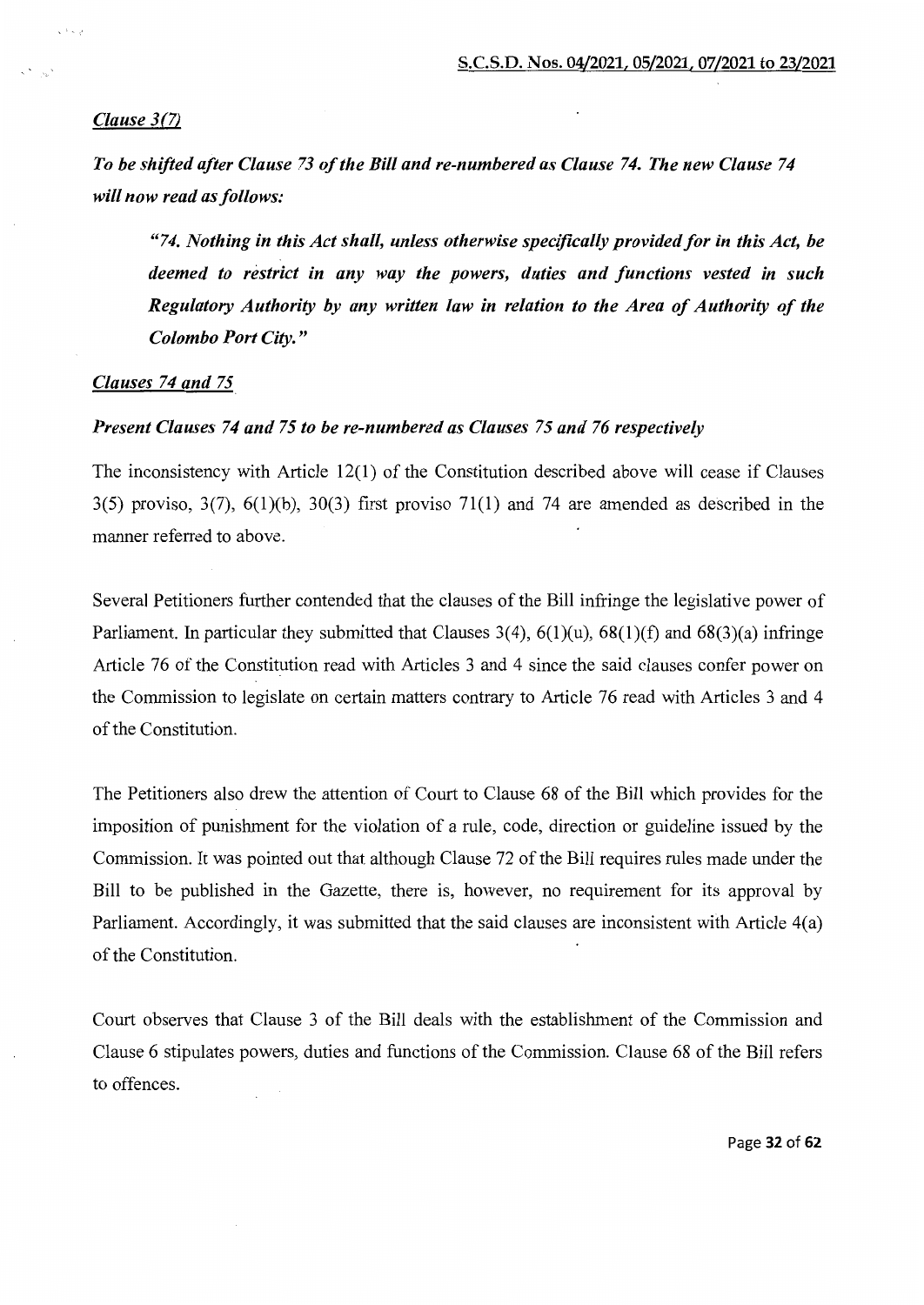Clause  $3(4)$  of the Bill reads:

 $\ddotsc$ 

*"The Commission shall be responsible for preparing, developing, amending, updating, publishing and enforcing all Community Rules and Development Control Regulations applicable within the Area of Authority of the Colombo Port City"* 

Clause 6 of the Bill deals with the powers, duties and functions of the Commission and Clause  $6(1)(u)$  of the Bill reads:

*"to prepare, develop, amend, update, publish and enforce all Community Rules and Development Control Regulations as may be prescribed for applicability within the Area of Authority of the Colombo Port City"* 

Clause  $68(1)(f)$  of the Bill reads:

*"contravenes or fails to comply with any rule, code, direction or guideline made or issued in terms of this Act,* "

Clause  $68(3)(a)$  of the Bill reads:

"Notwithstanding the provisions contained in any other written law, any person who contravenes or fails to comply with any provision of this Act or any regulation, rule, direction, order or requirement issued or imposed thereunder commits an offence under this Act and shall be liable on conviction after summary trial before a Magistrate to a fine of not less than rupees five hundred thousand and not more than rupees one million or to imprisonment for a term of not less than three months and not exceeding one year, or to both such fine and imprisonment"

The submission that the said clauses are inconsistent with Article 76 read with Articles 3 and 4 of the Constitution is based on the fact that the Commission is conferred with the power to make rules, codes, directions or guidelines without Parliamentary control and hence such rules, codes, directions or guidelines cannot then be the basis of any criminal sanction.

Upon a careful consideration, Court is inclined to agree with the said submission. It is the view of Court that Clauses 68(1)(f) and 68(3)(a) are inconsistent with Article 76 read with Articles 3 and 4 of the Constitution,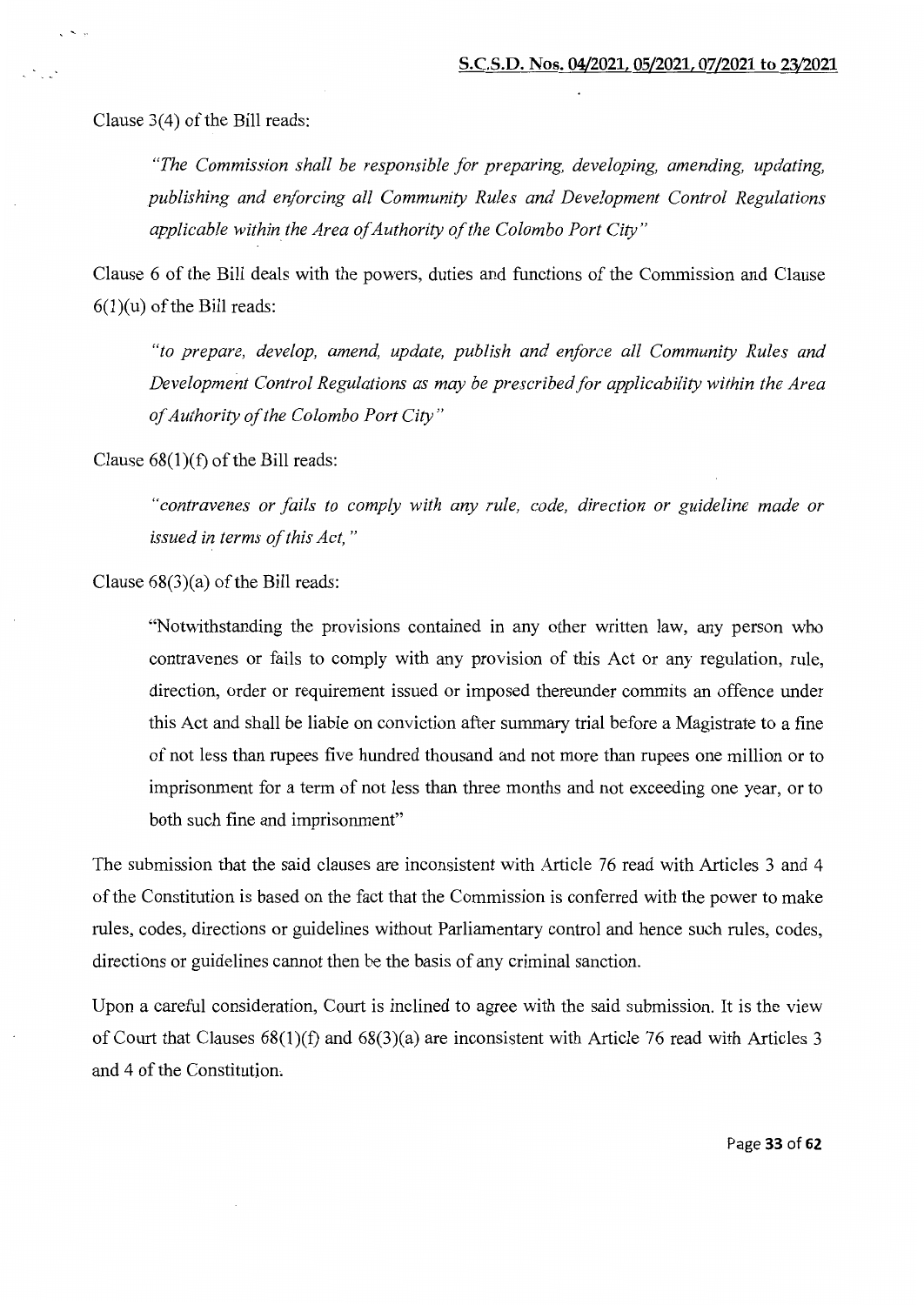The learned Additional Solicitor General submitted that the following amendments will be made to Clauses  $68(1)(f)$  and  $68(3)(a)$  of the Bill at the Committee Stage:

#### *Clause 68 (1) (f)*

.  $\mathcal{L}^{\bullet}$  is a set of  $\mathcal{L}^{\bullet}$ 

•.

#### *Page 60, Lines 1 to 3- Delete in its entirety*

## *Clause 68 (3) (a)*

#### *Page 60, Line 25- Delete the words "rule, direction, order or requirement issued or imposed"*

Court is of the view that if the above amendments are made the aforementioned inconsistency will cease.

Court observes that in terms of Clause  $71(2)(a)$  of the Bill, it is the President or the assigned Minister who is conferred with the power to make Development Control Regulations which are then placed before Parliament for approval. The role of the Commission in this process is consultative as evinced by Clauses 71(1) and 74. However, Court further observes that contrary to Clause 71(2)(a) of the Bill, in terms of Clauses 3(4) and  $6(1)(u)$  of the Bill, the Commission has been conferred with the power to prepare Development Control Regulations without any Parliamentary control. In these circumstances, Court is of the view that Clauses  $3(4)$  and  $6(1)(u)$ of the Bill are inconsistent with Article 76 read with Articles 3 and 4 of the Constitution.

The learned Additional Solicitor General submitted that the following amendments will be made to Clauses  $3(4)$  and  $6(1)(u)$  of the Bill at the Committee Stage:

# *Clause 3(4)*

*Page 3, Line 14- Delete the word ''for" and substitute therefor the words "to facilitate"* 

*Page 3, Lines 16 and 17- Delete the words "and Development Control Regulations"* 

### *Clause 6(1)(u)*

*Page 10, Lines 14 to 15* - *Insert the words "enforce the" before the words "Development Control Regulations"* 

The Court is of the view that the inconsistency with Article 76 read with Articles 3 and 4 of the Constitution will cease if the aforementioned amendments are made.

Page 34 of 62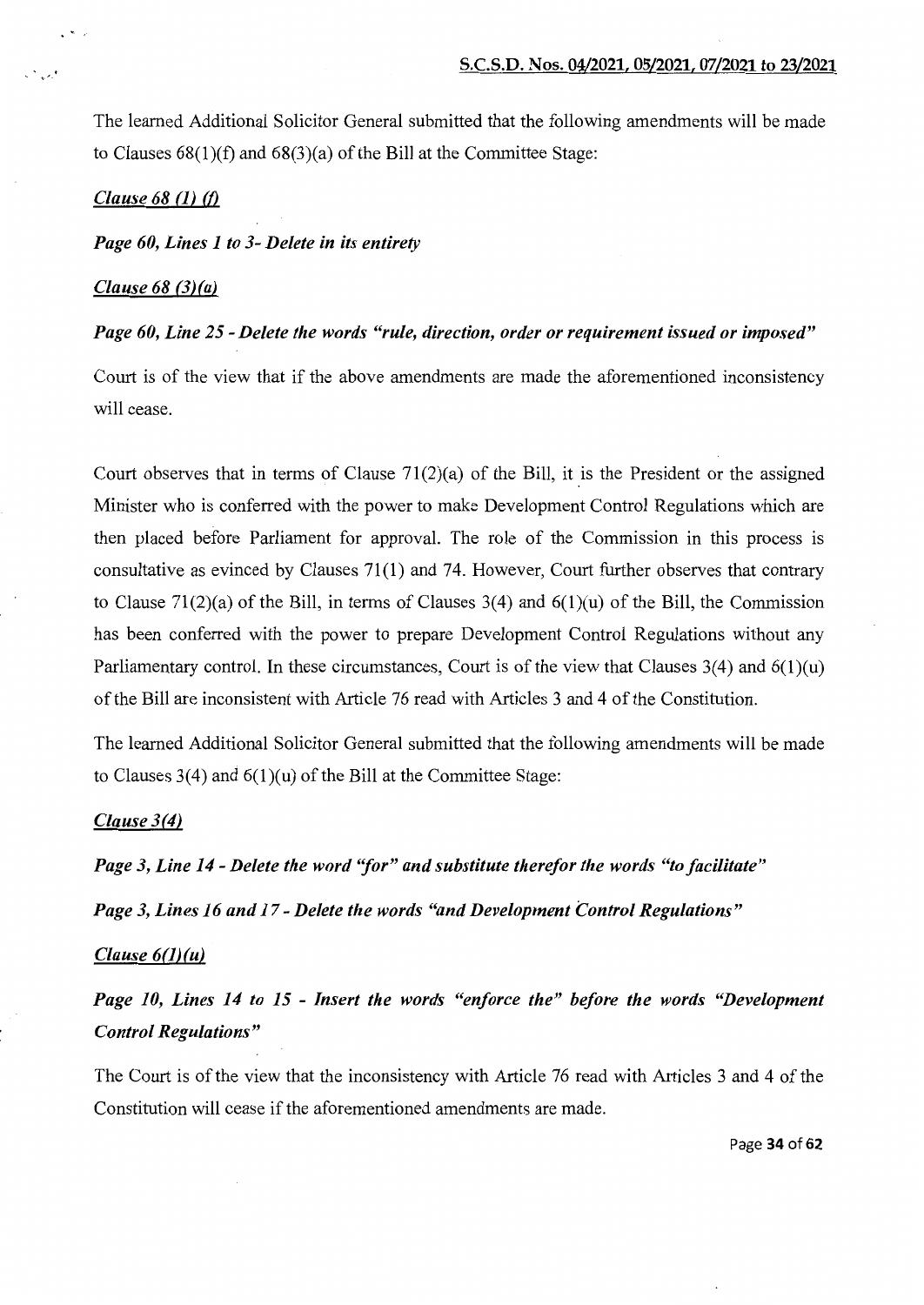Court further observes that Clause 71(1) of the Bill confers power on the "President or in the event that the subject of the Colombo Port City is assigned to a Minister, such Minister" to make Development Control Regulations. However, in the definition of the term "Development Control Regulations" in Clause 74 of the Bill, reference is only made to the President. Therefore, Court is of the view that the word "President" in the definition clause of "Development Control Regulations" should be amended to read as "President or in the event that the subject of the Colombo Port City is assigned to a Minister, such Minister".

Another submission on behalf of the Petitioners was that the Bill as a whole is inconsistent with Chapter VI of the Constitution dealing with the Directive Principles of State Policy and Fundamental Duties. It was contended that such duties include the realisation by all citizens of an adequate standard of living and the rapid development of the whole country, equitable distribution among all citizens of the material resources of the community and social product. It was further submitted that when the Bill seeks to give concessions by excluding 14 revenue laws to the Colombo Port City, the entrepreneurs in the rest of the country will be at a disadvantage and be adversely affected.

In the course of the submissions the attention of Court was drawn to the decision in *Haputhantirige and Others v. Attorney General* (2007) 1 SLR 101 at 118 where S.N. Silva C.J. held:

*"The limitation in Article 29 which states that the provisions of Chapter VI are not justiciable would not in my view be a bar against the use of these provisions to interpret other provisions of the Constitution. Article 27 of Chapter VI lays down that the 'Directive Principles of State Policy' contained therein shall guide "Parliament, the President and the Cabinet of Ministers in the enactment of laws and the governance of Sri Lanka for the establishment of a just and free society.* " *Hence the restriction added at the end of Article 29 should not detract from the noble aspiration and objectives contained in the Directive Principles of State Policy, lest they become as illusive as a mirage in the desert.* "

It was further submitted by the Petitioners that Part IX of the Bill is inconsistent with Articles 148 and 152 of the Constitution. It was contended that the tax exemptions or incentives are

Page 35 of 62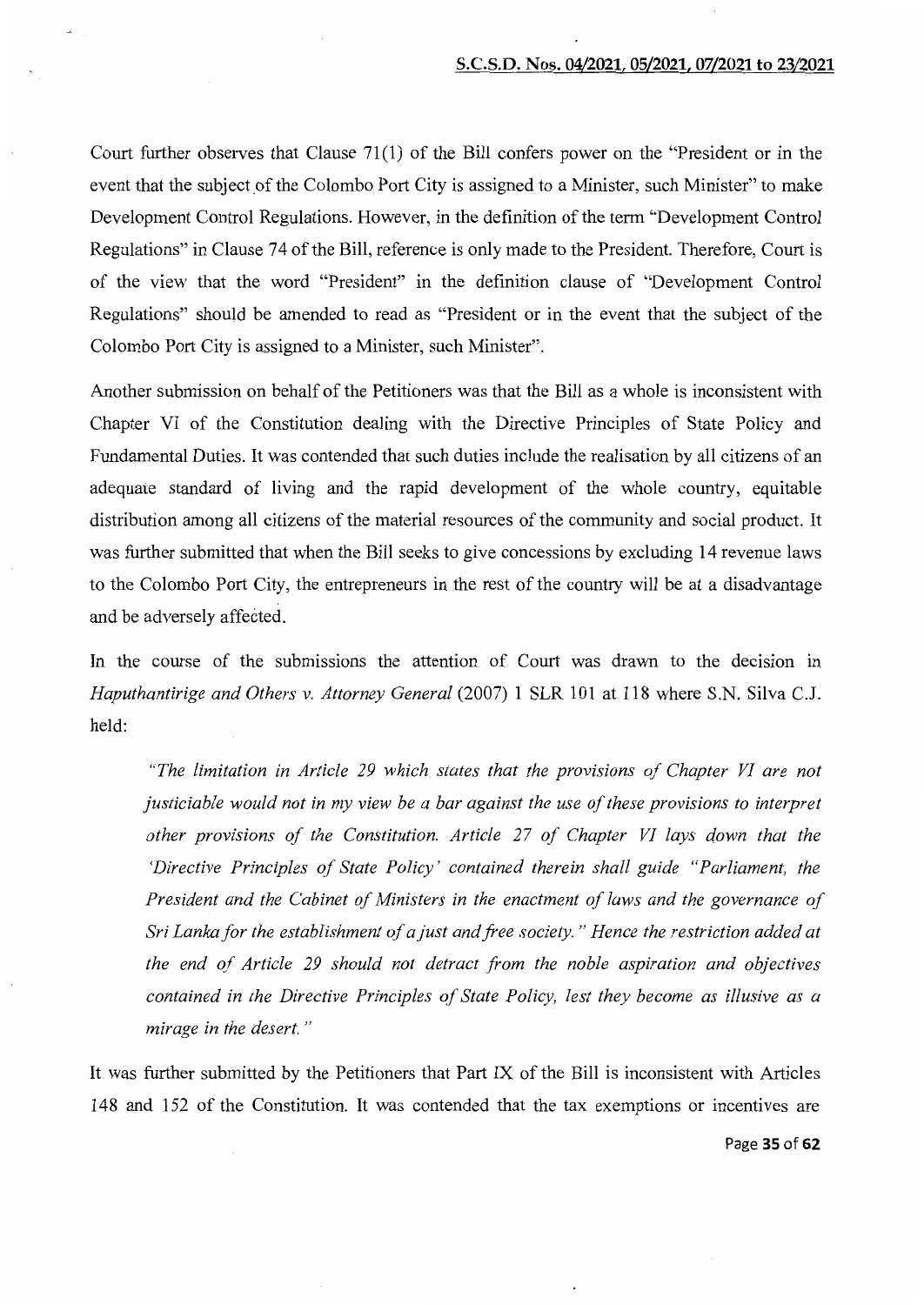sought to be given sans any approval from the Parliament and is in total violation of Articles 148 and 152 of the Constitution. A comparison was made between the Bill and the Strategic Development Projects Act No. 14 of 2008 under which the grant of fiscal exemptions must be placed before Parliament for approval.

It was further submitted that the provisions in the Bill dealing with tax exemptions is an abdication of powers of Parliament and violates Article 76(1) read with Article 148 of the Constitution.

In view of the above submission, Court considered whether the Bill as a whole infringes Articles  $3, 4, 12(1), 76$  and 148 of the Constitution.

Court observes that one objective of the Directive Principles of State Policy and Fundamental Duties is the rapid development of the whole country by means of public and private economic activity and by laws prescribing such planning and controls as may be expedient for directing and coordinating such public and private economic activity towards social objectives and the public weal.

As the preamble to the Bill states, it is an attempt by the Government to give effect to the above objective thorough the establishment of the Colombo Port City to attract new investments. It is universally accepted that one way of attracting foreign investments is to provide fiscal incentives to the investors.

Furthermore, Article 15(7) of the Constitution permits a restriction of the application of Article 12(1) of the Constitution in the interest of meeting the just requirements of the general welfare of the democratic society, through such measures as taxation.

Article 148 of the Constitution reads:

 $\sqrt{2}$ 

*"Parliament shall have full control over public finance. No tax, rate or any other levy shall be imposed by any local authority or any other public authority, except by or under the authority of a law passed by Parliament or of any existing law.* "

In *Development Councils Bill* S.C.S.D. No. 4/1980 this Court observed:

Page 36 of 62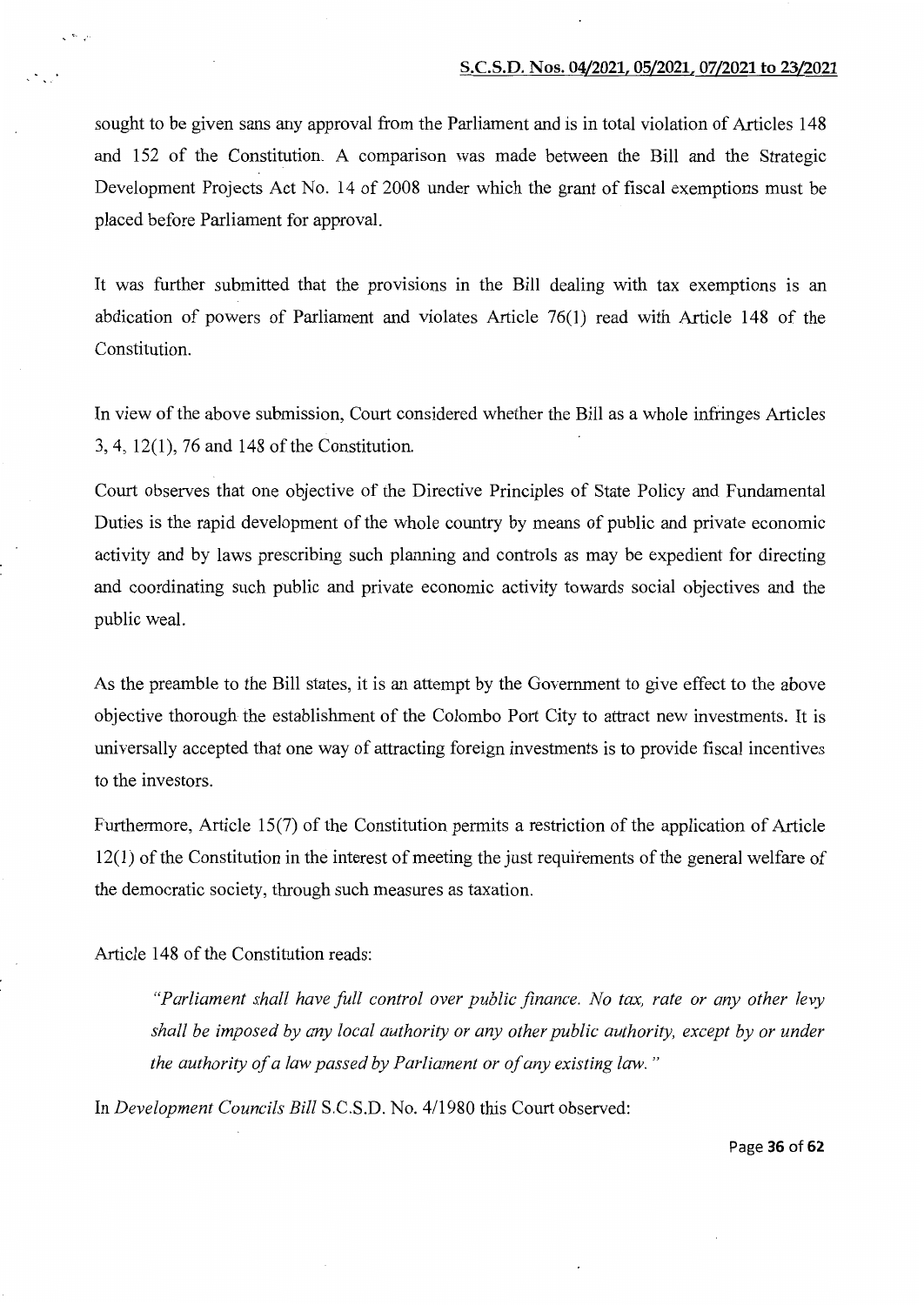*"A wide and sweeping power to impose taxes, rates and levies at will is an attribute of the Sovereign Legislature and the conferment of such power on any other body constitutes an abdication and alienation of legislative power. In the case of the Bill this is so only because the nature and kind of taxes, rates or levies that may properly be imposed by the Development Council have not been specified in any way. The conferment of an unrestricted power of imposing taxes, rates and levies effected by section 24, and the vesting of it in another body, is such a fundamental departure from what may be done under our Constitution that it both contravenes Article 76 ... and is inconsistent with Article 3.* " (emphasis added)

<sup>~</sup>

Part IX of the Bill provides for the determination and grant of exemptions or incentives for the promotion of Businesses of Strategic Importance.

Clause 52(2) of the Bill confers power on the Commission in consultation with the President or in the event that the subject of Colombo Port City is assigned to a Minister, in consultation with such Minister, to identify and designate "Businesses of Strategic Importance", which would ensure the success of the objectives in establishing the Colombo Port City, having regard to the national interest or in the interest of the advancement of the national economy. Upon a business being so identified as a Business of Strategic Importance, exemptions or incentives as provided in Part IX may be granted in so far as it relates to its operations in and from the Area of Authority of the Colombo Port City. In the case of tax related exemptions, such exemptions may be granted, either in full or in part, and from all or any of the enactments set out in Schedule II of the Bill.

This Court has on numerous occasions emphasised that in revenue matters, in making classifications for the purpose of granting concessions or imposing liability, there is a wide discretion. *[Inland Revenue Amendment Bill* S.C.S.D. No. 3/1980; *Finance Bill* S.C.S.D. No. 28/2004, *Value Added Tax (Amendment) Bill* S.C.S.D. No. 29/2004, *Value Added Tax (Amendment) Bill* S.C.S.D. No. 2/2005, *Finance (Amendment) Bill* S.C.S.D. No. 6/2005, *Inland Revenue (Amendment) Bill* S.C.S.D.No. 5/2005, *Default Taxes (Special Provisions) Bill* S.C.S.D. No.02/2009]. Such measures would be considered as inconsistent with Article 12 of the Constitution only if they are manifestly unreasonable or discriminatory.

Page 37 of 62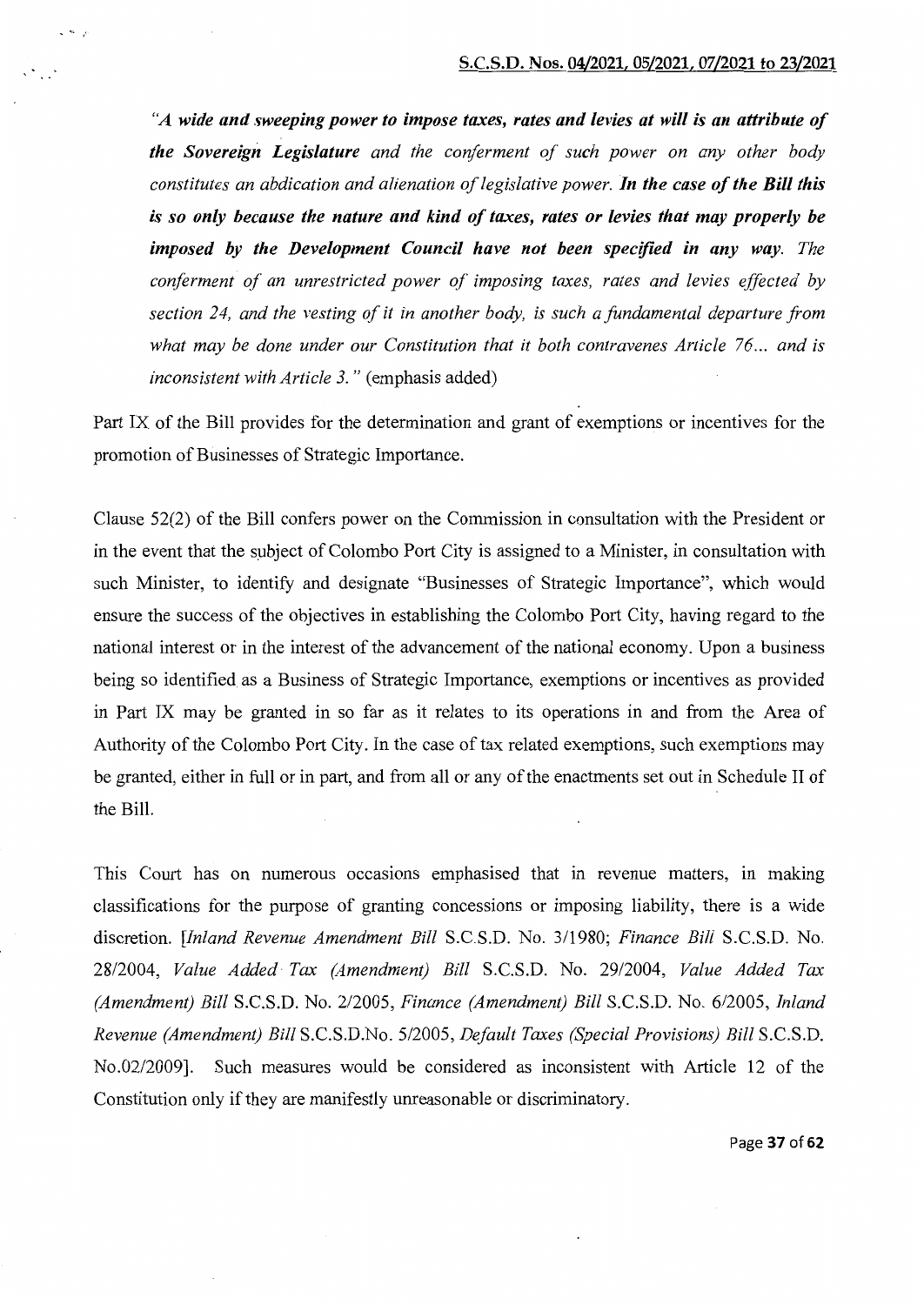In terms of Clause 53(1) of the Bill, the Commission only makes recommendations to the President or the Minister in charge of the Colombo Port City to grant exemptions or incentives in terms of Clause 52 who will then seek the approval of the Cabinet of Ministers in consultation with the Minister assigned the subject of Finance.

 $e^{-k_2}$ 

 $\mathbb{R}^{\infty}$  and

If the Cabinet of Ministers approves the project, within two weeks of such approval, an Order in terms of Clause 53(3) of the Bill shall be published in the Gazette specifying the details mentioned in sub-paragraphs (a) to (d) thereof. After thirty days of its publication, the Order is required to be placed before Parliament for information in terms of Clause 53(4) of the Bill.

Upon consideration of the clauses referred to above, we are of the view that the submission that it is the Commission which grants fiscal exemptions or incentives is misconceived. The decision on the grant of exemptions or incentives is of the Cabinet of Ministers based on the recommendation of the Commission.

Court observes that Clause 52(5) of the Bill provides for the criteria of determining Businesses of Strategic Importance.

In *Appropriation Bill* S.C.S.D. Nos. 3 & 4/2008, this Court held that legislative power of Parliament includes the "full control over public finance" as stated in Article 148 which is a vital component of the balance of power firmly established by the Constitution in relation to the respective organs of government. Such "full control" was held to have three vital components *viz:* 

(i) control of the sources of finance *i.e.* imposition of taxes, levies, rates and the like and the creation of any debt of the Republic;

(ii) control by way of allocation of public finance to the respective departments and agencies of Government and setting of limits of such expenditure;

(iii) control by way of continuous audit and check as to due diligence in performance in relation to (i) and (ii).

Page **38 of 62**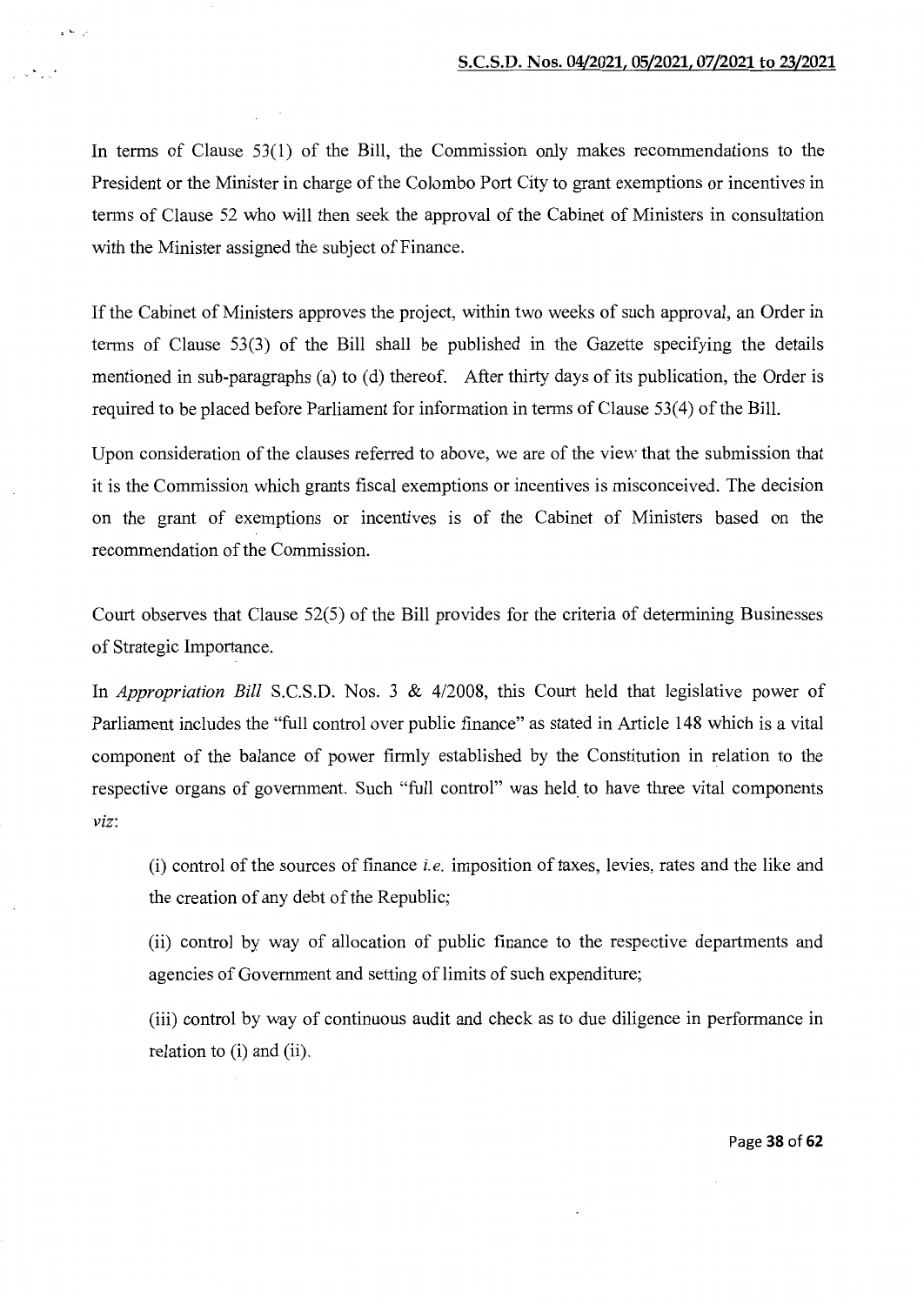This formulation has been adopted and followed by this Court in *Fiscal Management (Responsibility)(Amendment) Bill* S.C.S.D. No. 29/2016 and in *Foreign Exchange Bill* S.C.S.D. Nos. 01/2017 to 04/2017.

Clauses  $52(3)$  and  $52(5)$  of the Bill reads:

' <sup>~</sup>

*"(3) Upon a business being so identified as a Business of Strategic Importance, exemptions or incentives as provided in this Part may be granted thereto, in so far as it relates to its operations in and from the Area of Authority of the Colombo Port City. In the case of tax related exemptions, such exemptions may be granted, either in full or part, and from all or any of the enactments set out in Schedule II hereto.* "

*"(5) Regulations may be made prescribing any further guidelines as may be necessary on the grant of exemptions or incentives, as provided for in this Part of this Act.* "

The Bill as it stands now does not provide for any guidelines in the granting of exemptions or incentives. Neither the individual exemptions nor incentives go before Parliament for approval. Clauses 52(5) and 71(2)(p) as it stands now presupposes that there are guidelines in the Bill for the grant of such exemptions or incentives when there is none. Accordingly, Clause 52(3) read with Clauses 52(5) and 71(2)(p) of the Bill are inconsistent with Articles 148 of the Constitution read with Articles 3, 4 and 76 of the Constitution.

In *Finance Bill* S.C.S.D. No. 3/2013, Court considered Clause 19A (1) of the Finance Bill which empowered the Minister to make regulations in respect of all matters which are required to be prescribed and specify the conditions and exemptions in relation to local sales, the procedure to be followed in granting exemptions, and specify the monitoring authority and mechanism for monitoring the grant of concessions. The Court held that the structure put in place by the Bill would not amount to derogation from the control of Public Finance by Parliament under Article 148 of the Constitution.

Thus, the Court determines that the requirements in Article 148 of the Constitution is satisfied when fiscal exemptions are granted in accordance with regulations made specifying the conditions under which exemptions can be granted and the approval of Parliament is obtained for such regulations.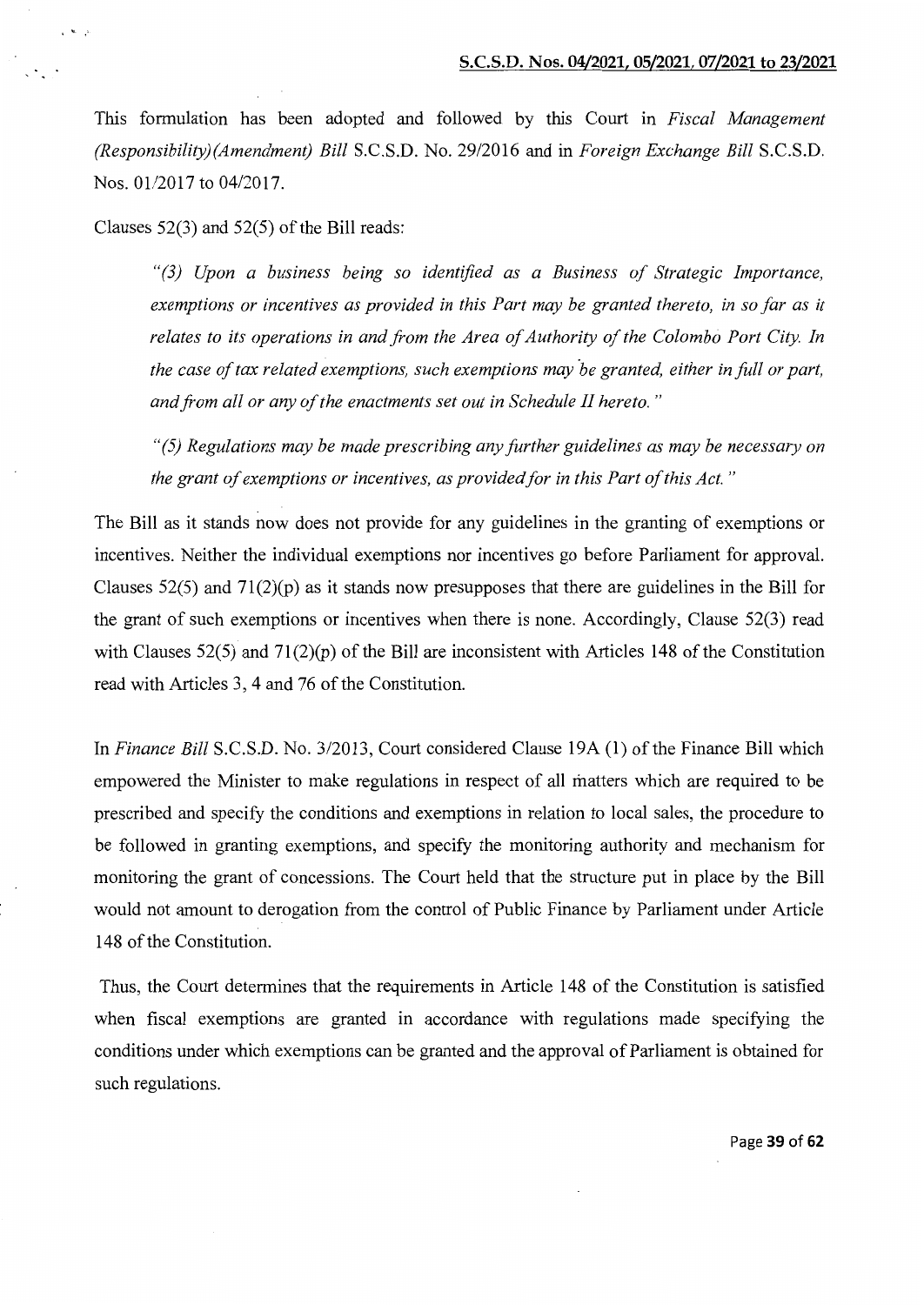The learned Additional Solicitor General submitted that the following amendments will be made to Clauses  $52(5)$  and  $71(2)(p)$  of the Bill at the Committee Stage:

# *Clause 52 (5)*

is the gr

*Page 44, Lines 29 to 31-Delete in its entirety and replace with the following:* 

*"Regulations may be made prescribing guidelines on the grant of exemptions or incentives, as provided for in this Part of this Act."* 

# *Clause 71(2)(p)*

# *Page 65, Line 1, delete the words "any further"*

Furthermore, the Court is of the view that the following amendment should also be made to remove the inconsistency identified above.

# *Clause 52(3)*

# *Page 44, Line 20, Add the words "in accordance with the Regulations made under this Act ... " after the words "granted thereto".*

The Court is of the view that the inconsistency with Articles 3, 4, 76 and 148 of the Constitution will cease if the proposed amendments are made.

Court further observed that Clause 53(2)(b) read with Clause 53(3)(b) of the Bill empowers the Cabinet of Ministers, on the recommendation of the Commission, to exempt enactments (listed in Schedule II of the Bill) being applicable to such Businesses of Strategic Importance. Court determines that this is inconsistent with Article 76 of the Constitution read with Articles 3 and 4 of the Constitution as it amounts to an abdication of the legislative power of Parliament.

The learned Additional Solicitor General submitted that the following amendment will be made to Clause  $53(2)(b)$  of the Bill at the Committee Stage: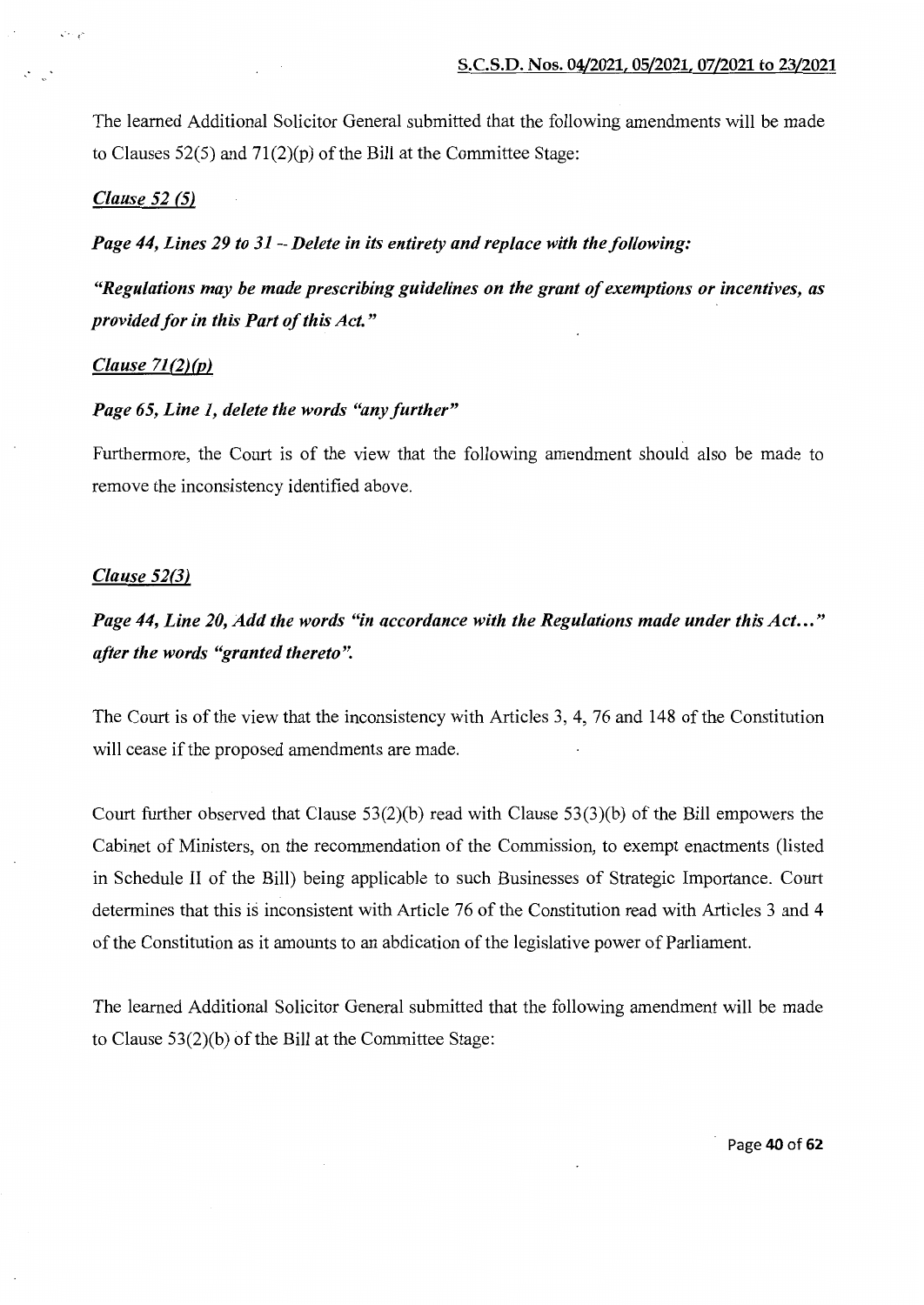# *Clause 53 (2)(b)*

 $\cdot$   $\sim$   $\cdot$ 

*Page 45, Line 20* - *Delete the words "the specific enactments from those listed in" and substitute therefor the words "the specific exemptions from those enactments listed in"* 

*Page 45, Line 22 -Delete the words "exempted from being"* 

The Court determines that Clause  $53(3)(b)$  of the Bill should be also amended as follows:

#### *Clause 53 {3)(b)*

*Page 46, Line 10* - *Delete the words "the specific enactments from those listed in" and substitute therefor the words "the specific exemptions from those enactments listed in"* 

*Page 46, Line 11* - *DeLete the words "exempted from being"* 

The Court is of the view that the inconsistency with Articles 3, 4 and 76 of the Constitution will cease if the proposed amendments are made.

The attention of Court was drawn by the Petitioners to Clause  $6(1)(n)$  which empowers the Commission to charge fees and other charges as may be determined by the Commission and Clause  $6(1)(p)$  which confers power on the Commission to identify local assessment rates and other levies and it was submitted by the Petitioners that they infringe Article 148 of the Constitution read with Articles 3, 4 and 76 of the Constitution.

In so far as Clause  $6(1)(n)$  of the Bill is concerned, the said provision empowers the Commission to charge "fees and other charges" for services and facilities provided directly by the Commission or through the Estate Manager within the Area of Authority of the Colombo Port City.

The Court is of the view that Clause  $6(1)(n)$  of the Bill does not provide for collection of taxes or levies and as such does not attract Article 148 of the Constitution. In the course of the submissions, the learned Additional Solicitor General submitted that the clause in issue only empowers the Commission to charge fees and or other charges strictly for the services and any other facilities that the Commission would be providing. The learned Additional Solicitor

Page 41 of 62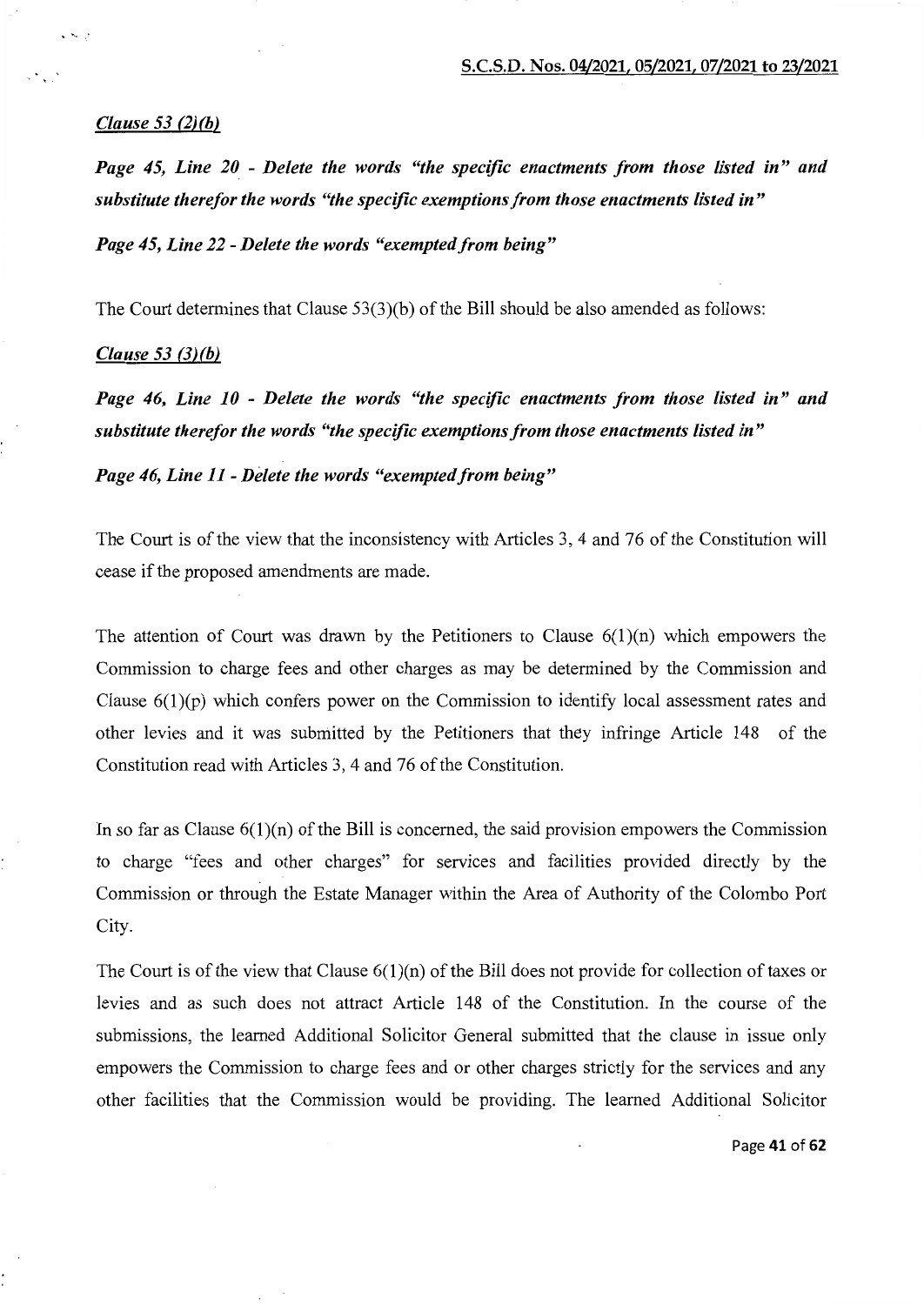General further submitted that the said sub-clause will be amended at the Committee Stage for clarity as follows:

#### *Clause 6* (1) *(n)*

いいい

# *Page 9, Line 16- Insert the word "ancillary" before the word "services"*

In so far as Clause  $6(1)(p)$  is concerned, Court observes that the power granted to the Commission is to identify local assessment rates and any other levies at rates as shall be prescribed. Clause  $71(2)(b)$  makes provision for the President or the Minister to make regulations for the purposes of Clause  $6(1)(p)$ .

Accordingly, Court determines that Clauses  $6(1)(n)$  and  $6(1)(p)$  are not inconsistent with Article 148 of the Constitution read with Articles 3, 4 and 76 of the Constitution.

The Petitioners further submitted that Clause 40 is inconsistent with Articles 3, 4 and 148 of the Constitution since it requires a citizen to pay a 'levy' in respect of goods purchased at retail facilities "when leaving the Area of Authority of the Colombo Port City" without any control of Parliament.

Court observes that this objection is two-fold. Firstly, it raises the issue of infringement of Article 148 of the Constitution and secondly, it raises the issue of freedom of movement.

Clause 40(2) of the Bill reads:

*"Any levy as may be required to be paid by a citizen of Sri Lanka or a resident on goods purchased at retail facilities as set out in subsection (1), when leaving the Area of Authority of Colombo Port City, shall be as prescribed."* 

In so far as the collection of levies under Clause 40(2) of the Bill, Court observes that it will be as prescribed in terms of Clause 71(2)(1) of the Bill which needs the approval of Parliament and hence there will be no violation of Article 148 of the Constitution.

Page 42 of 62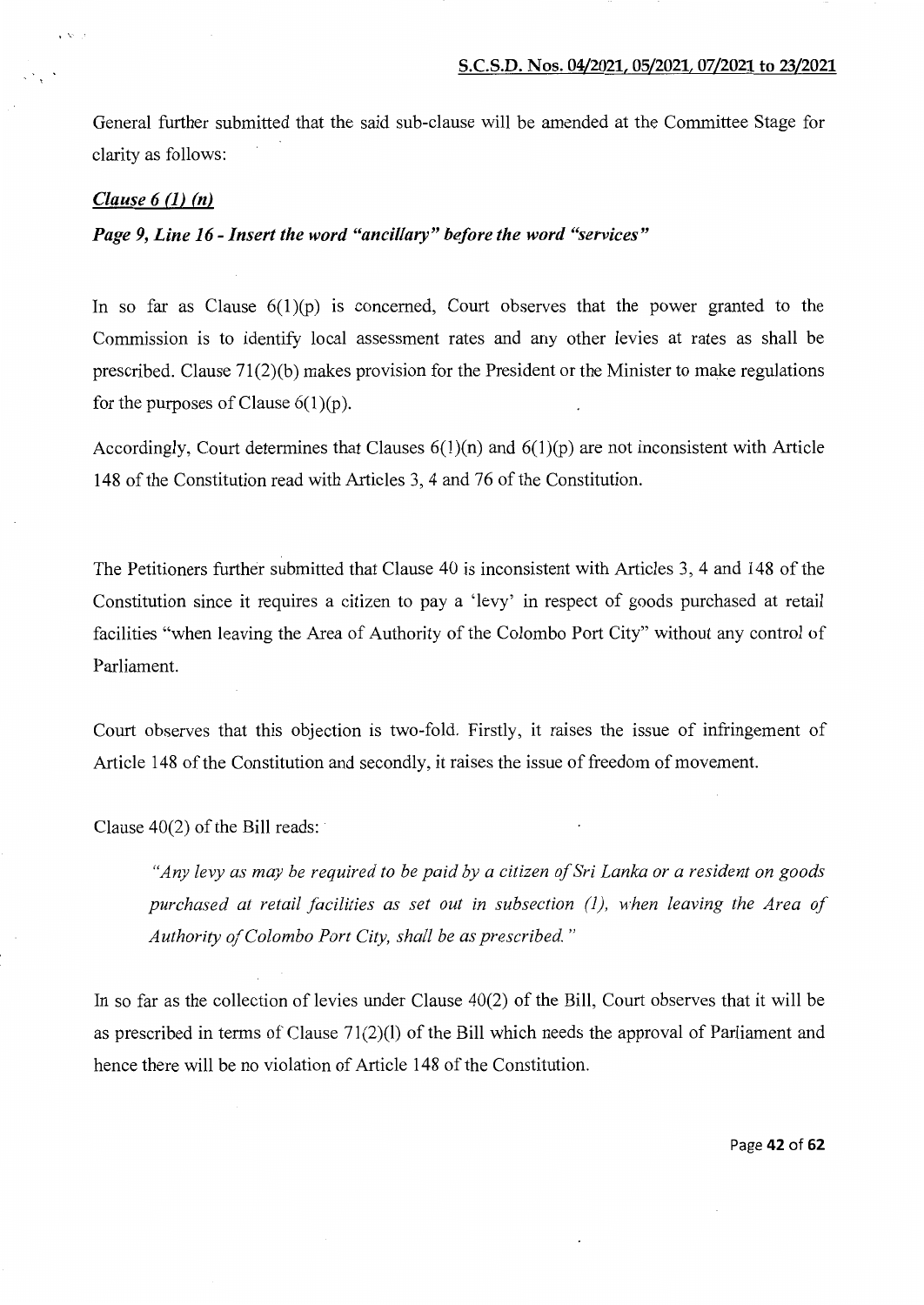In so far as the freedom of movement is concerned, Court observes that, the levy must be paid, in terms of Clause 40(2) "when leaving the Area of Authority of the Colombo Port City" and in terms of Clause  $71(2)(1)$  "at the time of leaving the Area of Authority of the Colombo Port City".

It is pertinent to observe that Clauses  $30(1)$  and  $33(1)$  of the Bill require a person to obtain prior approval of the Commission in order to visit the Area of Authority of the Colombo Port City. In this regard Court observes that in terms of Clause 40(1) of the Bill, *inter alia,* a citizen of Sri Lanka is entitled to utilise any retail facilities or services within the Area of Authority of the Colombo Port City at restaurants, cinemas, entertainment facilities, shopping facilities, or parking facilities, upon making related payments, in Sri Lanka Rupees.

Court holds that when Clauses  $30(1)$ ,  $33(1)$ ,  $40(2)$  and  $71(2)(1)$  of the Bill are considered cumulatively, they are inconsistent with Article 14(1)(h) of the Constitution.

The learned Additional Solicitor General informed that the following amendments will be made to Clauses  $30(1)$  and  $40(2)$  of the Bill at the Committee Stage:

# *Clause 30 (1)*

*Page 29, line 24- Delete the words "or to visit".* 

## *Clause 40* (2)

*Page 35, Line 37- Delete the words "when leaving" and substitute therefor the words "to be taken out of'* 

In addition to the amendments proposed by the learned Additional Solicitor General, Court holds that Clauses 33(1) and 71(2)(1) of the Bill should also be amended as follows:

### *Clause 33(1)*

*Page 31, Lines 32 and 33, Delete the words "or to visit"* 

#### *Clause 71 (2)(1)*

*Page 64, Lines 11 and 12, Delete the words "at the time of leaving the Area of Authority of the Colombo Port City"* 

Page 43 of 62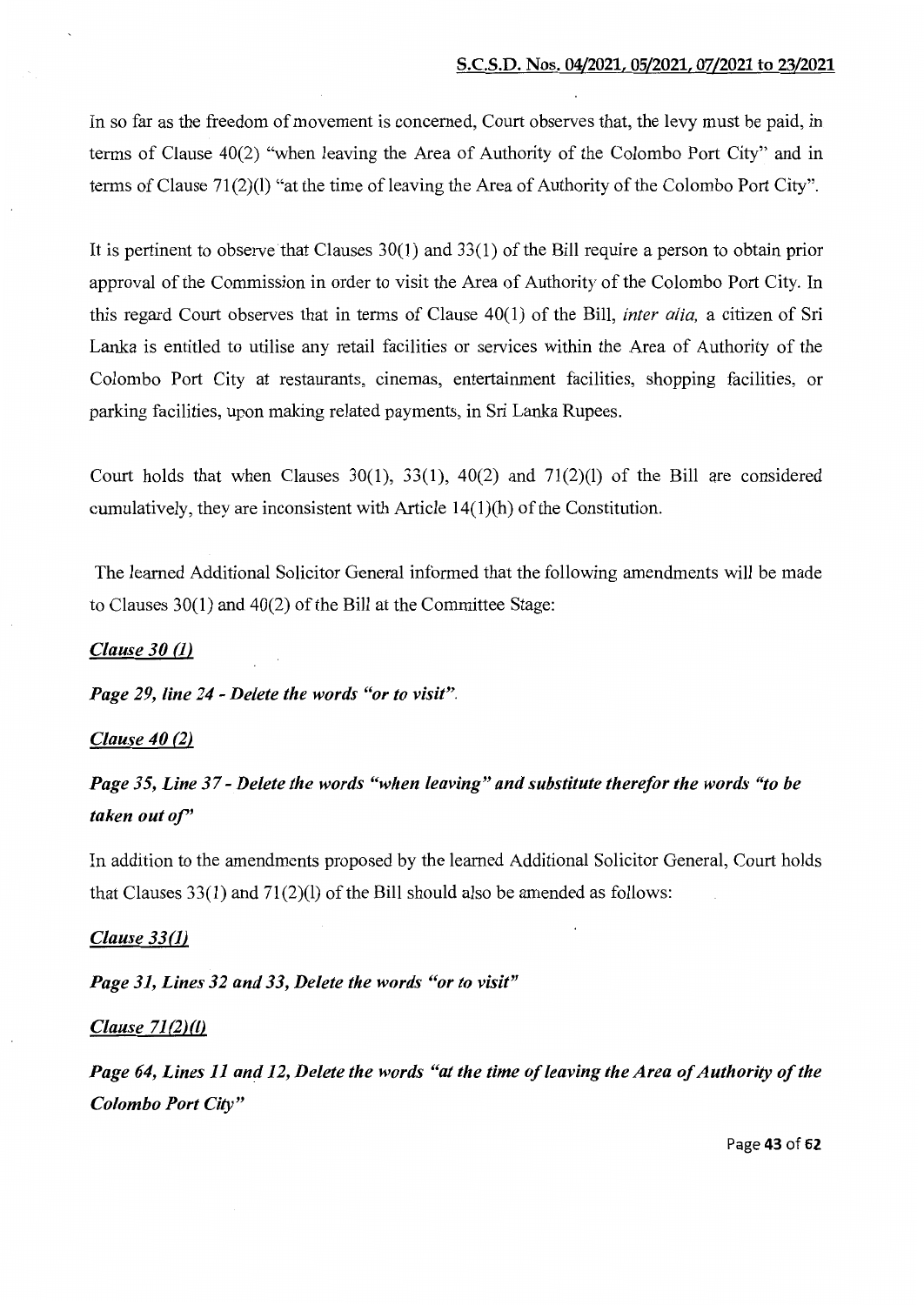The inconsistency of Clauses 30(1), 33(1), 40(2) and 71(2)(1) of the Bill with Article 14(1) (h) of the Constitution will cease if all the above amendments are made.

Court observes that Clauses 60(c) and 60(f) makes provision for the Estate Manager to collect taxes imposed by the Commission. It is significant to note that Clause 6 of the Bill which sets out the powers, duties and functions of the Commission does not confer any power on the Commission to impose any form of taxes. However, Clause 6 read with either Clauses  $60(c)$  or Clause 60(f) of the Bill implies a power in the Commission to impose taxes. Court holds that this is inconsistent with Article 148 of the Constitution.

The learned Additional Solicitor General submitted that an amendment will be made at the Committee Stage to Clause  $60(c)$  of the Bill as follows:

# *Clause 60(c)*

 $\zeta$ 

# *Page 53, line 14- delete the word "taxes" and substitute therefor the word "rates"*

However, in view of our observations above, Clause 60(f) should also be amended as follows at the Committee Stage:

# *Clause 60(0*

## *Page 54, line 2- delete the word "taxes" and substitute therefor the word "rates"*

The inconsistency of Clauses 60(c) and 60(f) of the Bill with Article 148 of the Constitution will cease if the above mentioned amendments are made.

It was also submitted on behalf of several Petitioners that in terms of Clause 15(1) of the Bill, the accounts of the Commission shall be audited in terms of Article 154 of the Constitution but that it goes further and provides that such auditor may be an international firm of accountants. It was submitted that this clause is inconsistent with Articles 3, 4, 12, 14 and 154 of the Constitution.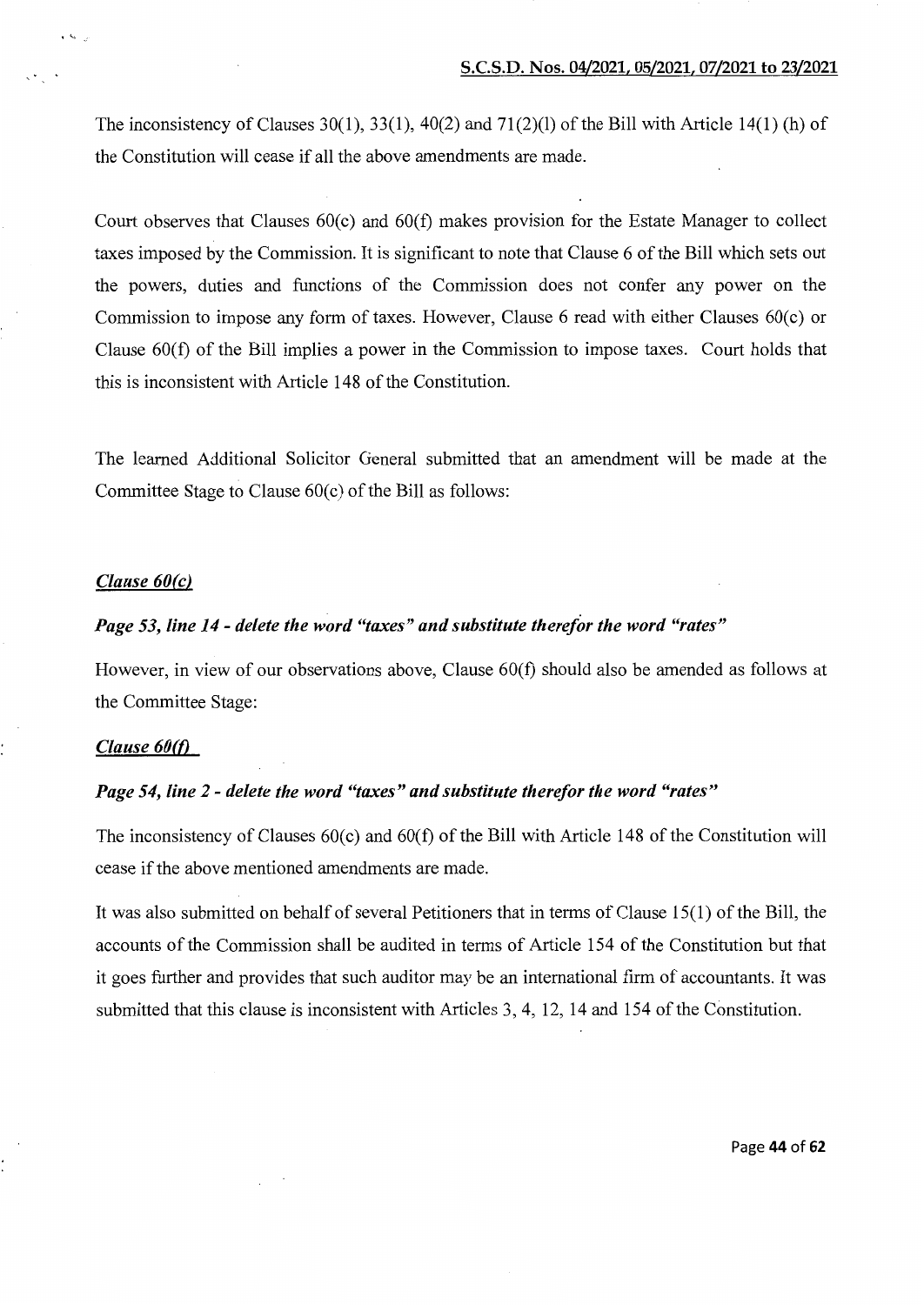Clause  $15(1)$  of the Bill reads:

 $e^{i\omega} \leq \omega$ 

"The accounts of the Commission shall be audited annually by a qualified auditor in terms of Article 154 of the Constitution. For the purposes of this section, the qualified auditor so appointed may be an international firm of accountants."

The word "qualified auditor" has been defined in Article 154(8) of the Constitution to mean:

"(a) an individual who, being a member of the Institute of Chartered Accountants of Sri Lanka, or of any other Institute established by law, possess a certificate to practice as an Accountant issued by the Council of such Institute; or

(b) firm of Accountants each of the resident partners of which, being a member of the Institute of Chartered Accountants of Sri Lanka or of any other Institute established by law, possess a certificate to practice as an Accountant issued by the Council of such Institute."

There is some merit in the submission that Clause  $15(1)$  of the Bill may violate Article 154 of the Constitution if the two sentences therein are read disjunctively. It is the view of this Court that the two sentences in Clause 15(1) of the Bill must be read conjunctively to avoid any inconsistency with Article 154 of the Constitution and hence "an international firm of accountants" referred to in Clause 15(1) will become a "qualified auditor" only if it fulfills the criteria specified in Article 154(8) of the Constitution. For the reasons set out above, Court is of the view that Clause 15(1) of the Bill is not inconsistent with Article 154(8) of the Constitution.

It was also submitted on behalf of several Petitioners that Clauses 35(a) and 35(b) of the Bill provides that all employment income derived by both non-residents and residents (foreigners and locals) working at the Colombo Port City to be free from income taxes. It was contended that there is no rationale whatsoever for providing an unconditional and indefinite exemption from income tax for persons in employment in the Colombo Port City in the context of most of these employees likely being expatriates. Hence, it was submitted that these clauses in particular and the Bill in general are therefore entirely discriminatory in nature and not in the best interest of the national economy and is inconsistent with Articles 12 and 14 of the Constitution.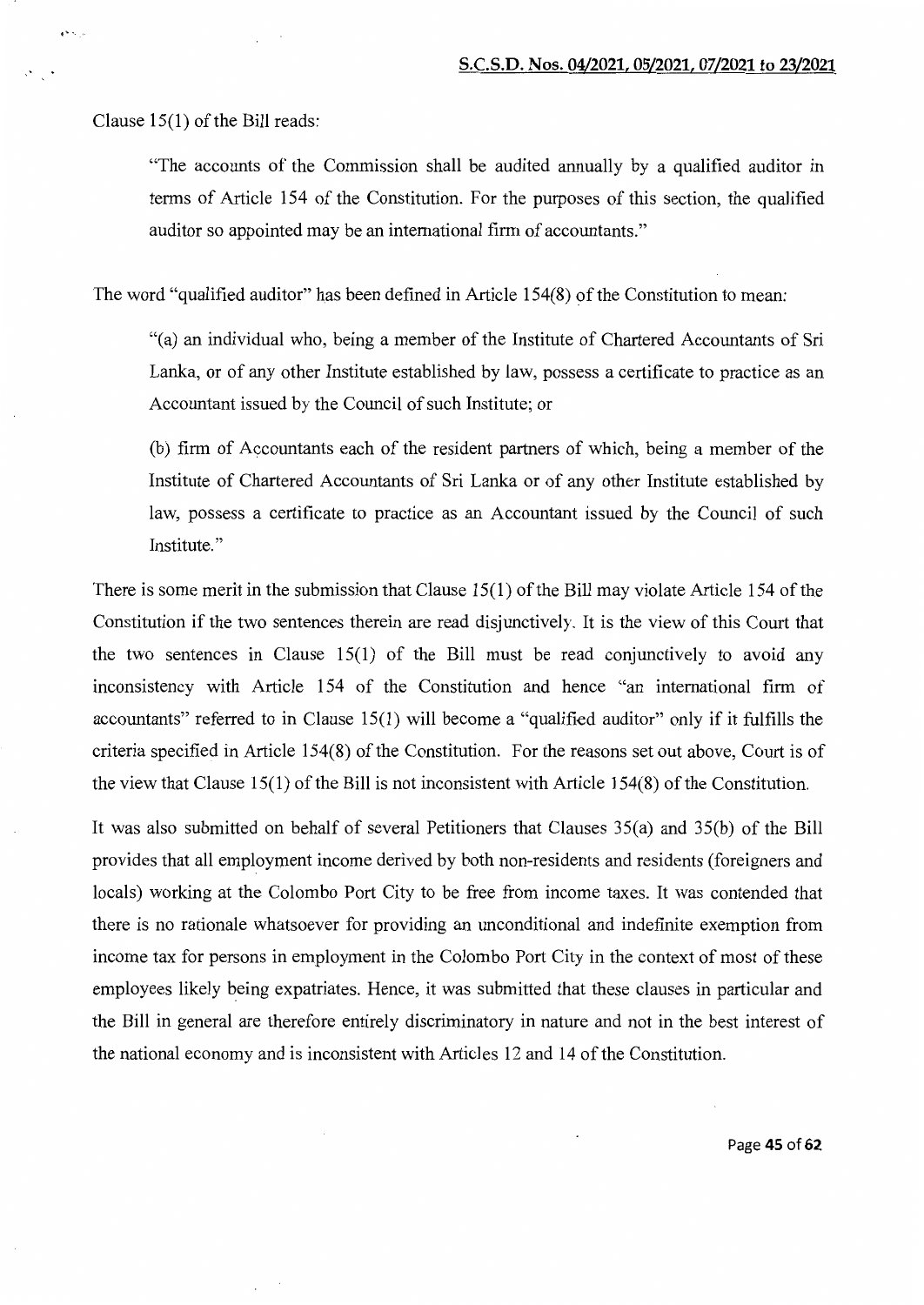Furthermore, it was submitted that, since Clause 35 provides that all remuneration to employees shall be paid in the designated foreign currency other than in Sri Lanka Rupees, the Bill attempts to exclude the operation of Monetary Act, Banking Act and many other laws and is inconsistent with Articles 12 and 14 of the Constitution.

 $\ddotsc$ 

The learned Additional Solicitor General submitted that even under the existing laws, there is no prohibition on Sri Lankans being remunerated in designated foreign currencies. The attention of Court was drawn to *Appropriation Bill* S.C.S.D. No. 5/1989 (Special), and it was contended that Court implicitly took cognizance of the fact of Sri Lankan· citizens being paid in foreign currency. When the Petitioner in that case argued that Sri Lankans paid in American Dollars would be at an advantage over those paid in Sri Lankan Rupees, due to depreciation of local currency and, as such, violative of Article 12 of the Constitution, Court observed that this violation would be a result of the depreciation of currency and not a consequence of the Bill.

Court observes that the rationale for granting income tax exemptions to employees in the Colombo Port City is a permissible classification. In any event, as correctly submitted by the learned Additional Solicitor General, the decision to grant tax exemptions is a matter of economic and fiscal policy and the State has a wide discretion in this area.

In *Inland Revenue (Amendment) Bill* S.C.S.D. No. 3/1980, Court held:

*"It is a matter for the legislature to decide what. consideration relating to the amelioration of hardship or to the interests of the economic progress of the people should be given effect to. Presumably, this provision is sought to be enacted on the basis of*  economic consideration in respect of which the decision must be largely left to the *Legislature in view of the inherent complexity of fiscal adjustment or diverse elements that requires to be made.* "

Court is of the view that there is no merit in the submission that Clause 35 violates Article 12 or 14 of the Constitution.

Page **46** of62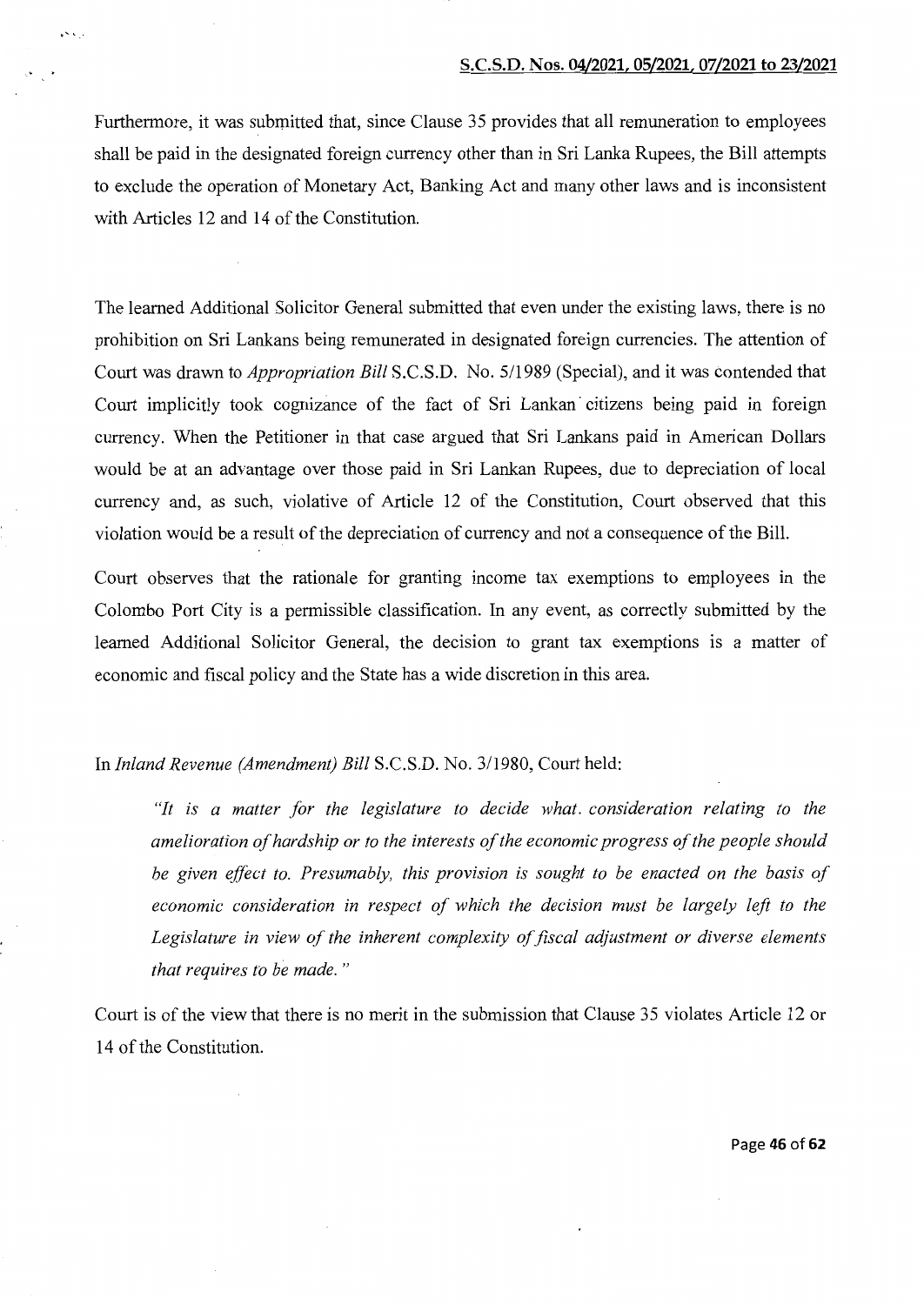The attention of Court was also drawn by several Petitioners to Clauses 65(3), 6(1) (c) to (f) and submitted that the clauses referred to amounts to a delegation of powers of the President in terms of Article 33(f) of the Constitution and are inconsistent with Article 33 read with Article 4(b) of the Constitution.

 $~\cdot~$  ,  $~\cdot~$ 

It was further submitted that Article 33(f) vests such power in the President to make grants and disposition of land and movable property vested in the Republic. Clause 65(3) of the Bill states that the President may issue a land grant under the Crown Land Ordinance in the name of the Commission in respect of land comprising the Area of the Authority of the Colombo Port City. Thereafter, the Commission is empowered to lease land in terms of Clauses 6(1) (c) and 6(1) (d) of the Bill and lease, or transfer condominium parcels on free hold basis in terms of Clauses 6(1) (e) and  $6(1)(f)$  of the Bill and it was the contention of the learned counsel that this process amounts to delegation of the powers of the President.

Court observes that in terms of Article 33(f) of the Constitution, the President has the power to make such grants and dispositions of lands and immovable property of the Republic as he is by law required or empowered to do. As this Court has already observed, section 2(1)(a) of the State Lands Ordinance confers power on the President to make absolute or provisional grants of State land. Therefore, Clauses 65(3),  $6(1)(c)$  to  $6(1)(f)$  of the Bill does not contravene Article 33(f) of the Constitution and therefore Court is of the view that the said clauses are not inconsistent with Article 4(b) of the Constitution.

Several Petitioners submitted that Clause 37 of the Bill permits an 'authorised person' with the permission of the Commission to *'engage in business in Sri Lanka, with a citizen of Sri Lanka or a resident, who is engaged in business in Sri Lanka, outside the Area of Authority of the Colombo Port City'.* It was further contended on behalf of the Petitioners that the 'authorised persons' who will be enjoying exemptions or incentives granted to them, would have an undue advantage over and above citizens of this country who are engaged in similar businesses outside the Area of Authority when such authorised persons are permitted to engage in business activity outside the Area of Authority of the Colombo Port City which will lead to creation of an "unequal playing field" as far as the conduct of such businesses are concerned. It was also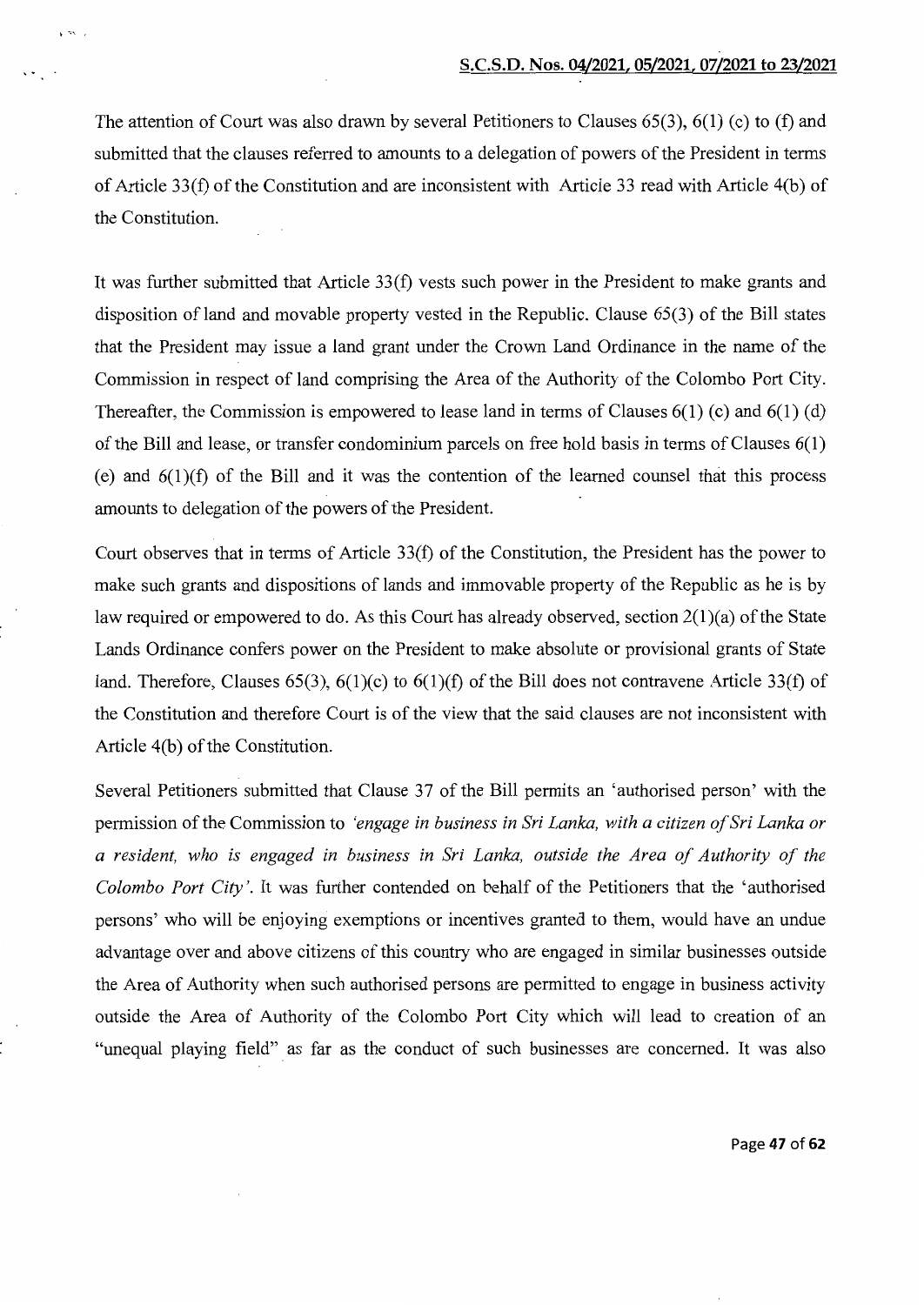submitted that the situation thus created is a clear violation of Article 12(1) as well as Article  $14(1)(g)$  of the Constitution.

The Court gave consideration to the submissions in relation to Clause 37 of the Bill and is of the view that there is merit in the contention that Clause 37(1) as it stands now, is inconsistent with Article 12(1) as well as Article 14(1)(g) of the Constitution. The Court further observes that such inconsistency would occur in the event an authorised person is permitted to make use of the exemptions or incentives granted to such authorised person in engaging in business outside the Area of Authority of the Colombo Port City to the detriment of the local business community who would not be enjoying such exemptions or incentives.

If exemptions or incentives given under this Bill is used outside the Area of Authority to the detriment of similar local industries and services, that would infringe Articles  $12(1)$  and  $14(1)(g)$ of the Constitution.

Although this Court does not see any reason to deprive an authorised person engaging in any business outside the Area of Authority of the Colombo Port City, what is obnoxious is the taking advantage of the exemptions or incentives granted to such authorised person in engaging in business outside the Area of Authority of the Colombo Port City to the detriment of similar businesses conducted outside such Area of Authority within the territory of Sri Lanka. This inconsistency will cease if a new sub-clause is added to Clause 37 of the Bill restraining such authorised person making use of any exemptions or incentives granted under this Bill when conducting business outside the Area of Authority of the Colombo Port City to the detriment of similar businesses conducted outside such Area of Authority but within the territory of Sri Lanka.

Part VII of the Bill deals with Offshore Companies to operate within the Area of Authority of the Colombo Port City.

Clause 41 of the Bill provides for the registration of companies as offshore companies for the purposes of the Bill. Clause 42 provides for the issue of licence to engage in offshore banking

Page **48 of62**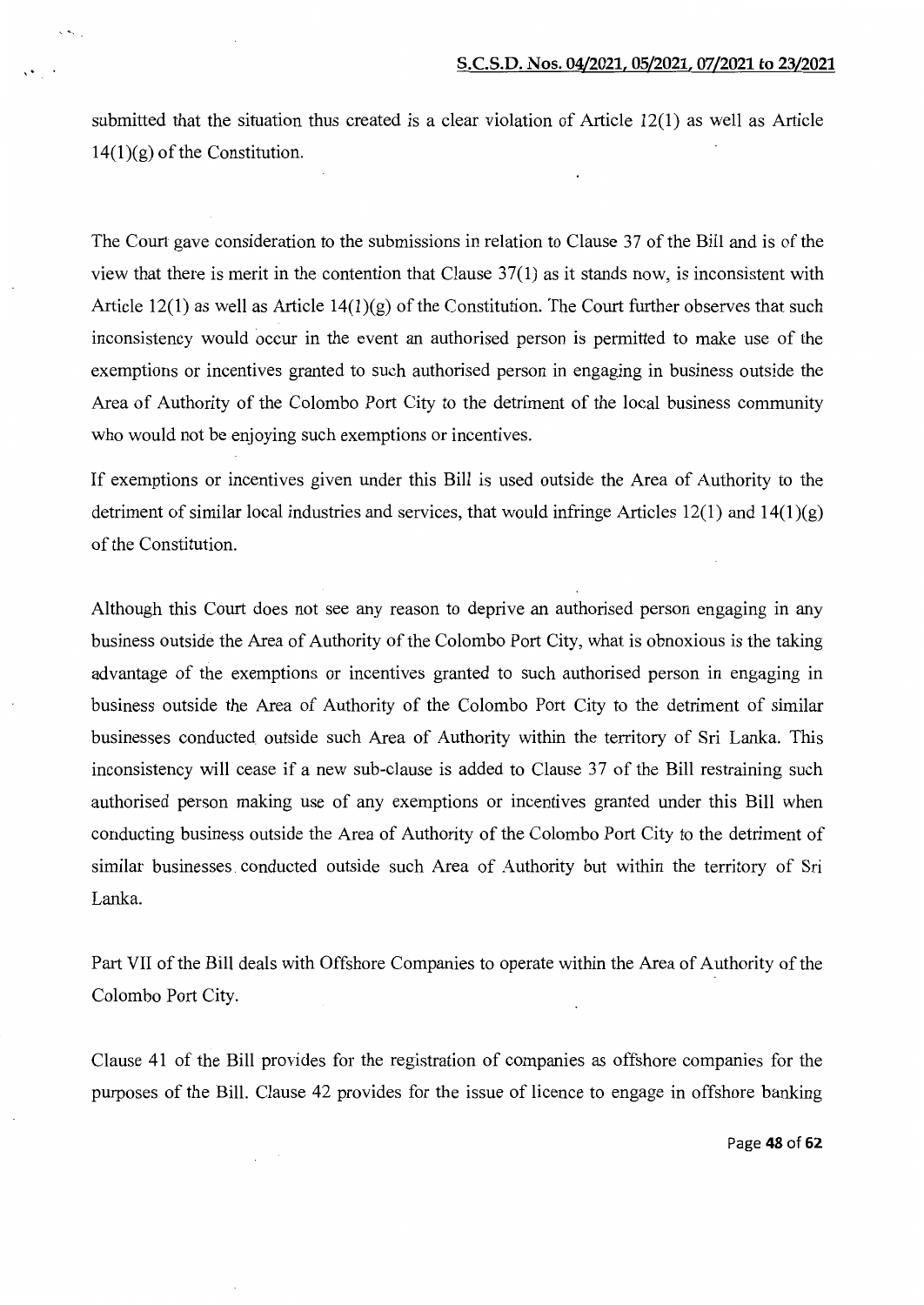business in and from the Area of Authority of the Colombo Port City whilst Clause 43 makes provision for its cancellation. In terms of Clauses 44 and 45, regulations can be made to give effect to the scope of the Bill and other matters specified therein.

 $. . . ,$ 

Several Petitioners submitted that none of the regulatory obligations and duties mandated by the Companies Act No. 7 of 2007 such as filing of Returns and the need to comply with the duties cast upon directors is applicable to these offshore companies. It was further submitted that companies that do not require disclosing their shareholders and/or ultimate beneficiaries are often a vehicle for money laundering and financial crimes, the world over.

Further, the attention of Court was drawn to the preamble to the Bill which refers to the Directive Principles of State Policy enshrined in the Constitution and it has overlooked two crucial Directive Principles *viz.* Articles 27(2)(e) and 27(2)(f) which speaks of equal distribution and dispersal of *'material resources of the community* ', *'the social product'* and *'the means of production, distribution and exchange* ' among *'all the people of Sri Lanka'.* It was submitted that if the true beneficiaries of such offshore entities are not disclosed, and such companies engage in or facilitate illicit activities such as money laundering, bribery and corruption, insider dealings, tax fraud and terrorist financing, the purpose of the Bill is entirely vitiated and is inconsistent with Articles 3, 12 and 14 of the Constitution.

The learned Additional Solicitor General submitted that making special provisions for offshore companies is not something that is alien to the laws of Sri Lanka and drew our attention to Chapter XI of the Companies Act which provides for such registration. It was submitted that as the Bill seeks to create a Special Economic Zone, the application is routed through the Commission, as part of the Single Window Investment Facilitator, created by the Bill and that this is similar to an investment zone established under Board of Investment (BOI) Act where, licensed enterprises within the area of authority of the BOI is deemed to be a location offshore.

It was further submitted by the learned Additional Solicitor General that the contention that the exclusion of the provisions of the Companies Act, would create a foundation for fraud and money laundering is wholly devoid of merit. She pointed out that excluding companies

Page 49 of 62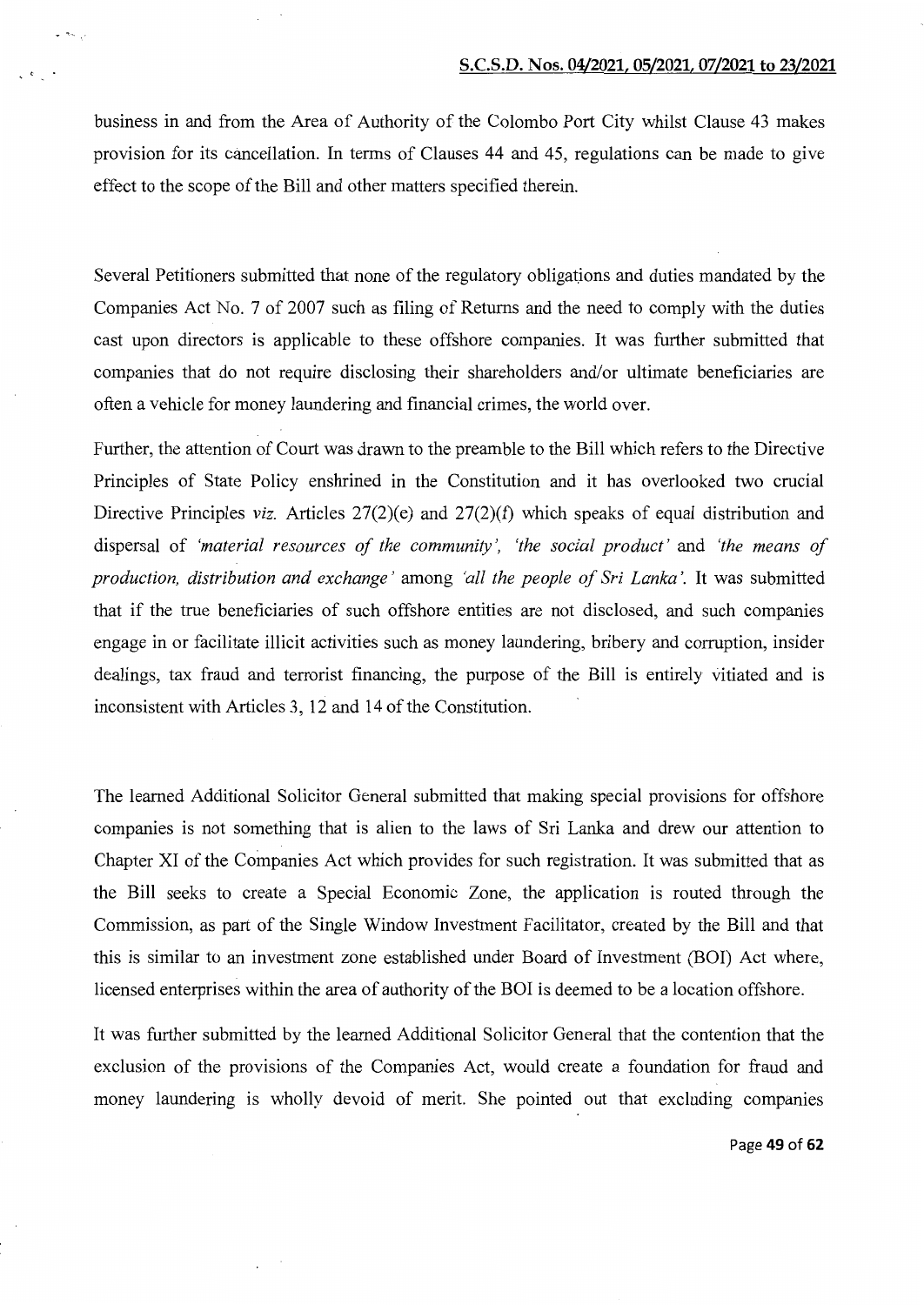registered as 'offshore' companies, is not a new concept. The Companies Act No. 7 of 2007 provides for the registration of a company as a 'off-shore company' and upon such registration, in terms of section 262(2) of the said Act, 'A certificate of registration issued to an off-shore company under this Part of this Act, shall exempt the company from complying with any other provision of the Act'.

 $-$ 

It was pointed out by the learned Additional Solicitor General that in view of the provisions of Clauses 3(5) and 3(7) of the Bill, the power of the Registrar of Companies to supervise such company, in the manner it would a offshore company registered under Part XI of the Companies Act remains unaltered. Moreover, the learned Additional Solicitor General drew the attention of Court to the fact that Schedule III of the Bill lists out the laws that are sought to be exempted from the Area of Authority of the Colombo Port City.

Court observes that laws which seek to prevent money laundering and terrorist financing such as The Convention on the Suppression of Terrorist Financing Act No. 25 of 2005, Prevention of Money Laundering Act No. 5 of 2006 and the Financial Transactions Reporting Act No. 6 of 2006 apply within the Area of Authority of the Colombo Port City. It is to be noted that none of these Acts are included in Schedule II or III of the Bill.

The Court considered the clauses of Part VII of the Bill and is of the view that there is no merit in the submission that the purpose of the Bill is either entirely vitiated or is inconsistent with Articles 3, 12 and 14 of the Constitution.

The Petitioners also submitted that Part VIII of the Bill which provides for the operation of offshore banks within the Colombo Port City excludes the application of the provisions of Part IV of the Banking Act for such entities. They further submitted that the provisions of the Banking Act and the Companies Act have no application to such entities which is discriminatory between offshore banks operating within Sri Lanka and offshore banks (companies licensed in other countries) operating in the Colombo Port City. As a result it was submitted that Part VIII of the Bill in general and Clauses 42, 43 and 44 in particular are inconsistent with Articles 3, 4 and 12 of the Constitution.

Clause 42 of the Bill provides for the issuance of a licence to engage in offshore banking business whilst Clause 43 provides for the cancellation of such a licence. Clause 44 confers on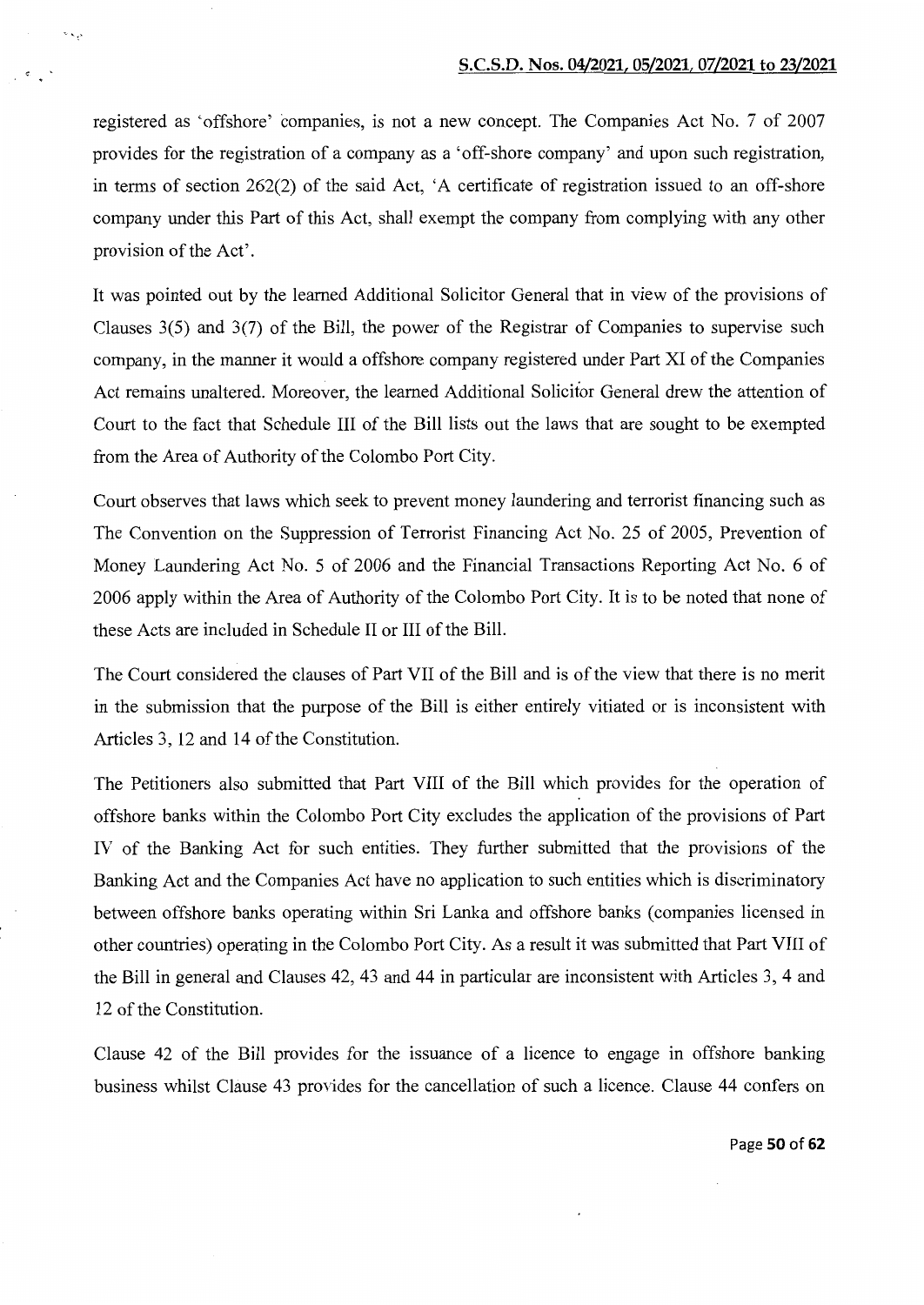the President or the assigned Minister the power to make regulations and Clause 45 explains the matters on which such regulations may be made. The nature of business that may be authorised to be carried on by those engaged in offshore banking business is identified in Clause 46.

 $\sqrt{2}$ 

Having examined the above clauses carefully, the Court is of the view that the clauses in Part VIII of the Bill are not inconsistent with Articles 3, 4 and 12 of the Constitution.

Part XIII of the Bill deals with 'International Commercial Dispute Resolution Centre'. Clause 62(2) of the Bill requires that any dispute that may arise, within the Area of Authority of the Colombo Port City, between (a) the Commission and an authorised person or an employee of an authorised person where relevant; and (b) the Commission and a resident or an occupier, provided that there exists in relation thereto, an agreement or other legally binding document as between the Commission and such resident or occupier, shall be resolved by way of arbitration conducted by the International Commercial Disputes Resolution Centre. Clause 62(3) requires every authorised person to ensure that all agreements entered into by such authorised person in terms of Clause 32 of the Bill, shall contain a provision requiring a mandatory reference of any dispute that may arise within the Area of Authority of the Colombo Port City under such agreement, to arbitration; in terms of this Clause.

On behalf of the Petitioners it was submitted that arbitration is consensual and cannot be the subject matter of mandatory reference or of compulsory submission, ousting access to judicial institutions of the country. It was further submitted that a person who would rather have his dispute resolved by the ordinary courts of Sri Lanka is denied the right to seek redress before the courts of law and is forced to arbitrate and that this is inconsistent with Articles 3, 4, 12 and 14 of the Constitution. It was also submitted that these provisions amount to a suspension 'to such extent' of Chapter XVI of the Constitution.

The learned Additional Solicitor General submitted that these clauses only require the Commission and an authorised person (the parties to a commercial agreement) to include a provision in the Agreement, that they agree to the resolution of any dispute under the Agreement by arbitration under Part XIII of the Bill and that it is not an "ouster clause" which precludes the courts of Sri Lanka from exercising judicial power according to law.

Page **51 of 62**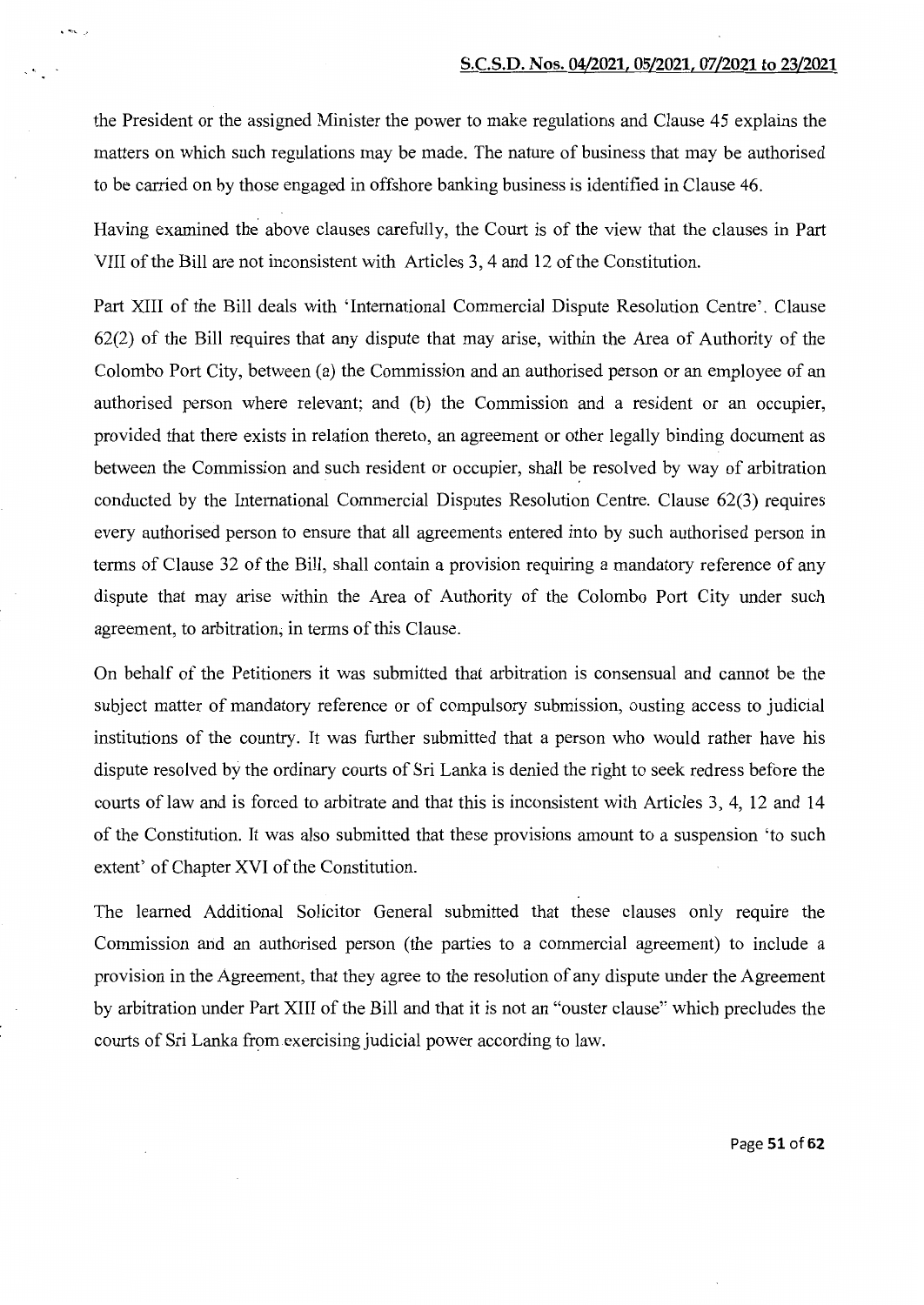Court observes that arbitration is recognised by the law of Sri Lanka as a method of dispute resolution. The Arbitration Act No. 11 of 1995 is not an enactment excluded from application within the Area of Authority of the Colombo Port City in terms of Schedule III of the Bill. Thus, it will be applicable to all arbitrations commenced under the agreement between the Commission and an authorised person in terms of the Bill.

We further observe that an authorised person or one of his employees or a resident or occupier of the Colombo Port City is put on notice that arbitration is mandatory in given circumstances. When they make the choice of assuming such status as an authorised person or one of his employees or a resident or occupier, it is done through a choice they make and in that sense party autonomy is preserved. In any event, we observe that several provisions of the Arbitration Act, No. 11 of 1995 provides for the intervention of court in given circumstances. Accordingly, Court holds that Part XIII of the Bill is not inconsistent with Articles 3, 4, 12 and 14 of the Constitution.

The learned Additional Solicitor General, however, submitted that for the purposes of clarity, the following amendments will be made:

# *Clause32*

#### *Page 31, line 21- Insert the words "concerning or" before the word "arising"*

## *Clause 62 (5)*

# *Page 56, Line 10- Insert the words "or setting aside" after the word "enforcement"*

Clause 63(1) of the Bill requires courts to give priority to any legal proceedings instituted on civil and commercial matters where the cause of action has arisen within the Area of Authority of the Colombo Port City. The Petitioners submitted that granting of such priority at the expense of other litigation is a clear violation of Articles 3, 4 and 12 of the Constitution.

Court is of the view that there is no merit in this contention. One of the main purposes of the Bill is to establish a Special Economic Zone within which there is ease of doing business that will attract new investments primarily to facilitate the diversification of the service economy and to promote the inflow of foreign exchange into such Zone. In order to achieve these objectives, a

Page 52 of 62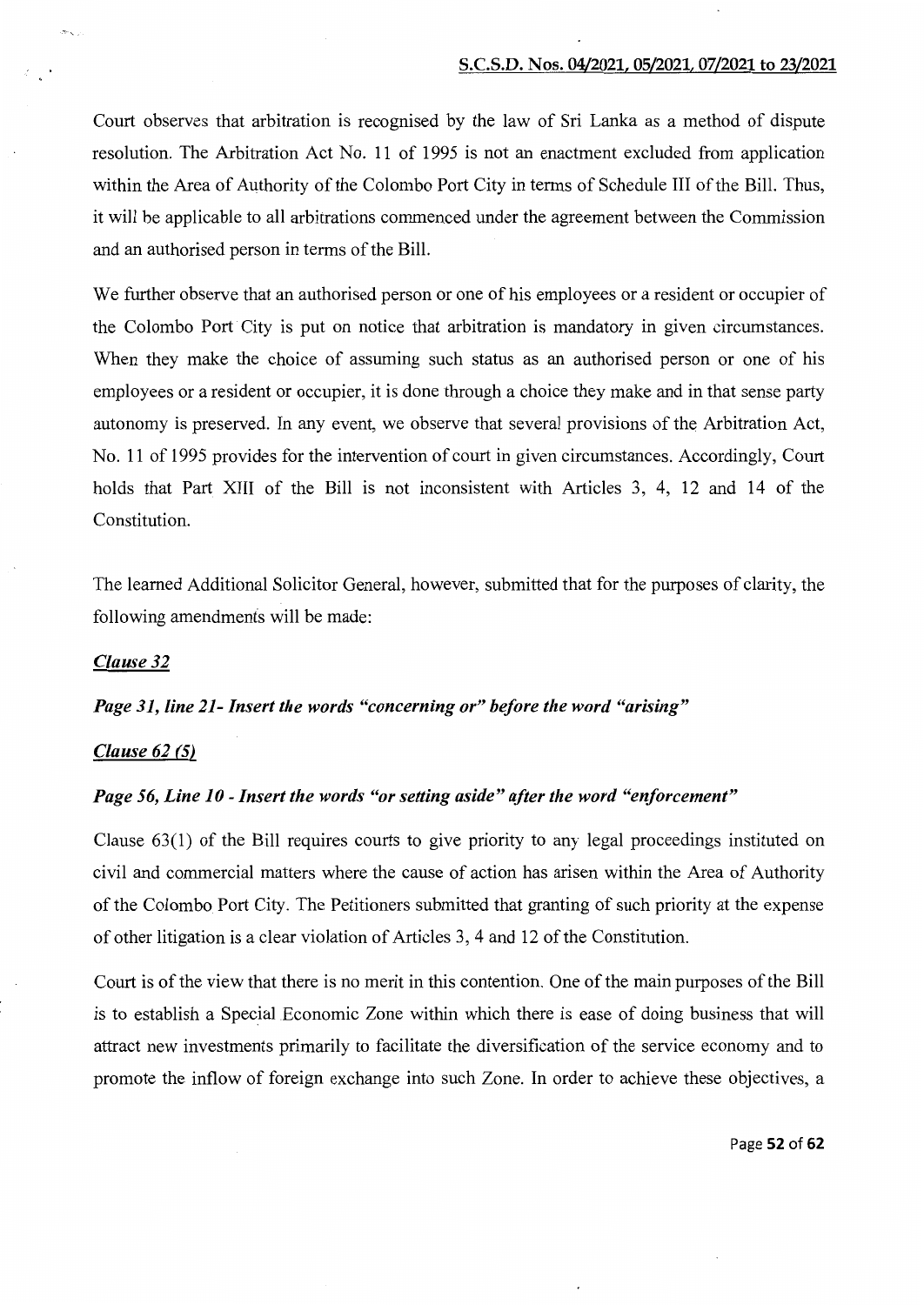conducive environment must be created for new investments. One critical concern to any investor is to ensure that disputes are resolved expeditiously. It is a permissible classification and there is no inconsistency with Articles 3, 4 and 12 of the Constitution.

Several Petitioners drew the attention of Court to Clause 63(2) of the Bill which states that *"the*  inability of a particular attorney-at-law to appear before the Court on a particular date for *personal reasons (including engagement to appear on that date in any other court or tribunal) shall not be a ground for postponement of commencement or continuation of the trial or be regarded as an exceptional ground warranting such postponements.* "

Court after careful consideration is of the view that this clause is not inconsistent with any provision of the Constitution. However, we reiterate the observation of Court in the *Judicature (Amendment) Bill* S.C.S.D. Nos.7-13/2018 that clauses of this nature should have *"sufficient laxity to allow the Judge to use his discretion when deciding what amounts to 'exceptional circumstances* ' ".

The learned Additional Solicitor General submitted that for the purposes of clarity, Clause 63 of the Bill will be amended as follows at the Committee Stage:

#### *Clause 63*

 $~\cdot$  .

## *Page 56, lines 21 to 38- Delete in its entirety and replace with the following:*

*"In order to foster international investor confidence in the ease of doing business and in the enforcement of contracts, in the national interest or in the interest of the advancement of the national economy, priority shall be given by courts in relation to any legal proceedings instituted in civil or commercial matters, where the cause of.action has arisen within, or in relation to any business carried on in or from, the Area of Authority of the Colombo Port City, to hear such cases expeditiously on a day-to-day basis, unless in the opinion of court, exceptional circumstances warrant postponement of commencement or continuation of trial, for reasons which shall be recorded by court."* 

Clause 73 of the Bill excludes the operation of several laws listed in Schedule III within the Area of Authority of Port City. The basis for such exclusion as set out in Clause 73 is "the subjects dealt with in such enactments have been, *mutatis mutandis,* set out in this Act, or alternate legal

Page 53 of 62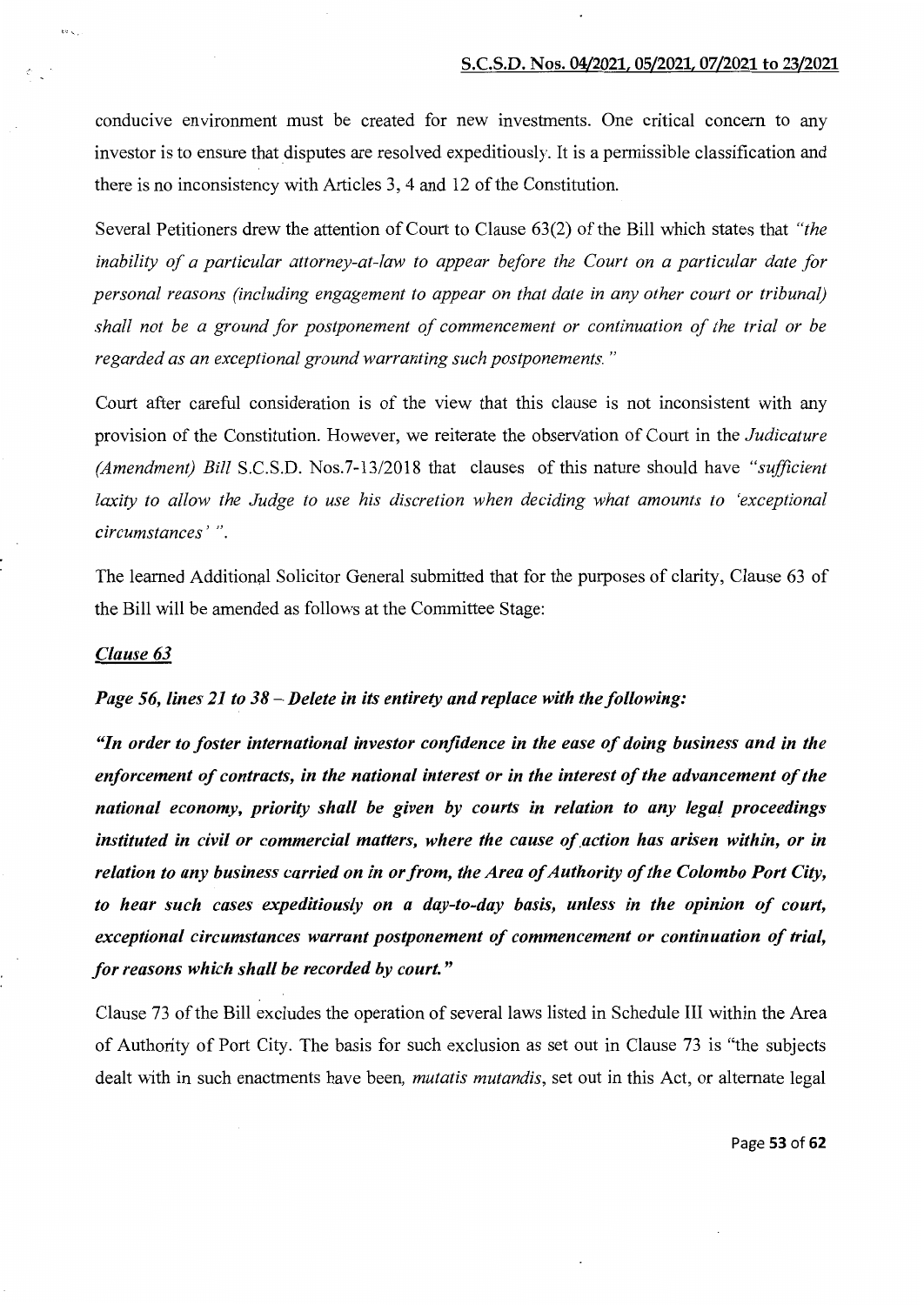arrangements have been specifically set out in this Act or such enactments are not relevant and are not required to be applicable within the Area of Authority of the Colombo Port City".

·-

Petitioners contend that Clause 73 read with Schedule III of the Bill is inconsistent with Articles  $2, 3, 4$  and  $12(1)$  of the Constitution.

The Area of Authority of the Colombo Port City is devoid of a 'community' at present and it is envisaged that the provisions of the Bill would become applicable to the 'community' in such area once the development work is completed. Upon an analysis of the clauses of the Bill, it is apparent that alternate legal arrangements are specifically provided for in the Bill that largely covers the subjects dealt with in the enactments that are excluded from the operation of the Area of Authority of the Colombo Port City in terms of Schedule III of the Bill.

Constitutionality of a similar provision was examined by the Constitutional Court in its decision relating to the *Greater Colombo Economic Commission Bill* (Decisions of the Constitutional Court of Sri Lanka, Vol. 6, page 5) and it was observed, *"This clause gives the power to the Commission to make any such law applicable to an enterprise. This power as the four laws have not been made applicable to the area is clearly legislative in nature. Secondly, it is within the Power of the Commission to make a law applicable to one enterprise and not to the others.* " The Court therefore determined that the said clause contravenes Sections 5, 45 and 18(1)(a) of the Constitution(1972). The Constitutional Court recognised that the power to exclude the operation of certain laws 'in the area' as a legislative power. However, the inconsistency with the Constitution arose due to the vesting of such power with the Greater Colombo Economic Commission.

As opposed to the powers that were sought to be vested in the Greater Colombo Economic Commission, Clause 73 of the Bill does not confer any such legislative power on the Commission to make any of the laws in Schedule III applicable to any of the authorised persons. No power is vested with the Commission to amend Schedule III either. The exclusion of the specified laws as envisaged takes place through the exercise of its legislative power by Parliament.

Page **54 of 62**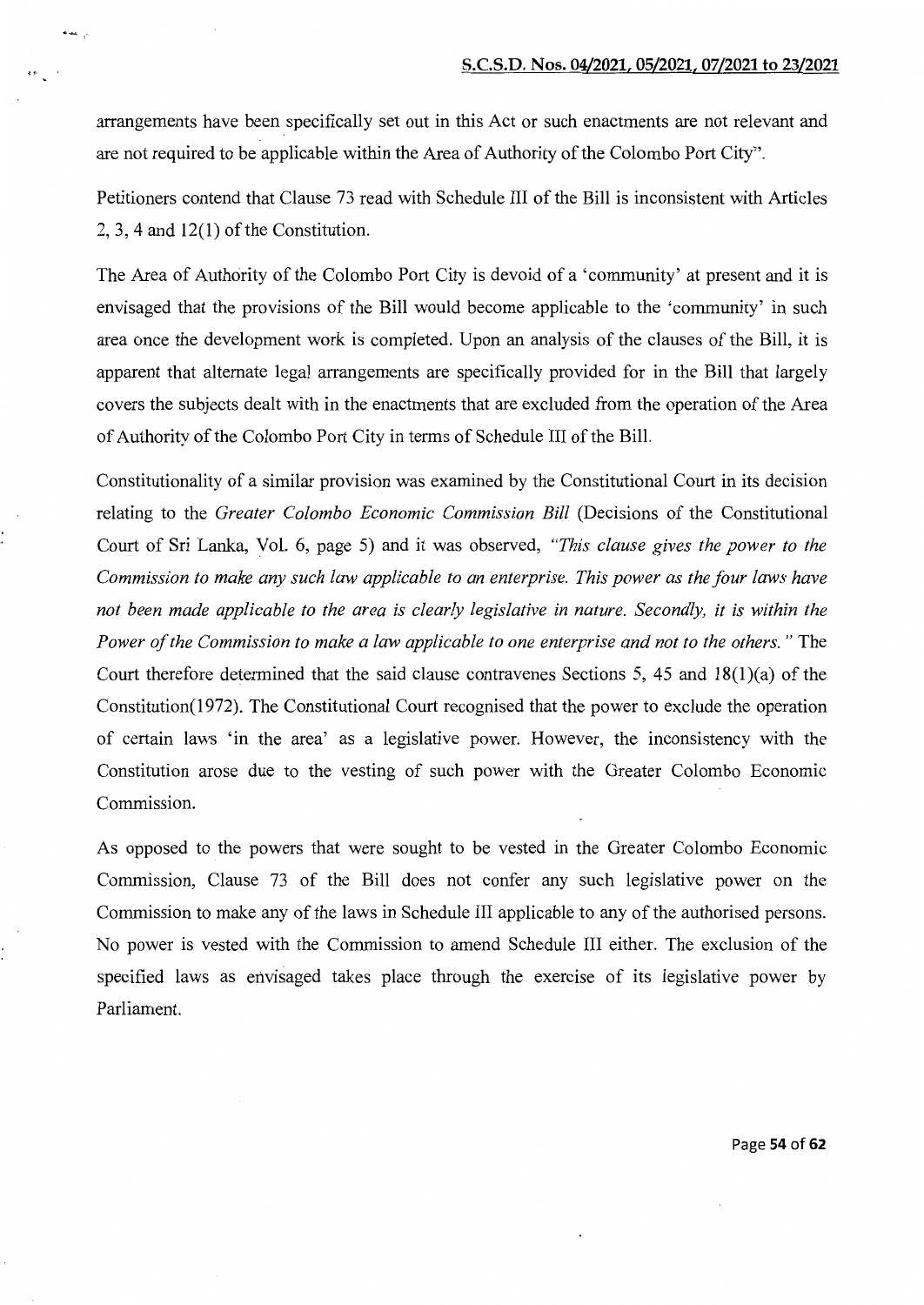Court is of the view that Clause 73 of the Bill read with Schedule III is within the legislative power of Parliament as set out in Article 75 of the Constitution and is not inconsistent with any of the Articles in the Constitution.

In response to submissions made by several Counsel on behalf of the petitioners relating to rest of the clauses of the Bill, the learned Additional Solicitor General submitted that amendments will be made to the following clauses of the Bill at the Committee Stage:

# *Clause 6(1)(n)*

 $\cdot \cdot$ 

<..

*Page 9, Line 16- Insert the word "ancillary" before the word "services"* 

# *Clause 7(1)*

*Page 13, Line 15- Insert the words "while ensuring that the majority are Sri Lankans" after the word "President"* 

# *Clause 9(4)*

*Page 15, Line 4* - *Delete the words "such Minister"* 

## *Clause 32*

*Page 31, Line 21- Insert the words "concerning or" before the word "arising"* 

# *Clause 45*

*Page 41, Line 4- Insert the words "offshore banking business, reserve and" before the words "capital requirements"* 

#### *Clause 46(g)*

*Page 41, Lines 34 and 35- Delete in its entirety* 

### *Clause 62(5)*

*Page 56, Line 10- Insert the words "or setting aside" after the word "enforcement"* 

### *Clause 63*

*Page 56, Lines 21 to 38- to be deleted and replaced with the following:*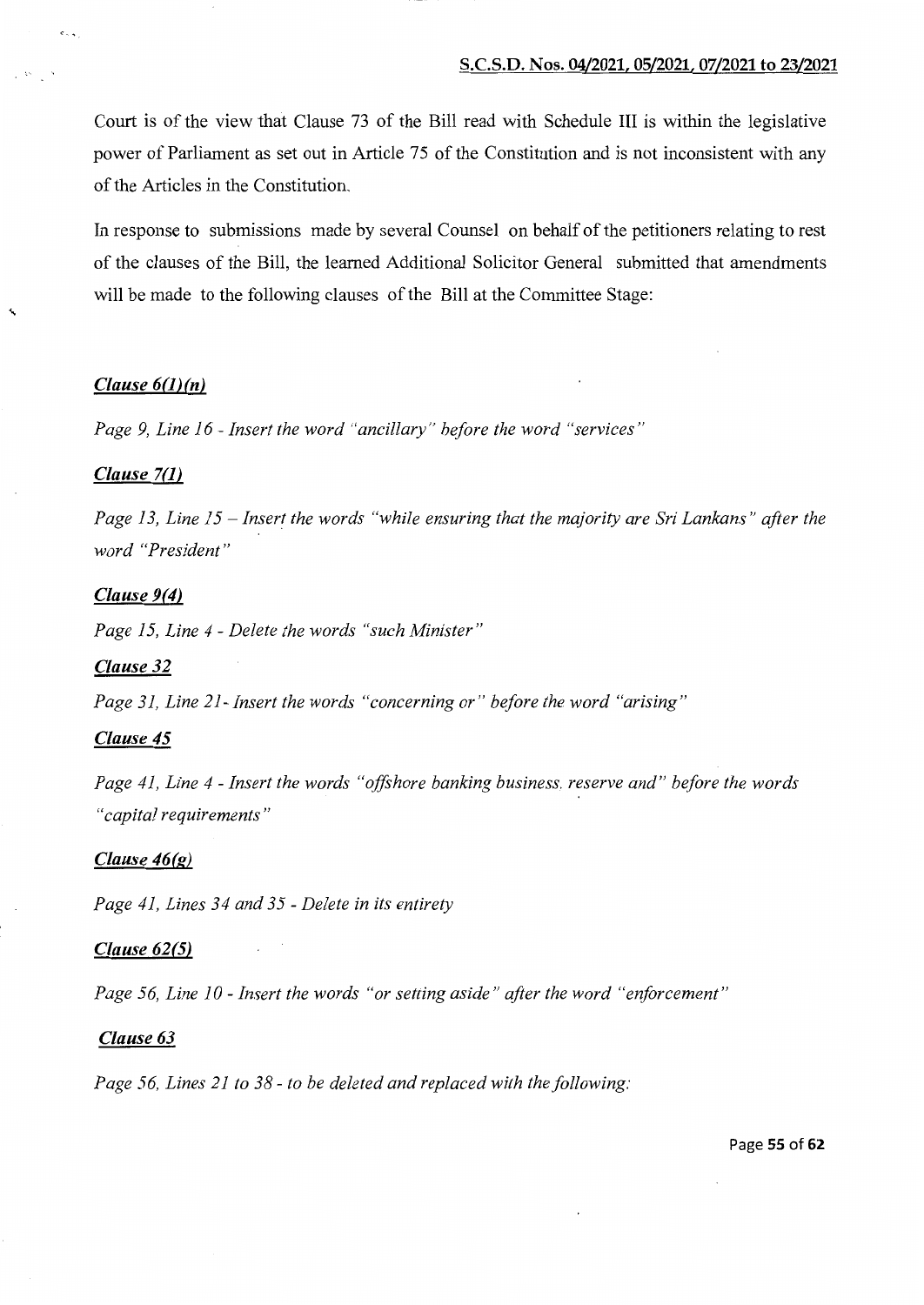*"In order to foster international investor confidence in the ease of doing business and in the*  enforcement of contracts, in the national interest or in the interest of the advancement of the *national economy, priority shall be given by courts in relation to any legal proceedings instituted in civil or commercial matters, where the cause of action has arisen within, or in relation to any business carried on in or from, the Area of Authority of the Colombo Port City, to hear such cases expeditiously on a day-to-day basis, unless in the opinion of court, exceptional circumstances warrant postponement of commencement or continuation of trial, for reasons which shall be recorded by court.* "

# *Clause 72*

*Page 66, Lines 4 and 5* - *To be deleted and replaced with the following:* 

*"All rules made under this Act shall be published in the Gazette within three months of the formulation thereof* 

### *Clause 74*

*Page 71, Line 2* - *Delete the word "judicial" and substitute therefor the word "juristic"* 

## *Schedule 2. Item 6*

Page 73 - Delete reference to the "Debit Tax Act, No 16 of 2002"

# *General Amendment*

*The reference to "in the national interest and the interest of the advancement of the national economy", wherever it occurs in the Bill, be amended to read as "in the national interest or in the advancement of the national economy".* 

# **The Determination of the Court:-**

**The determination of the Court as to the constitutionality of the Bill titled "Colombo Port City Economic Commission" is as follows:** 

Page **56 of 62**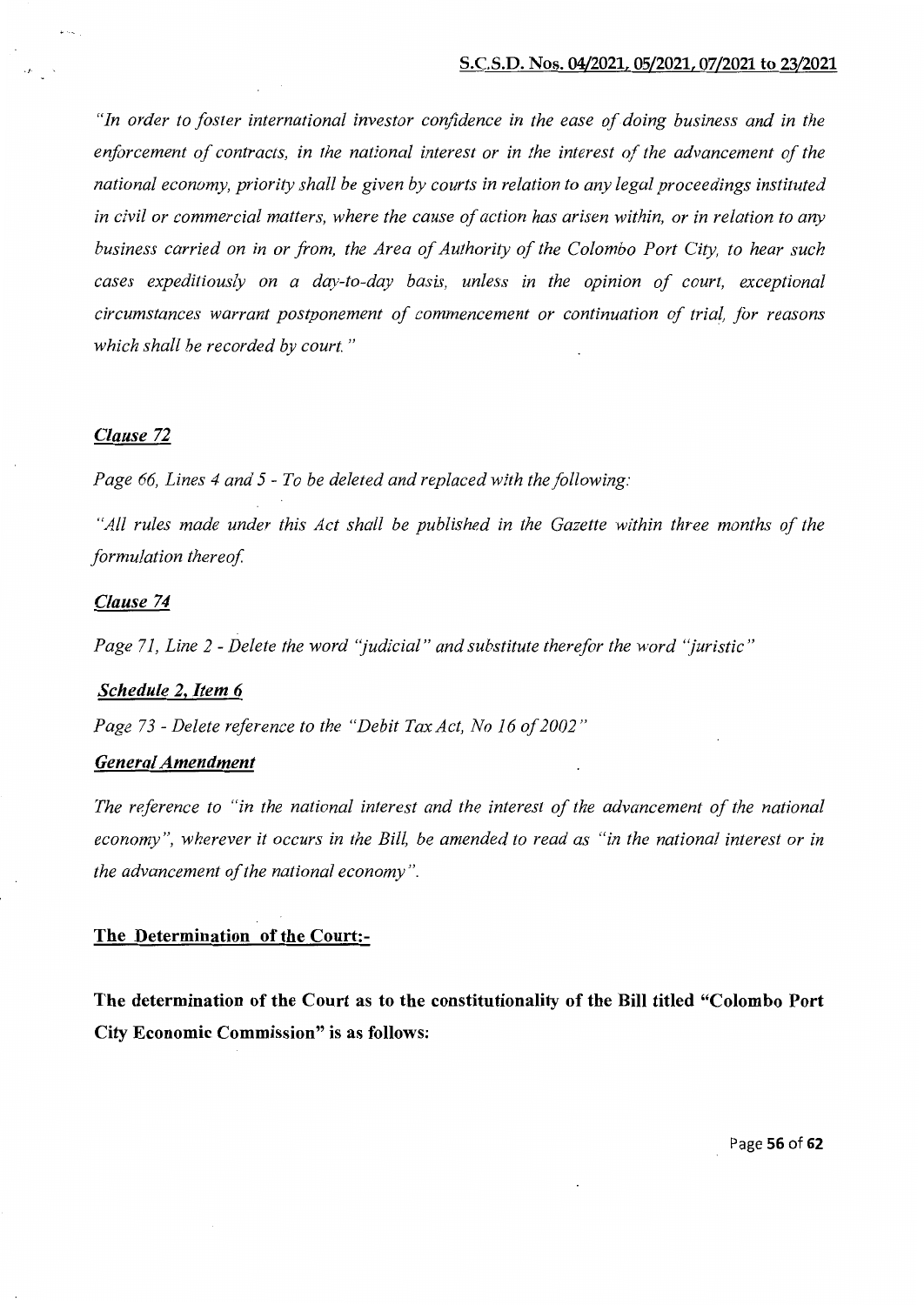(i) The provisions of Clauses  $3(6)$ ,  $30(3)$  second proviso,  $55(2)$  and  $58(1)$  of the Bill are inconsistent with Article 12(1) of the Constitution and could be validly passed only with the special majority provided for in Article 84(2) of the Constitution.

However, the said inconsistencies will cease if the clauses are amended as follows:

# *Clause 3(6)*

 $\mathbf{r}$ 

*Page 3, Line 33* - *Delete the words "provide such concurrence" and substitute therefor the words "communicate its decision"* 

# *Clause 30(3), second proviso*

*Page 30, Line 15* - *Delete the words "render such concurrence" and substitute therefor the words "communicate its decision"* 

### *Clause 55(2)*

*Page 49, Lines 16 and 17- Delete the words "provide such concurrence" and substitute therefor the words "communicate its decision"* 

#### *Clause 58(1)*

*Page 52, Lines 9 and 10 - Delete the words "render such concurrence" and substitute therefor the words "communicate its decision"* 

(ii) The provisions of Clauses 3(5) proviso,  $3(7)$ ,  $6(1)(b)$ ,  $30(3)$  first proviso, 71(1) and 74 [interpretation "Regulatory Authority"] of the Bill are inconsistent with Article 12(1) of the Constitution and could be validly passed only with the special majority provided for in Article 84(2) of the Constitution.

However, the said inconsistencies will cease if the clauses are amended as follows:

# *Clause 3(5) proviso*

*Page 3, Line 27- Add the words "by the Commission" after the word "implementation"* 

Page 57 of 62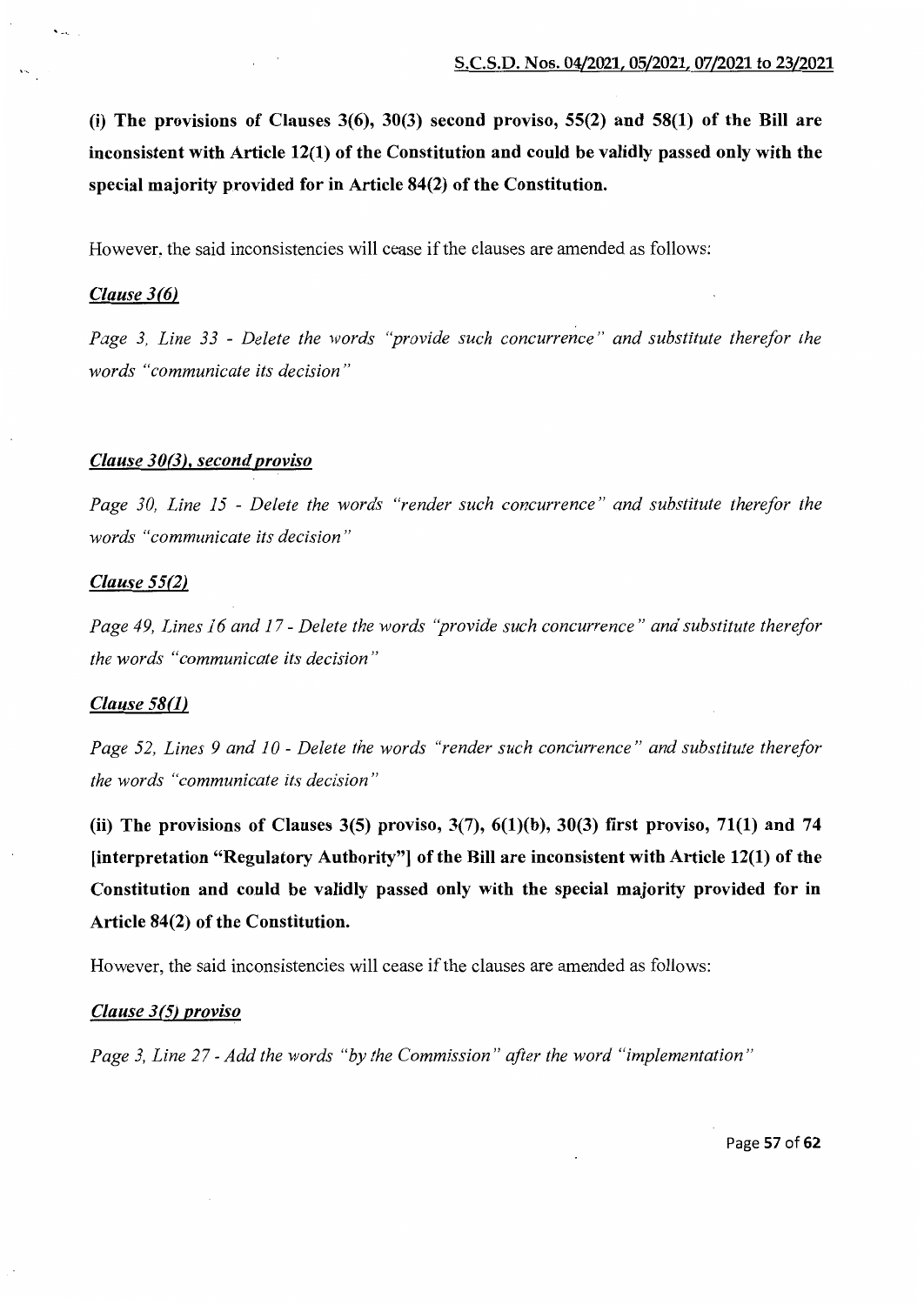# *Clause 6(1)(b)*

*Page 6, Line 27- Delete the word "overall"* 

*Page 6, Line 32- Delete the words "as the Commission considers necessary"* 

# *Clause 30(3) first proviso*

*Page 30, Line 9- Add the words "by the Commission" after the word "implementation"* 

#### *Clause 71(1)*

*Page 62, Line* 7- *Delete the words "as is considered necessary"* 

#### *Clause 74*

*Page 70, Lines 11 to 16- Delete the words commencing from "to the extent" to "Colombo Port City"* 

# *Clause 3(7)*

*To be shifted after Clause 73 of the Bill and re-numbered as Clause 74. The new Clause 74 will now read as follows:* 

"7 *4. Nothing in this Act shall, unless otherwise specifically provided for in this Act, be deemed to restrict in any way the powers, duties and functions vested in such Regulatory Authority by any written law in relation to the Area of Authority of the Colombo Port City."* 

# *Clauses 74 and* 75

*Present Clauses 74 and 75 be re-numbered as Clauses 75 and 76 respectively* 

(iii) The provisions of Clauses 3(4),  $6(1)(u)$ ,  $68(1)(f)$  and  $68(3)(a)$  are inconsistent with Article 76 read with Articles 3 and 4 of the Constitution and could be validly passed only with the special majority provided for in Article 84(2) of the Constitution and approved by the People at a Referendum by virtue of the provisions of Article 83.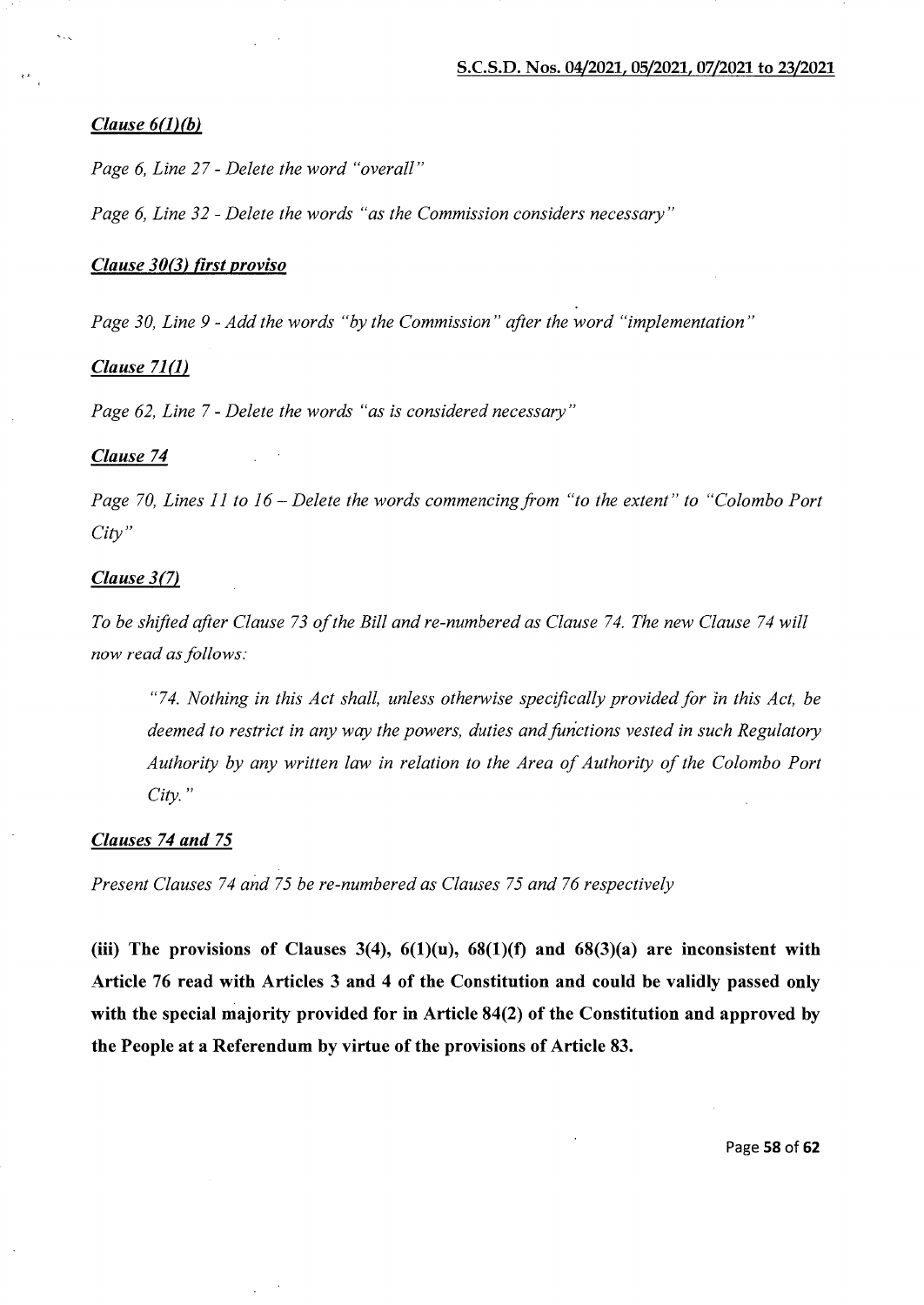However, the said inconsistencies will cease if the clauses are amended as follows:

# *Clause 3(4)*

*Page 3, Line I4* - *Delete the word "for" and substitute therefor the words "to facilitate"* 

*Page 3, Lines I6 and I7- Delete the words "and Development Control Regulations"* 

# *Clause 6(1)(u)*

Page 10, Lines 14 to 15 - *Insert the words* "enforce the" before the words "Development *Control Regulations"* 

# *Clause 68* **(1)(0**

*Page 60, Lines* I *to 3* - *Delete in its entirety* 

# *Clause 68(3)(a)*

*Page 60, Line* 25- *Delete the words "rule, direction, order or requirement issued or imposed"* 

**(iv) The provisions of Clause 52(3) read with Clauses 52(5) and 71(2)(p) of the Bill are inconsistent with Article 148 of the Constitution read with Articles 3, 4 and 76 of the Constitution and could be validly passed only with the special majority provided for in Article 84(2) of the Constitution and approved by the People at a Referendum by virtue of the provisions of Article 83.** 

However, the said inconsistencies will cease if the clauses are amended as follows:

## *Clause 52(3)*

*Page 44, Line 20- Add the words "in accordance with the Regulations made under this Act ... " after the words "granted thereto* "

## *Clause 52(5)*

*Page 44, Lines 29 to 3I -Delete in its entirety and replace with the following:* 

*"(5) Regulations may be made prescribing guidelines on the grant of exemptions or incentives, as provided for in this Part of this Act."*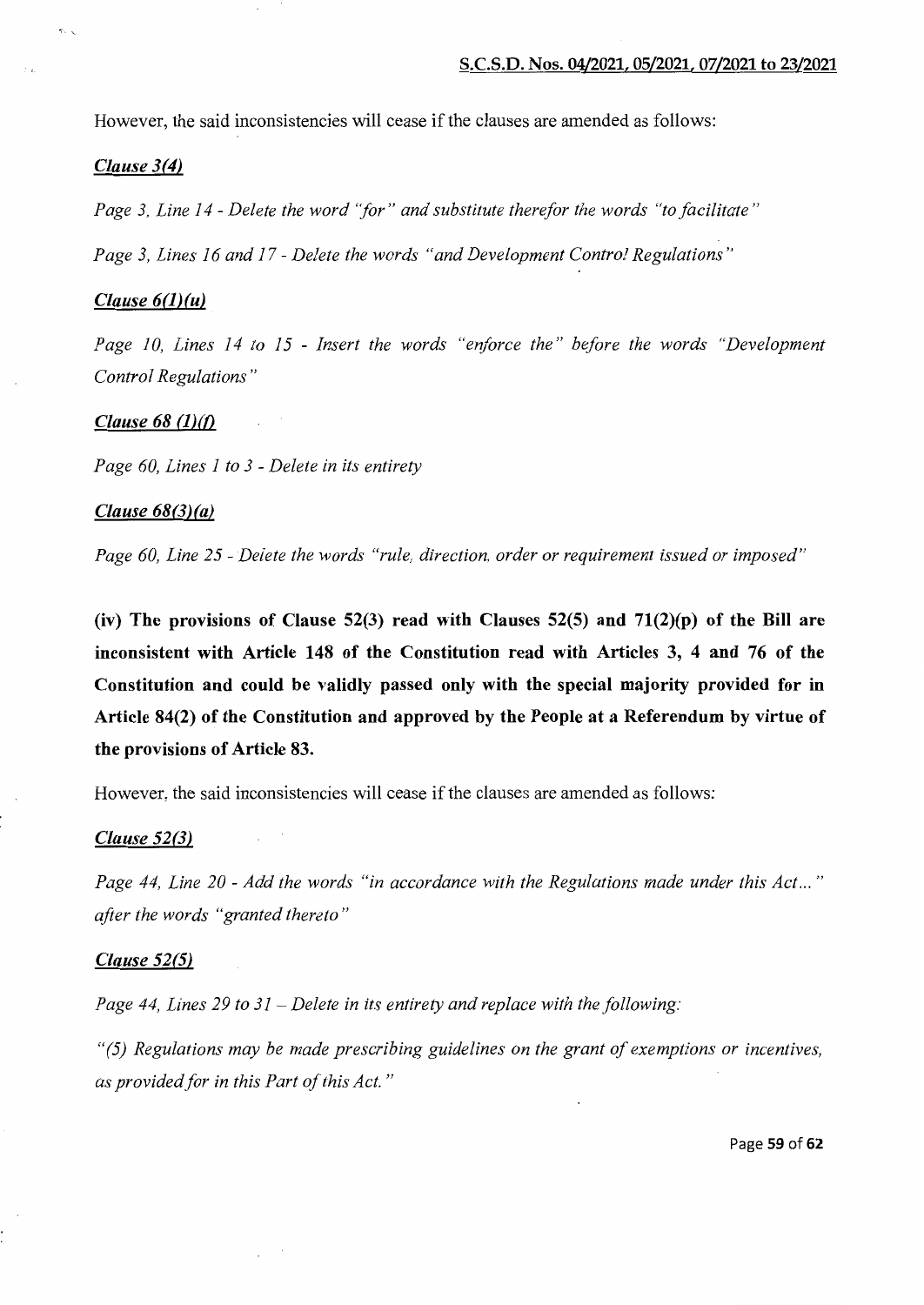# *Clause 71 (2)(p)*

3.4

*Page 65, Line I -delete the words "any further"* 

(v) The provisions of Clauses 30(1), 33(1), 40(2) and 71(2)(l) of the Bill are inconsistent with Article 14(1)(h) of the Constitution and could be validly passed only with the special majority provided for in Article 84(2) of the Constitution.

However, the said inconsistencies will cease if the clauses are amended as follows:

## *Clause 30(1)*

*Page 29, Line 24- Delete the words "or to visit".* 

#### *Clause 33(1)*

*Page 31, Lines 32 and 33- Delete the words "or to visit"* 

#### *Clause 40(2)*

*Page 35, Line 37- Delete the words "when leaving" and substitute therefor the words "to be taken out of'* 

# *Clause 71 (2)(1)*

Page 64, Lines 11 and 12 - Delete the words "at the time of leaving the Area of Authority of the *Colombo Port City"* 

(vi) The provisions of Clause  $53(2)(b)$  read with Clause  $53(3)(b)$  of the Bill is inconsistent with Article 76 of the Constitution read with Articles 3 and 4 of the Constitution and could be validly passed only with the special majority provided for in Article 84(2) of the Constitution and approved by the People at a Referendum by virtue of the provisions of Article 83.

However, the said inconsistencies will cease if the clauses are amended as follows:

# *Clause 53(2)(b)*

*Page 45, Line 20 - Delete the words "the specific enactments from those listed in" and substitute therefor the words "the specific exemptions from those enactments listed in"* 

Page 60 of 62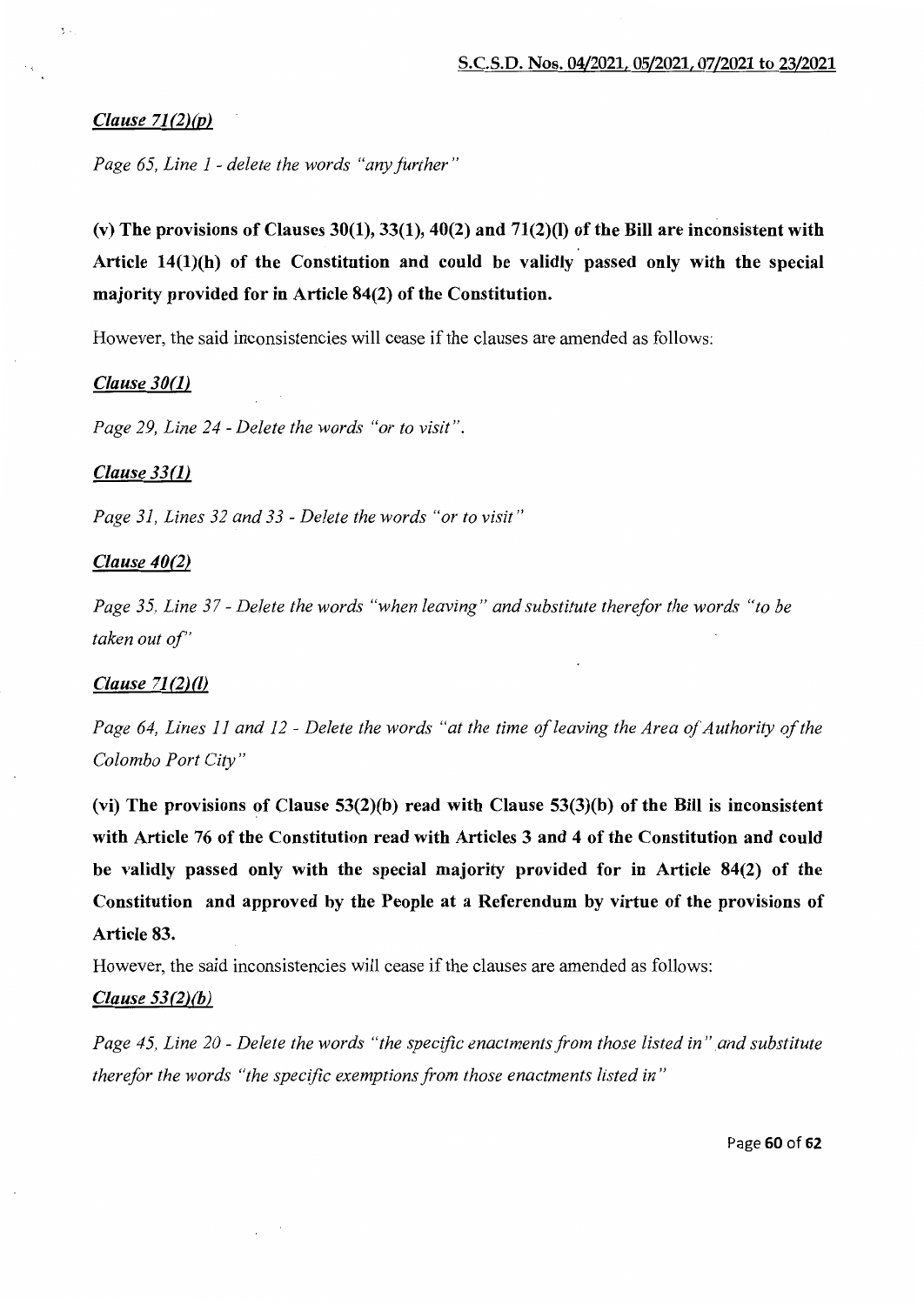*Page 45, Line 22- Delete the words "exempted from being"* 

#### *Clause 53(3)(b)*

Page 46, Line 10 - Delete the words "the specific enactments from those listed in" and substitute *therefor the words "the specific exemptions from those enactments listed in"* 

*Page 46, Line II- Delete the words "exemptedfrom being"* 

(vii) The provisions of Clauses 60(c) and Clause 60(f) of the Bill is inconsistent with Article 148 of the Constitution and could be validly passed only with the special majority provided for in Article 84(2) of the Constitution.

However, the said inconsistencies will cease if the clauses are amended as follows:

# *Clause 60(c)*

*Page 53, line I4- delete the word "taxes" and substitute therefor the word "rates"* 

#### *Clause 60(0*

*Page 54, line 2 -delete the word "taxes" and substitute therefor the word "rates"* 

(viii) The provisions of Clause 37 of the Bill is inconsistent with Article  $12(1)$  and  $14(1)(g)$ of the Constitution and could be validly passed only with the special majority provided for in Article 84(2) of the Constitution.

However, the said inconsistency will cease if a new sub-clause is added to Clause 37 of the Bill restraining such authorised person making use of any exemptions or incentives granted under this Bill when conducting business outside the Area of Authority of the Colombo Port City to the detriment of similar businesses conducted outside such Area of Authority but within the territory of Sri Lanka.

We have examined the rest of the clauses of the Bill and determine that they are not inconsistent with the Constitution.